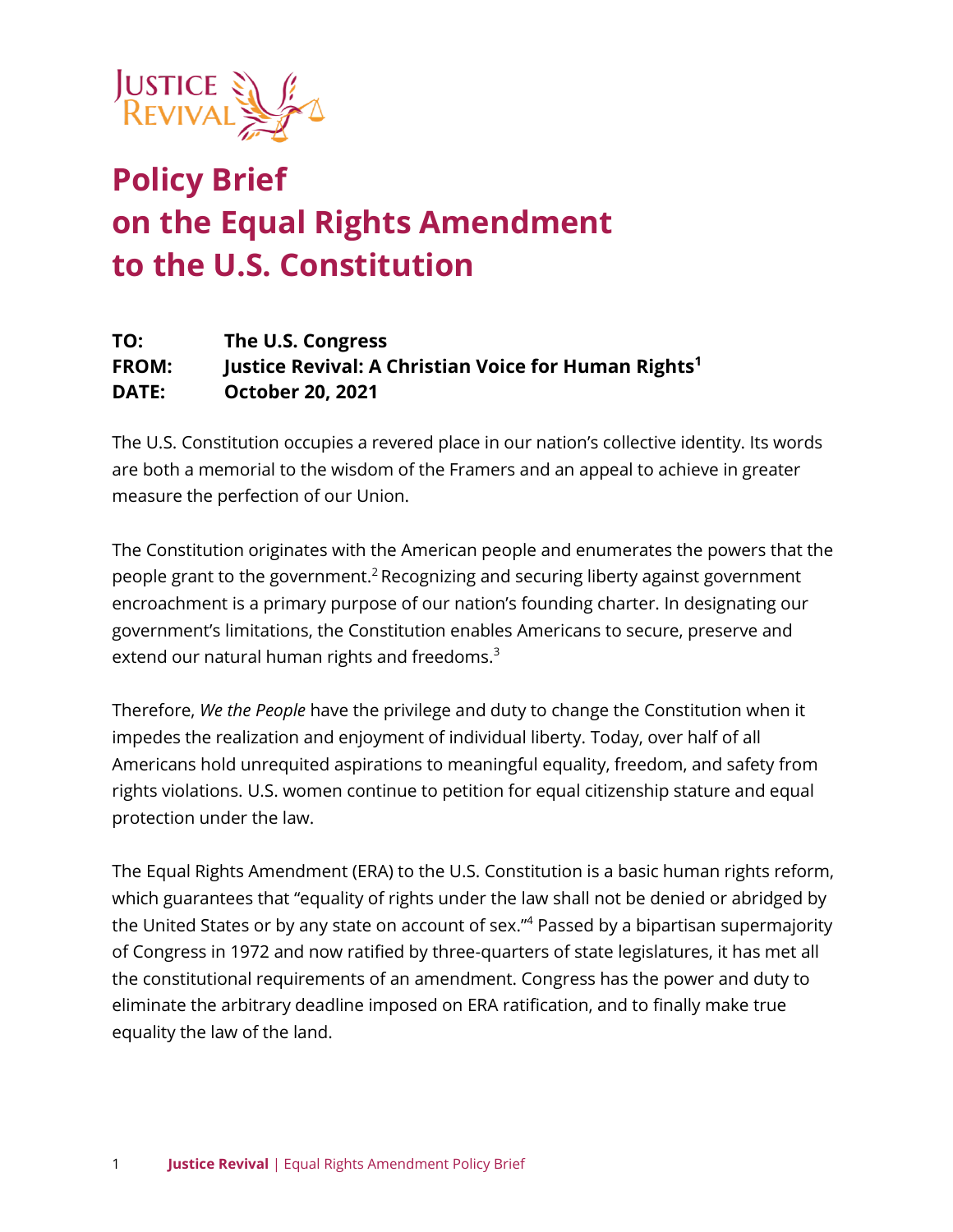Recognizing the ERA as the 28th Amendment is fundamentally the right thing to do—from the perspective of American democratic values, human rights ideals, and the religious conviction that all people are equal in dignity and worth before God. Because the ERA is right and just, it will have a multitude of beneficial effects—empowering Congress to enact legislation that safeguards against sexual violence, child marriage, female genital mutilation, pregnancy discrimination, unequal pay, and other abuses of women and girls, and requiring the judiciary to ensure women equal protection under the law in the same measure afforded to others.

This brief explains our religious and ethical support for the ERA and outlines many of the positive legal implications of this long-sought reform. Attached to this brief is an Interfaith Statement of Support for the ERA, which over 500 faith leaders from a multitude of religious traditions across the United States have signed so far.

# **I. The ERA Affirms the Equal Human Dignity of All Americans**

As a diverse, ecumenical Christian community formed to advance a moral vision of human rights in the United States, Justice Revival supports constitutional equality for women and for all Americans based on our faith convictions. We advocate in collaboration with a national interfaith movement of organizations and leaders similarly committed to equality through the ERA. This coalition (known as #Faith4ERA) shares the conviction that adopting the ERA is the moral and just course of action.

The U.S. Constitution is the highest statement of our nation's principles and values. To affirm gender equality within this revered document is to affirm and respect the deeper truth of equal human dignity and worth of all people. This reform is a necessary and vital step toward correcting for the wrongful subjugation, oppression, and degradation of women and other minorities.

We understand through the sacred text of Genesis that humankind is made in the divine image irrespective of gender ("in the image of God he created them; male and female he created them"),<sup>5</sup> and that women, like men, possess sacred and equal human dignity and worth. (Gen. 1:27). This is the foundation for all natural human rights. $6$  As stated in the Interfaith Statement in Support of the ERA:

#### *all people are equally valuable in the sight of their Creator, and thus deserve equal regard in human laws and legal systems.* 7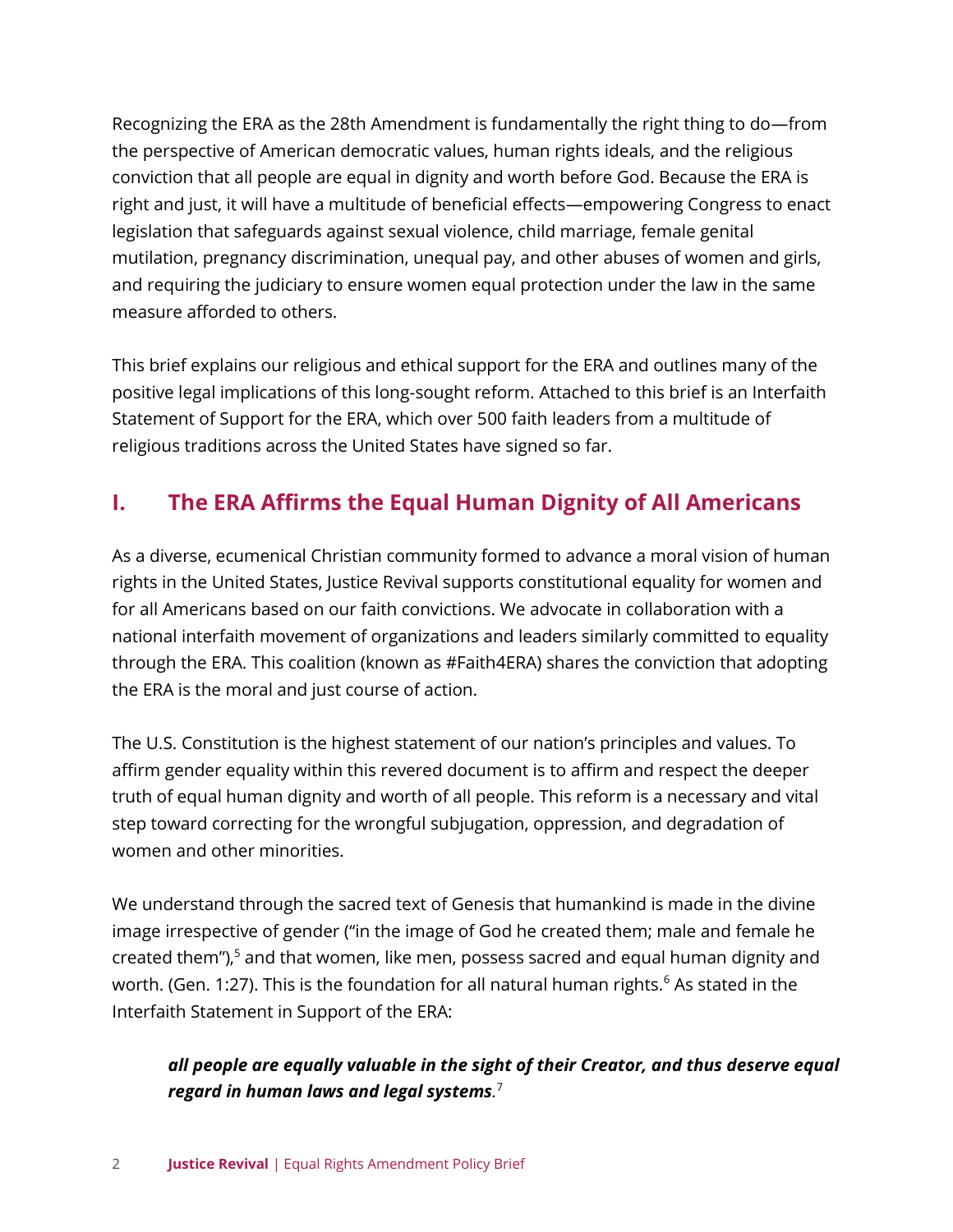Jesus of Nazareth, whose life and teaching serve as our highest ethical example, welcomed and included women in his ministry, and offered them respect that far exceeded the culture of his time. Women played important leadership roles in the early Christian movement as apostles, priests, and martyrs; over the centuries they have been counted among the saints, reformers, and defenders of our faith. $8$  Today, women serve as ministers, pastors, deacons, and bishops through many of our traditions.<sup>9</sup>

Despite the role and contributions of women in our faith, Christian institutions have too often suppressed rather than advanced women's equality, reflecting and reinforcing patriarchal human prejudices. Today, however, our religion collectively celebrates the 19th Century Evangelical Christian leaders who advocated for women's suffrage and against violence in the home.<sup>10</sup> They, too, were inspired by the radically egalitarian message of the Christian Gospel. ("In Christ there is no Greek or Jew, slave or free, male or female." Gal. 3:28.)

We see growing Christian consensus today in decrying violence against women and sexual abuse in the church, which were too long obscured and tolerated based on efforts to subordinate women. The heretical medieval contention that woman is a "malformed man," less reflective of God's image, has fallen by the doctrinal wayside along with theological justifications for chattel slavery and racial apartheid.<sup>11</sup>

For Christian authorities who relent from overt ideologies of male supremacy, there remains no religious basis for excluding women from equality before the state. Differences among the genders and human life in all its diversity cannot justify the U.S. Government in treating some as lesser than others; nor can personal beliefs about the nature of marital relationships, which are and should be the private province of individual liberty, largely beyond the purview of the state.<sup>12</sup>

At the heart of Christian faith is an ethical injunction to love one's neighbor as oneself. Jesus named this as part of the "Great Command," inextricably intertwined with love and devotion to God. Theologian Soren Kierkegaard explained that earnest love of neighbor should lead us inevitably to full equality:

"The neighbor is the absolutely true expression for human equality. In case everyone were in truth to love his neighbor as himself, complete human equality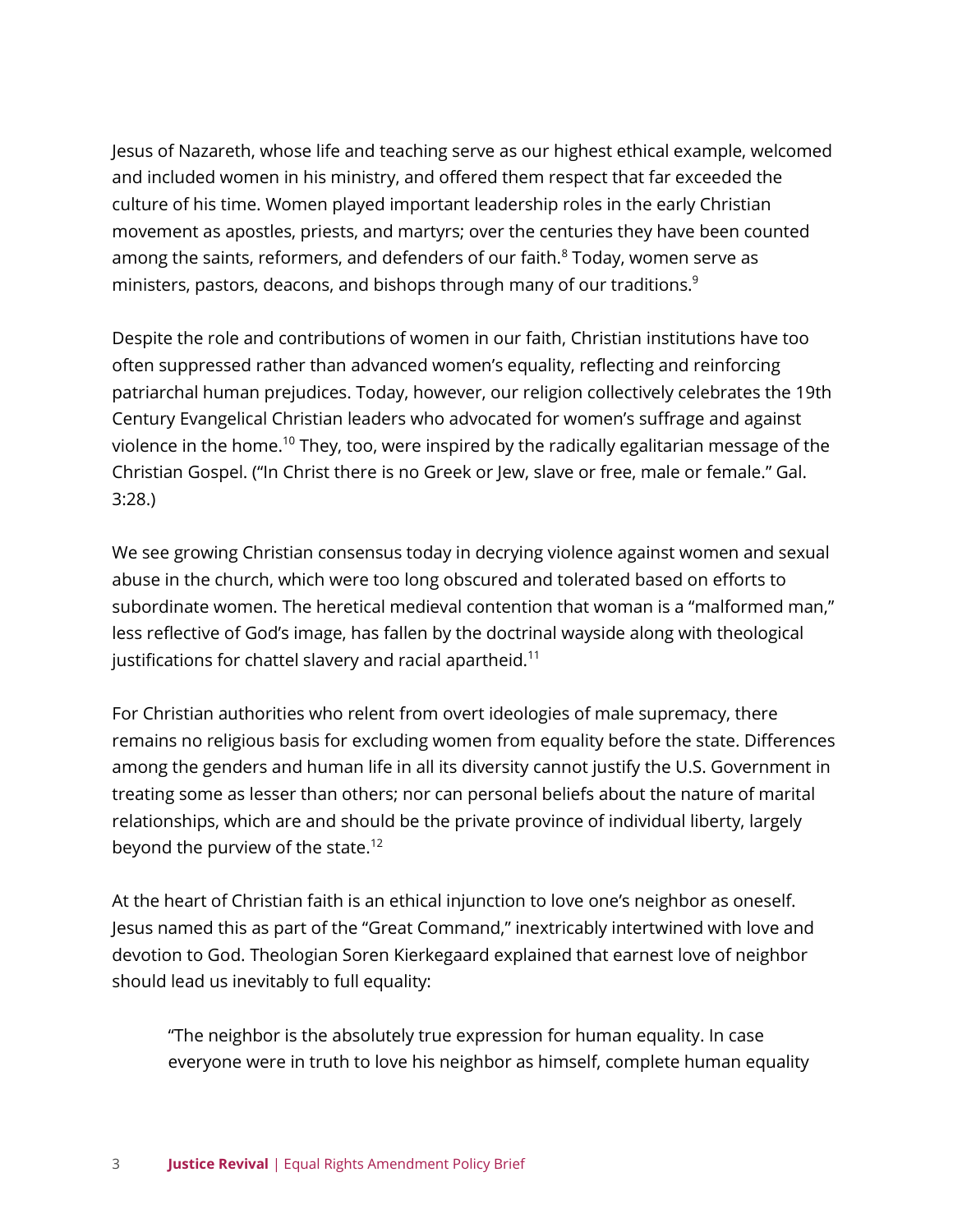would be attained. Everyone who loves his neighbor in truth, expresses unconditionally human equality."<sup>13</sup>

A just society is one in which institutions and laws affirm the equal dignity of human beings, uphold peoples' interests with equal regard, and defend in equal measure the freedom of all citizens.<sup>14</sup> Explicit constitutional equality is an essential moral foundation for a just and upright society characterized by mutual regard among its citizens.

## **II. Numerous Human Rights Commitments Call for Equality & Non-Discrimination**

The United States has made numerous, legally binding commitments to respect the principles of equality and non-discrimination, which are foundational to human rights. Every major human rights instrument our nation has endorsed, including the landmark Universal Declaration of Human Rights (UDHR), obligates our government to eschew discrimination based on sex, as well as race, religion, and other factors.<sup>15</sup>

The International Covenant on Civil and Political Rights (ICCPR), which the U.S. Senate ratified in 1992,<sup>16</sup> requires equality before the law and equal protection of the law, regardless of sex.<sup>17</sup> The International Convention on the Elimination of All Forms of Racial Discrimination (CERD), ratified in 1992, emphasizes the interconnectedness of sex and racial discrimination.<sup>18</sup> The Convention Against Torture and Other Cruel, Inhuman or Degrading Treatment or Punishment (CAT), ratified in 1994,<sup>19</sup> addresses violence against women. CERD and CAT also highlight the duties to avoid and prohibit gender discrimination. Equality under the law, to which the Senate has repeatedly committed, begins with equal citizenship stature according to the Constitution.<sup>20</sup>

Eighty-five percent of countries worldwide explicitly protect women's rights or prohibit gender discrimination in their constitution, but the United States is not among them.<sup>21</sup> The lack of a basic gender equality provision in our constitution undercuts U.S. leadership and credibility on women's human rights globally. $^{22}$ 

In recent decades, the United States influenced the drafting of constitutions in Iraq and Afghanistan,<sup>23</sup> both of which explicitly guarantee equality or non-discrmination based on sex or gender.<sup>24</sup> The best U.S. hope for protecting hard-won women's rights advances in these and other countries rests on diplomatic influence and moral authority. Without an ERA, the United States is poorly positioned to advocate for women under threat. For the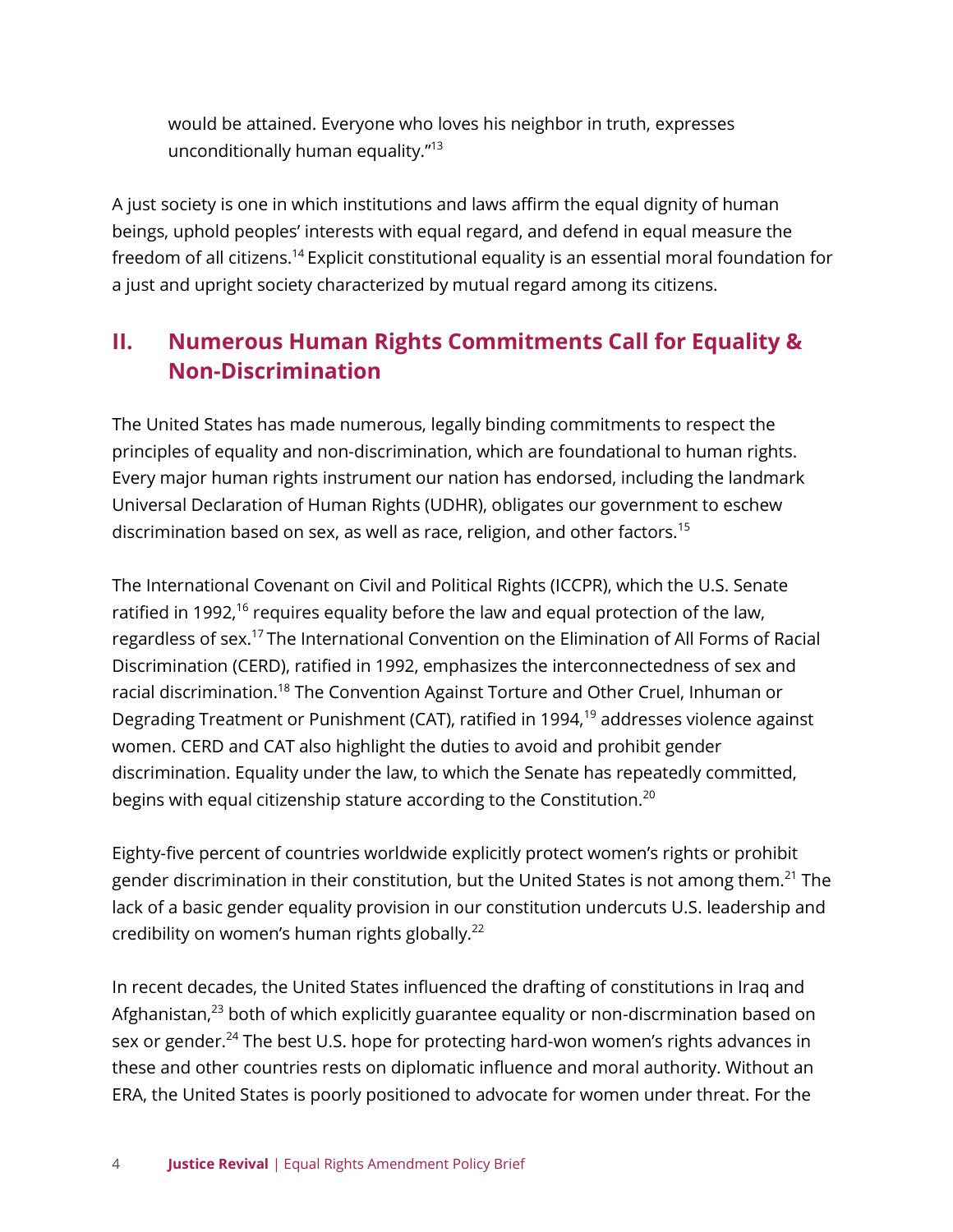sake of women facing oppression around the world, the United States should practice what it preaches and explicitly protect women's rights in its constitution.

## **III. The ERA Will Empower Congress to Better the Lives of U.S. Women and Families**

Adopting the ERA is the moral and just course of action, and it will better the lives of American women and their families. The Equal Rights Amendment will enable Congress to take the bold action needed to safeguard against violence, abuse, and discrimination against women and girls.

In the United States today, women often still face gender-based violence and discrimination without sufficient legal protection or remedy. Women workers are consistently paid less than men and harmed by pregnancy discrimination and sexual harassment in the workplace. In the darkest corners of our society, women and girls are robbed of their freedom and bodily integrity through harmful cultural practices, child marriages, and human trafficking.

Too often Congress is constrained in responding to these problems by the limited constitutional bases for legislation, or thwarted by judicial rulings that strike down or limit legislation already passed. The ERA will provide the constitutional foundation for more effective laws to redress and prevent the prevalent abuses women suffer every day in this country. This includes sexual and domestic violence, pregnancy and pay discrimination, female genital mutilation, child marriage, high maternal mortality, and other injustices detailed below.

With the ERA in place, Congress will have the power to address pressing national concerns like the challenges working parents face in trying to earn a living while caring for their families. The ongoing COVID-19 pandemic has revealed the urgent need to provide more supportive policies and alternatives, so that parents are not forced out of the labor market. The ERA will provide a constitutional basis for legislation that meets this need.<sup>25</sup>

The text of the ERA explicitly endows Congress with the power to enforce it through legislation.<sup>26</sup> This means, for example, that the federal civil remedy in the Violence Against Women Act (VAWA) $^{27}$  and the 1996 statute criminalizing female genital mutilation, $^{28}$  both of which were struck down due to lack of constitutional foundation, would have been supported by the ERA. The duty will rest with Congress to bring the Amendment's purpose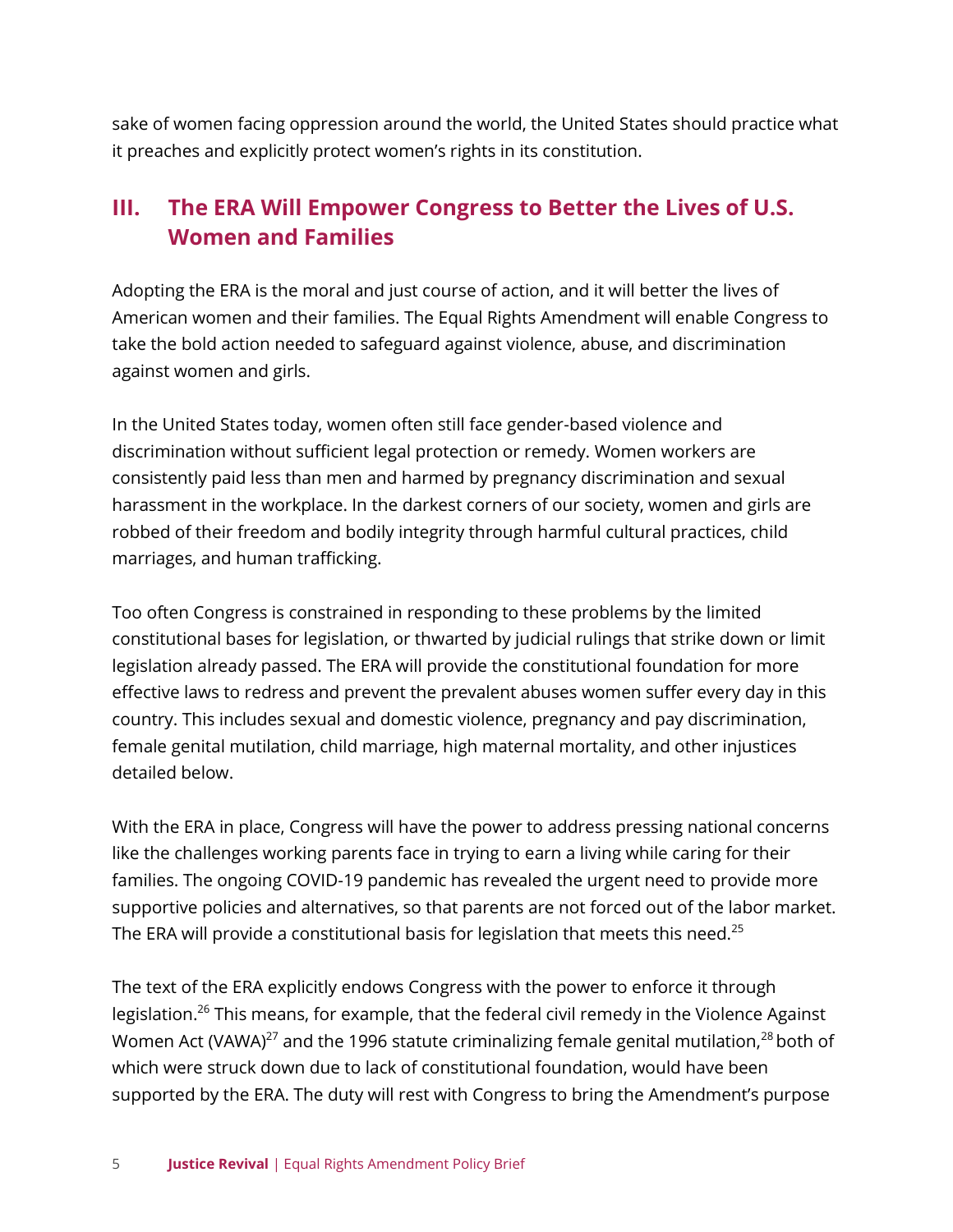to fruition through a legislative program<sup>29</sup> that promotes fundamental and substantive equality.<sup>30</sup>

## **IV. Women and Girls Face Pervasive, Gendered Abuses, which the ERA Will Address**

#### **A. Violence Against Women**

The U.S. Constitution currently offers limited basis for Congress to legislate on the urgent national problem of violence against women, which impacts one in three U.S. women.<sup>31</sup> In *U.S. v. Morrison*, the Supreme Court struck down the civil rights remedy of the Violence Against Women Act (VAWA), holding that Congress did not have the constitutional authority to create a civil remedy for violence against women.<sup>32</sup> This decision meant that Christy Brzonkala, who was a freshman in college when she alleged being raped by two football players, could not sue her assailants under VAWA, and it left all survivors without a crucial federal avenue to sue their abusers.<sup>33</sup>

Consider the tragic case of Jessica Lenahan, whose three young daughters were abducted by Jessica's violent, unstable husband, in violation of a court restraining order against him.<sup>34</sup> Despite a mandatory arrest law for this type of violation, police ignored Jessica's repeated pleas for help. As a result, the girls were murdered by gunshot wounds to the head.<sup>35</sup> The Supreme Court held that Jessica had no right to protection and the police bore no responsibility for the murders.<sup>36</sup> It denied her justice entirely.

These two tragic cases are currently the federal word on violence against women, leading a human rights expert to observe, "there is little protection afforded to domestic violence victims."<sup>37</sup> In the words of one legal scholar, "Women have been shut out of the legal system on this issue."<sup>38</sup> The ERA would grant Congress further constitutional authority to pass much needed laws to protect women against pervasive, often lethal sexual and intimate partner violence.<sup>39</sup> In a country where intimate partner homicide against women is on the rise, claiming four lives each day, this action is urgent.<sup>40</sup>

#### **B. Female Genital Mutilation**

Female genital mutilation (FGM) is a violent form of gendered injustice, which involves total or partial removal of the external genitalia, causing tremendous, lifelong physical and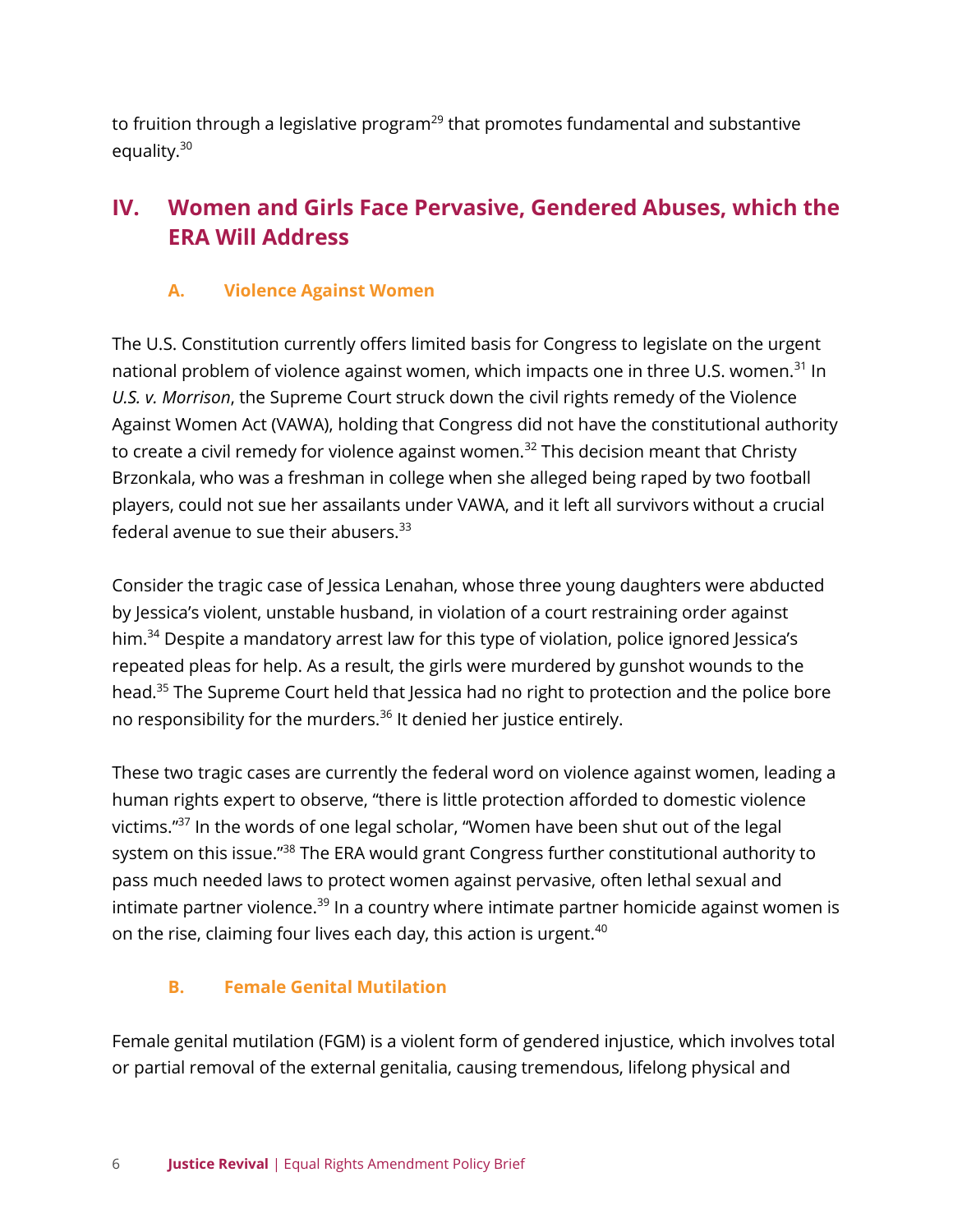psychological harm.<sup>41</sup> The CDC estimates that over half a million women and girls in the United States are at risk or have been subjected to FGM.<sup>42</sup>

In a recent case, an emergency room doctor who performed FGM on girls as young as seven years of age faced no criminal penalty—because a federal court held that Congress had exceeded its constitutional limits in enacting the FGM Act of 1996, which criminalized the practice.<sup>43</sup> In response to the court's ruling, Congress passed the Stop FGM Act of 2020, endeavoring to ground the law in Congress's Commerce Clause powers.<sup>44</sup> Still, a federal prosecutor must prove an interstate aspect in each case, which means this crime persists largely beyond the reach of federal law enforcement.<sup>45</sup>

The ERA would provide a reliable constitutional basis for legislation banning FGM, which would give victims a far greater chance of securing justice and hope for eliminating the practice.

#### **C. Child Marriages**

Nearly 300,000 child marriages took place in the United States between 2000 and 2018,<sup>46</sup> and state laws are failing to protect girls from this abuse. Child marriages have devastating and long-lasting financial,<sup>47</sup> physical,<sup>48</sup> and mental<sup>49</sup> effects on the girls who are subject to them. Young married girls are at heightened risk for sexually transmitted infections<sup>50</sup> and have higher maternal mortality rates.<sup>51</sup> The economic effects are also dire, with one study finding that early marriage "is a better indicator of future poverty than dropping out of high school."<sup>52</sup>

U.S. girls can be legally married off, including to men who raped them,<sup>53</sup> before they can legally consent to sexual activity, stay in a women's shelter, or file for divorce in all but six states.<sup>54</sup> The ERA would give Congress desperately needed constitutional foundation for federal legislation to prevent child marriage.<sup>55</sup>

#### **D. Pregnancy Discrimination**

Pregnant workers have no constitutional right against workplace discrimination, and they can lose wages, their job, or their child without a legal remedy.<sup>56</sup> The Supreme Court ruled that pregnancy discrimination is not discrimination "on the basis of sex" under the Equal Protection Clause, because women are not denied protection available to men.<sup>57</sup> Justice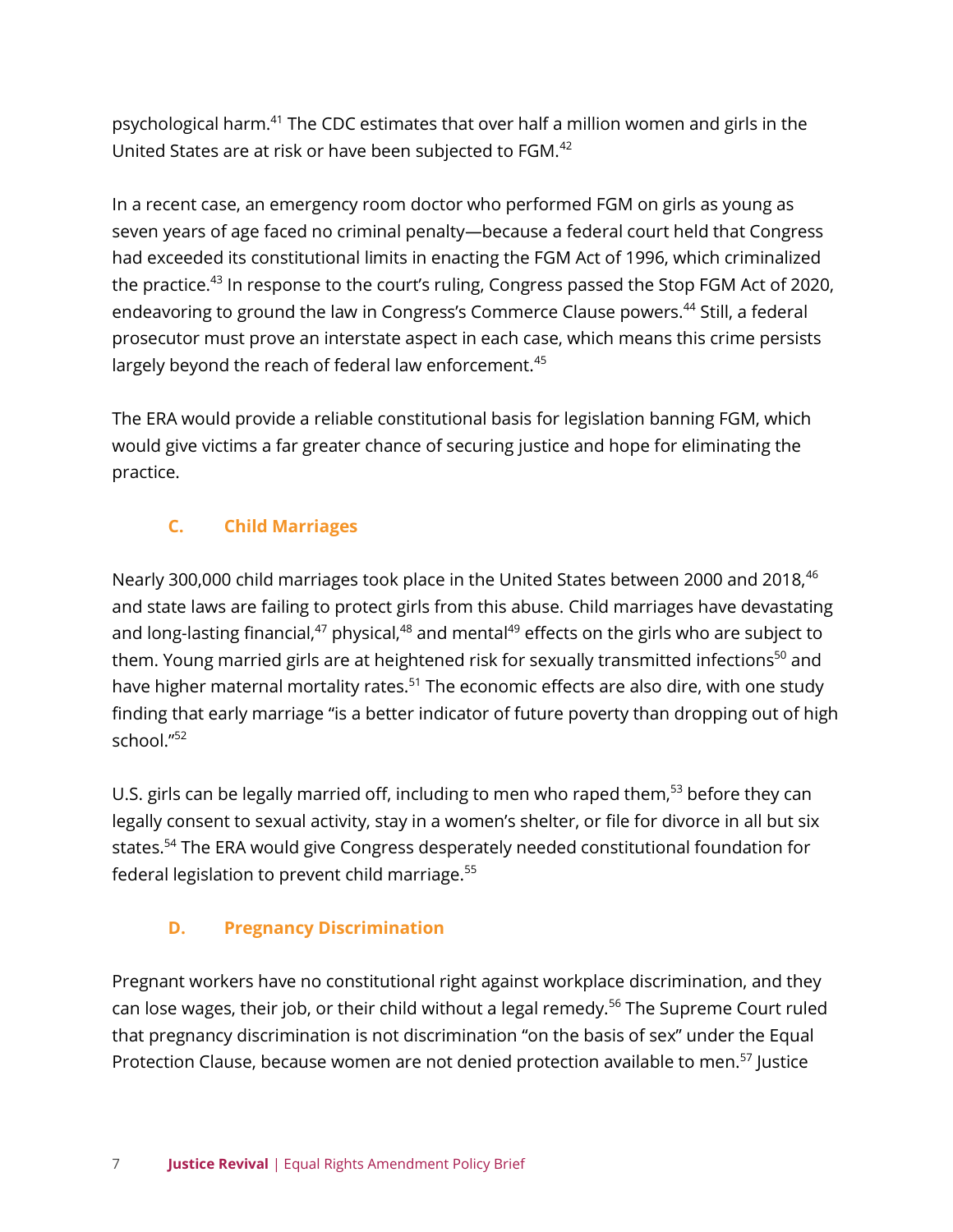Brennan dissented, saying "surely it offends common sense"<sup>58</sup> to fail to recognize pregnancy discrimination as sex-based.

Congress responded by passing the Pregnancy Discrimination Act (PDA); however, the Court's interpretation of the PDA allows many employers to refuse basic accommodations to pregnant employees, like carrying water bottles, extra bathroom breaks, and lighter lifting duties.<sup>59</sup> Pregnant workers also suffer because the United States is the only highincome country that does not guarantee any paid maternity leave, $60$  contributing to the country's egregious status as having the highest rate of maternal mortality in the developed world.<sup>61</sup> Many pregnant women in physically strenuous, low-paying jobs face a choice between physical health or financial stability.

The ERA would provide the basis for "fundamental and substantive" equality—that is, giving women equal regard in view of their biological capacities for childbearing, rather than neglecting mothers' needs based on an unfair, formalistic comparison to a male norm.<sup>62</sup> The ERA should be a priority for any lawmaker concerned about mothers' well being and ability to care for their children.

#### **E. Pay Discrimination**

Women in the United States are consistently paid less than their male counterparts for the same work. A working woman today can expect over her career to earn half a million to \$800,000 less than men in similar jobs.<sup>63</sup> The pay gap contributes to women having higher rates of poverty: one study found that women's poverty rate would be cut in half if the gender pay gap were eliminated.<sup>64</sup> Mothers are especially hard hit by the disparity in pay, with around a quarter of single mothers living in poverty.<sup>65</sup> One study found that "if single working mothers received equal pay … two-thirds would receive an increase in their pay, and their 'very high poverty rate' would also be cut in half."<sup>66</sup>

The court-imposed standard for proving pay discrimination on the basis of sex is incredibly high, essentially requiring an explicit, stated policy that uses gender as a factor for pay.<sup>67</sup> Likewise, the Equal Pay Act creates a high burden for plaintiffs challenging discrimination, and allows employers to avoid accountability with even the most pretextual of defenses.<sup>68</sup> The ERA would provide a new standard to guide the Court's approach to pay discrimination, with potential to overcome the broad interpretation the Court has given to employers' defenses.<sup>69</sup>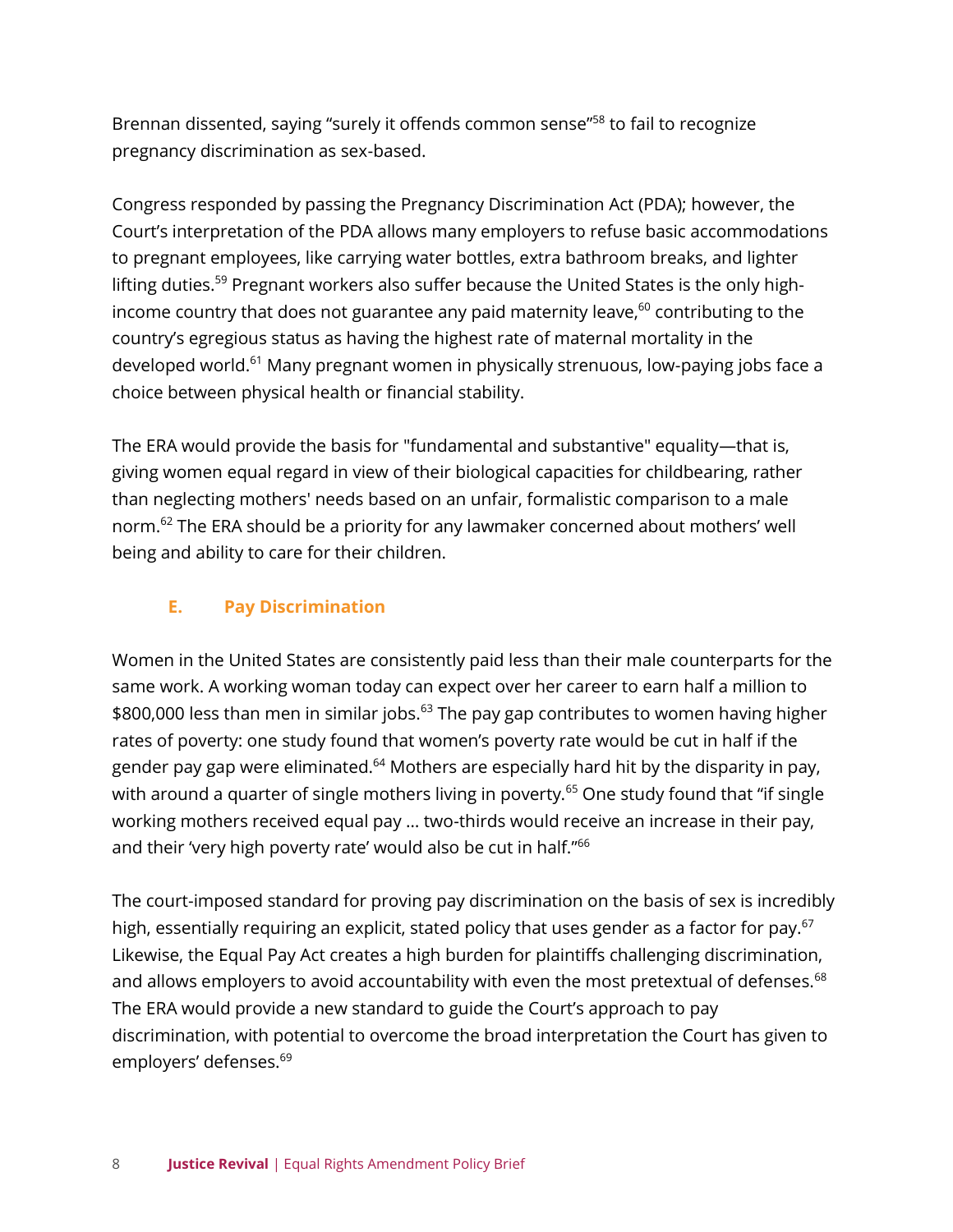#### **F. Sexual Harassment**

Pervasive sexual harassment of women in the workplace exacerbates the economic disparities between men and women workers, $70$  and causes lifelong psychological $71$  and physical<sup>72</sup> trauma. Sexual harassment often motivates women to leave jobs early, robbing them of career advancement opportunities and creating financial instability.<sup>73</sup> Although sexual harassment is proscribed as sex discrimination under Title VII of the Civil Rights Act of 1964, the law only applies to organizations with fifteen or more employees,  $74$  leaving women without legal recourse in many jobs where they arguably need it most, including domestic and caregiving work.<sup>75</sup> Courts' interpretation of Title VII has narrowed the definition of what constitutes sexual harassment, resulting in fewer victories for victims.<sup>76</sup> The ERA would provide a more effective legal basis for passing legislation that rigorously protects women from sexual harassment.

#### **G. Human Trafficking**

Insufficient protection of women's rights has grim consequences. Workforce discrimination and violence against women compound women's economic disadvantage.<sup>77</sup> Women in poverty are especially susceptible to exploitation, including labor and sex trafficking.<sup>78</sup> Some 14,500 to 17,500 people are trafficked into the United States each year, and the number of trafficking victims within the country is even higher.<sup>79</sup> Approximately 82 percent of the trafficking victims served by the U.S. Department of Justice's Office for Victims of Crime (OVC) are women. $80$ 

Many women who fall prey to labor traffickers work as domestic servants, earning very little and working long hours.<sup>81</sup> Domestic work is excluded from protection under antidiscrimination and other labor laws.<sup>82</sup>

Women and girls caught in sex trafficking struggle to escape because of the psychological, economic, and legal power traffickers hold.<sup>83</sup> Victims may be unjustly criminalized under prostitution or immigration laws, which prevents them from gaining future employment or securing government benefits.<sup>84</sup> The ERA would lay the foundation to address the systemic root causes of this horrendous cycle of exploitation and abuse.

The Equal Rights Amendment is a critical, foundational step toward ending each of the gender-based abuses described above. It will significantly improve the lives of U.S. women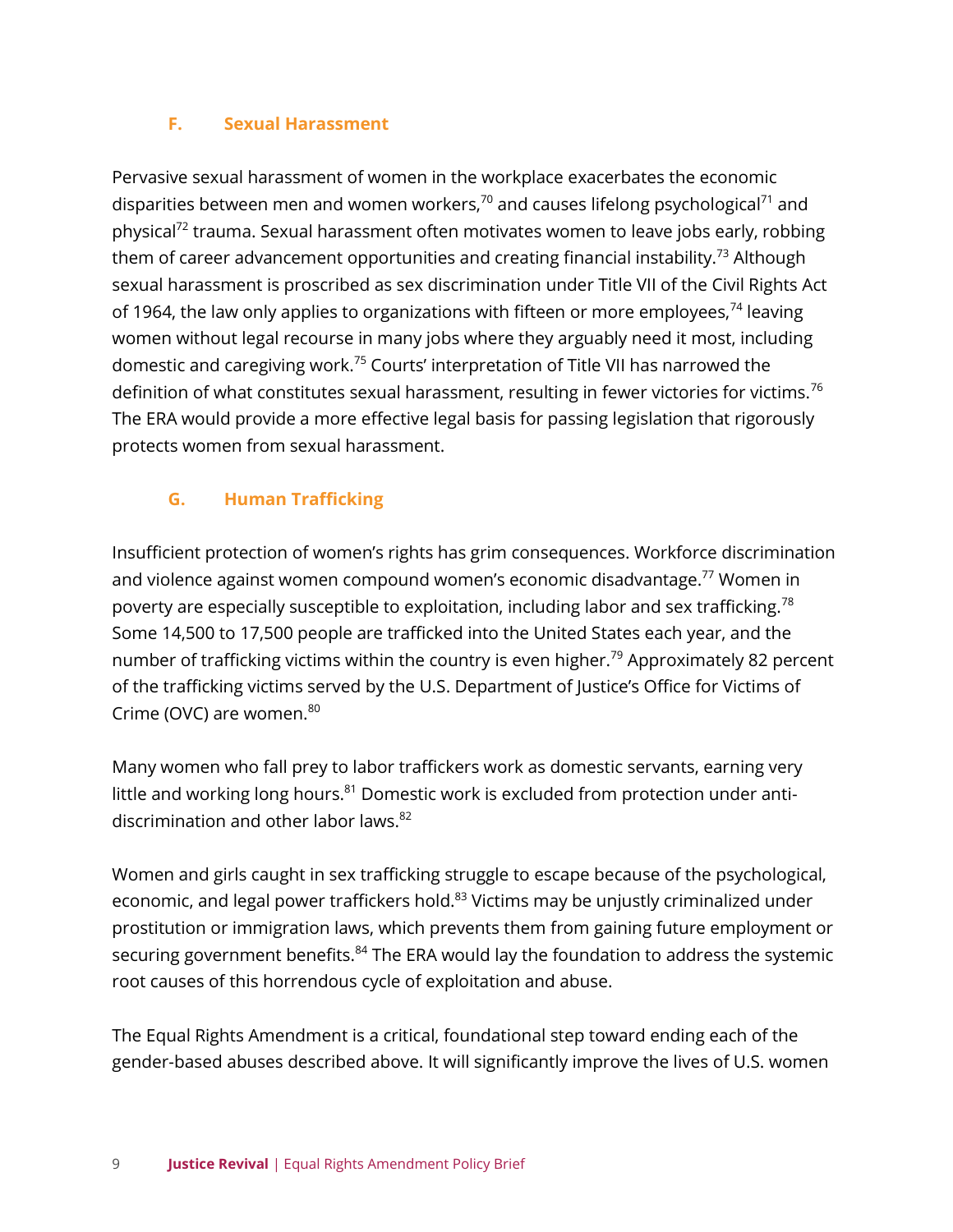and families, by providing a constitutional basis for bold laws and policies designed to eliminate this litany of gendered harms.

## **V. The ERA Is Needed to Ensure Women Receive Equal Protection**

The ERA is necessary to ensure women receive the same standard of "equal protection" as other groups under the Constitution. It will mean a heightened level of judicial scrutiny for classifications based on gender—so that sex discrimination is evaluated with the same constitutional standard as racial or religious discrimination.<sup>85</sup>

Despite a series of incremental gains over the last five decades, $86$  to this day the Equal Protection Clause of the Fourteenth Amendment fails to provide women the same level of protection against State discrimination as other groups.<sup>87</sup> The Supreme Court has held that gender-based classifications are subject only to "intermediate scrutiny," a muddled legal standard prone to a wide array of judicial interpretations,<sup>88</sup> inconsistent application,<sup>89</sup> and less rigorous judicial review than the "strict scrutiny" standard, which is applied to racial and religious classifications.<sup>90</sup> By applying a less stringent standard to classifications based on sex, the Court sends a signal that sex discrimination is less serious than other types of discrimination.<sup>91</sup>

The problematic intermediate scrutiny standard is, to some degree, a byproduct of the unfinished effort to enshrine gender equality in the Constitution. In a 1973 case challenging sex discrimination under the Fourteenth Amendment, the Supreme Court chose not to apply the higher standard of strict scrutiny in part because some justices anticipated that gender equality would be secured with the Equal Rights Amendment, $92$  the passage of which was widely anticipated at the time. The Court deferred to the federal and state legislatures on whether to recognize women as full, equal citizens.<sup>93</sup>

Legal scholars,  $94$  most state courts,  $95$  and former Supreme Court Justices  $96$  agree that adoption of the ERA will lead the courts to apply strict scrutiny to measures that categorize based on sex, resulting in more predictable outcomes, $97$  less judicial discretion, $98$  and greater chances of success for plaintiffs challenging sex discrimination.<sup>99</sup> The strict scrutiny standard will put a higher burden on the government to justify use of a sex based classification.<sup>100</sup>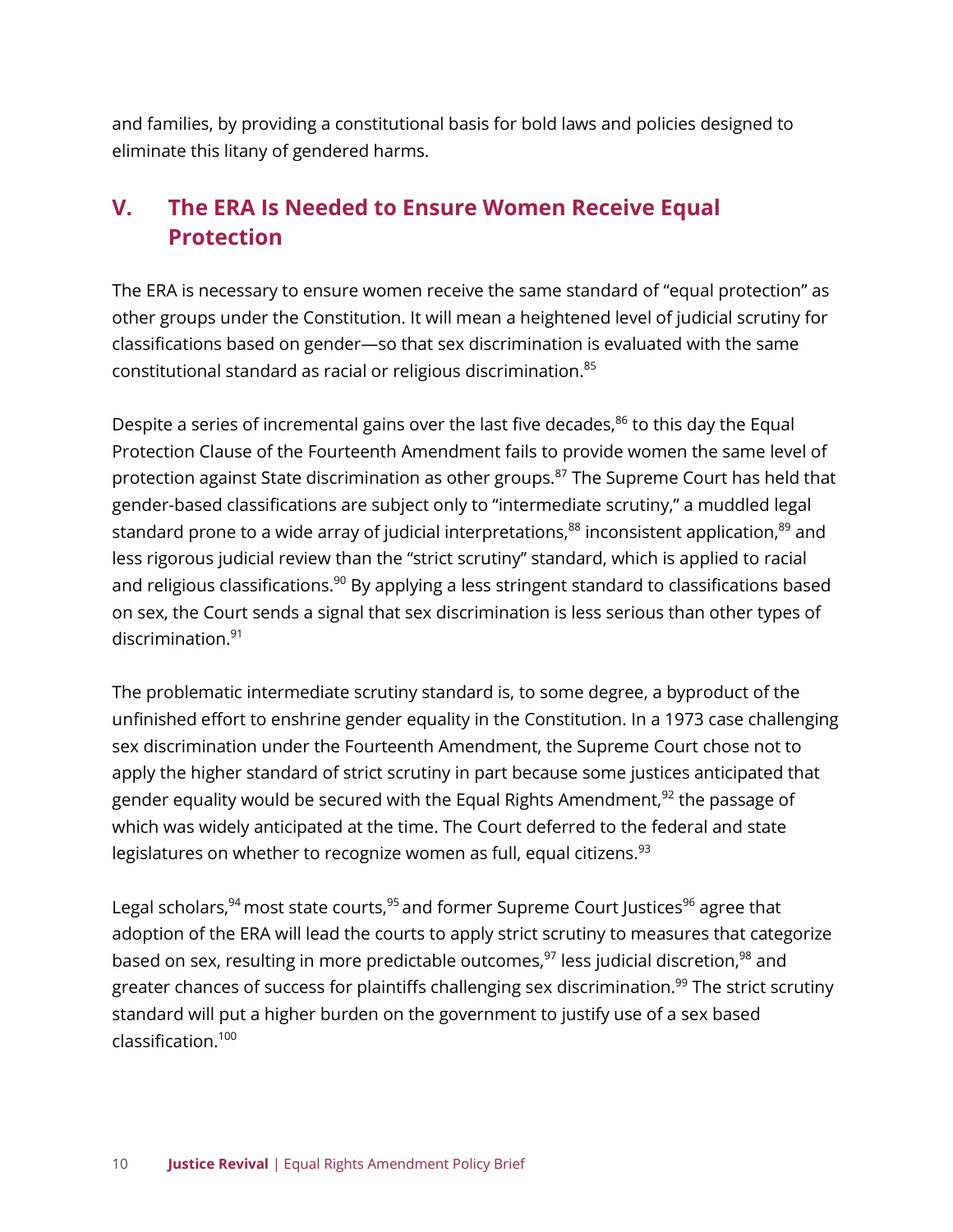In legal terms, the ERA is expected to lead courts to designate sex as a "suspect class" that receives "strict scrutiny," meaning sex-based classification will be permissible only if there is a "compelling governmental interest" that the measure is "narrowly tailored" to achieve. Previous Supreme Court comments in sex-discrimination cases<sup>101</sup> and the jurisprudence of state courts analyzing their own state constitutions' equality provisions<sup>102</sup> affirm this expectation. This change is urgently needed, in light of jurisprudence that has limited judicial recourse for survivors of sexual and intimate partner violence,  $103$  imposed onerous and unrealistic burdens on plaintiffs in wage discrimination cases,<sup>104</sup> and left pregnant workers vulnerable to dangerous employer demands.<sup>105</sup>

Taking sex discrimination seriously protects men as well as women. In the case of *Nguyen v. INS*, for instance, the Supreme Court upheld a law that requires unwed American fathers to meet additional bureaucratic burdens to establish U.S. citizenship for their children, as compared to unwed American mothers.<sup>106</sup> Under strict scrutiny, the Court would have more likely considered non-discriminatory alternatives,<sup>107</sup> rather than resorting to parental stereotypes that disadvantage fathers.<sup>108</sup>

Strict scrutiny review is a "minimum dignity" and a long overdue protection for women facing discrimination from the State.<sup>109</sup> In the apt words of one scholar, "[a]s long as official gender inequality is not considered seriously by the courts, women will not be taken seriously."110

## **VI. Existing Constitutional Protections for Women are Contested and Vulnerable**

Even the moderate patchwork of protection women currently receive under the Equal Protection Clause of the Fourteenth Amendment is contested and vulnerable to being diminished or overruled, particularly under the current Supreme Court. When the Fourteenth Amendment was ratified in 1868 to extend the privileges of citizenship to formerly enslaved African American men, lawmakers did not consider women of any color worthy of inclusion.<sup>111</sup> The Supreme Court did not apply the Equal Protection Clause to women until 1971, $^{112}$  over a century later, as noted above.

Despite the hard won gains for women's rights over the last five decades, some Supreme Court Justices would still challenge the Fourteenth Amendment's application to sex discrimination as a betrayal of its original meaning. The late Justice Antonin Scalia, a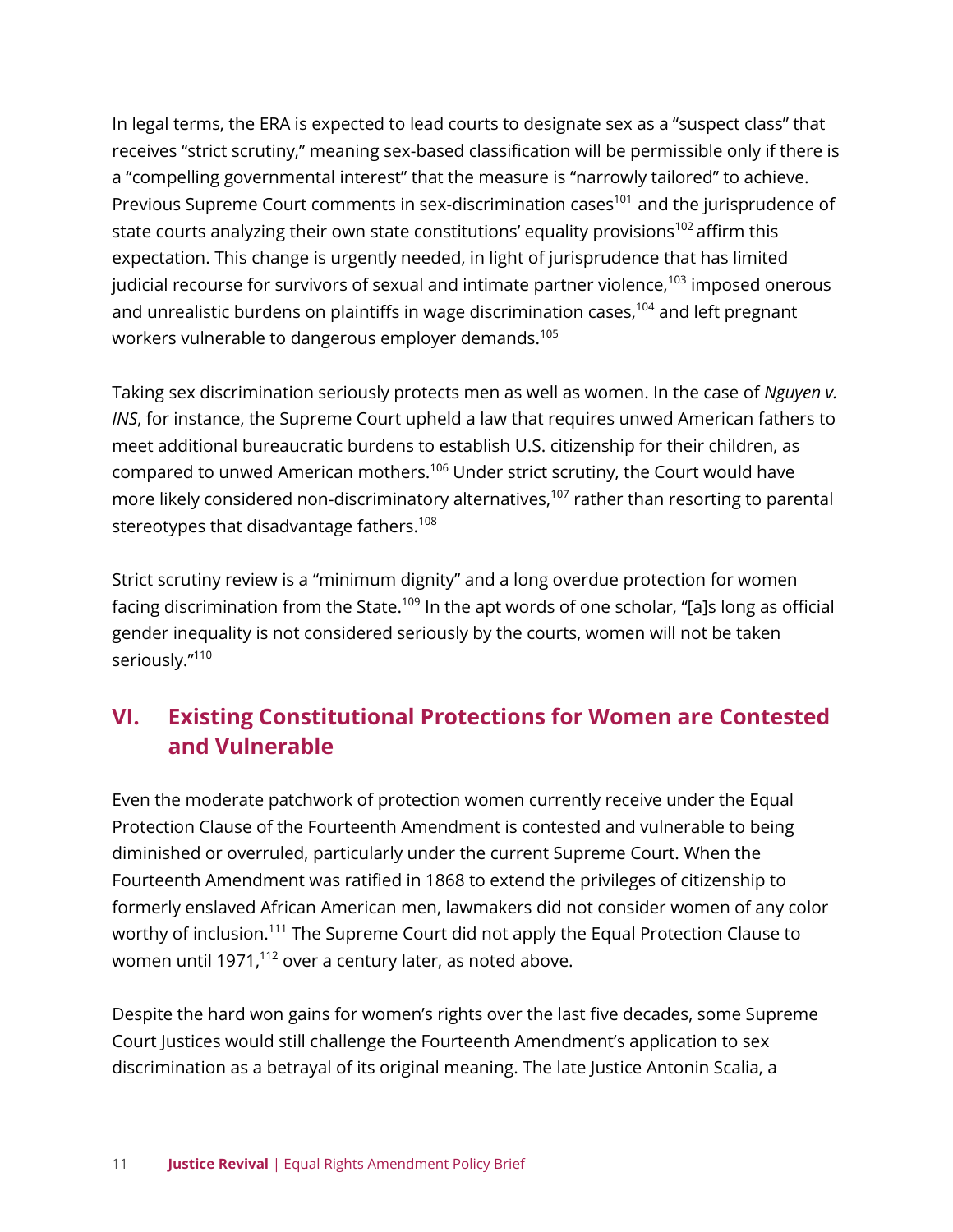constitutional originalist, claimed that the Amendment does not prohibit sex discrimination because it was not originally intended to do so. $113$  He said:

Certainly the Constitution does not require discrimination on the basis of sex. The only issue is whether it prohibits it. It doesn't. Nobody ever thought that that's what [the Fourteenth Amendment] meant. Nobody ever voted for that.<sup>114</sup>

The Court currently includes four Justices who follow Scalia's originalist interpretation of the Constitution and two Justices who move legal doctrine in an originalist direction.<sup>115</sup> As these Justices look to the original public meaning of the Fourteenth Amendment for guidance,<sup>116</sup> they could adopt the same position Scalia did with regard to the Fourteenth Amendment. This would make judicial precedents that protect women against exclusion from juries,<sup>117</sup> professions, public universities,<sup>118</sup> and legal agency to administer estates,<sup>119</sup> vulnerable to reversal. It would allow for a massive rollback of women's legal stature and basic rights in numerous areas of public life, from education to civil rights to citizenship.

The ERA is necessary to safeguard against any further erosion of women's equality under the law. It would buttress the contested, piecemeal protections of the Fourteenth Amendment with a systematic and unequivocal guarantee of equal citizenship.

Note that heightened scrutiny does not mean a bar on all sex-based classifications: single sex bathrooms, locker rooms, and prisons will still be protected by Court safeguards on privacy,<sup>120</sup> and well-justified measures like women-only shelters for abuse survivors will meet this standard.<sup>121</sup>

## **VII. The ERA Does Not Mandate Abortion Rights, but Addresses Root Causes of Abortion**

If equality under the law is a core moral and democratic value, it need not and must not conflict with a moral and just response on reproduction and abortion. In fact, the ERA would protect women's rights *and* advance their children's well-being by empowering and prompting lawmakers to address many serious challenges that contribute to miscarriage, abortion, and high maternal mortality, including: the heightened risk of violence against women during pregnancy;<sup>122</sup> disparate economic hardship faced by women and mothers due to pay inequity;<sup>123</sup> lack of access to quality maternal and post-natal care; and dangerous pregnancy discrimination in the workplace.<sup>124</sup> These forms of gendered injustice harm the unborn, as well as women; the ERA would require taking them seriously.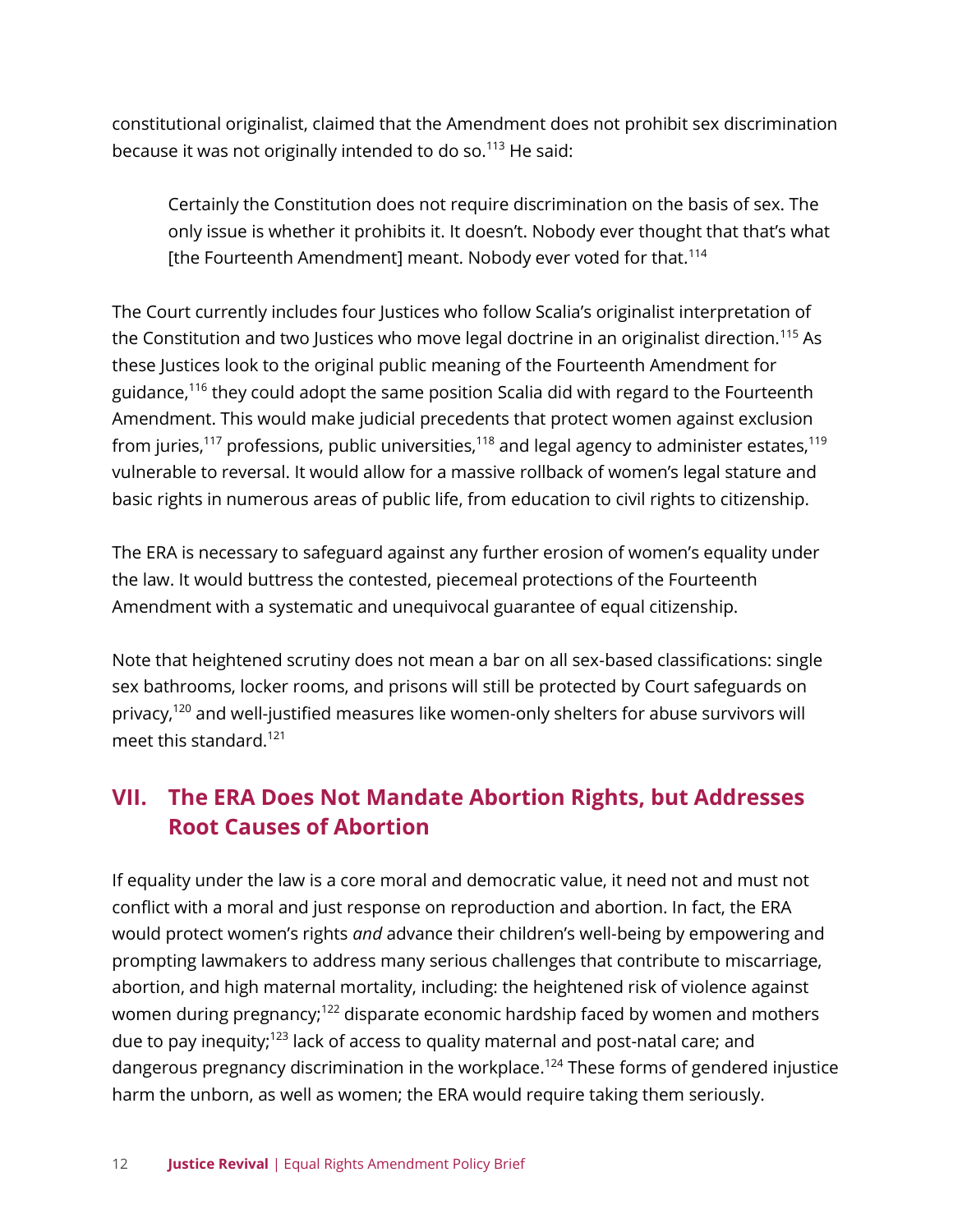Despite the rhetoric on both sides, constitutional equality would not mandate a resolution to the abortion debate. There is no federal precedent in U.S. law for grounding abortion rights in legal equality. To the extent that a right to abortion is presently protected under the U.S. Constitution, it is based on legal theories of privacy and due process, not the Equal Protection Clause.<sup>125</sup> There is next to no mention of abortion in the legislative history of the ERA; the overwhelming focus is on a range of other areas where gender equality is lacking.<sup>126</sup> The ERA dates back to 1923, five decades before *Roe v. Wade*, and was passed by Congress before this decision.

Pro-life legislators in Illinois, Nevada, and Virginia have voted in recent years for their state's ratification of the ERA.<sup>127</sup> They know that the ERA is about equality, not abortion.<sup>128</sup> Illinois state legislator Dan Brady explained:

... after this [ERA] vote is done, I will continue to be a strong pro-life representative with a strong pro-life voting record. I've been taught that all individuals are made in the image and likeness of God. We have dignity and rights endowed by our Creator. This includes both men and women. If you believe that, then I can find no reason any longer why our United States Constitution should not reflect the same.<sup>129</sup>

State courts' interpretations of equality provisions in state constitutions reach varied results, but are not binding on the Supreme Court in any event. Twenty-six states have such provisions, and while several state courts have reached extremely limited rulings on medically necessary abortions, Texas and Pennsylvania courts held that public funding restrictions on medically necessary abortions were consistent with their states' equality guarantees.<sup>130</sup>

There is no evidence that the Equal Rights Amendment would mandate a new basis for abortion rights. The aspirations of pro-choice advocates and the apprehensions of equality opponents are not authoritative. Abortion may continue to be a difficult issue for our democracy, but equality should be an easy one. Greater respect for women's dignity and rights is the most just, humane, and promising route to reducing the prevalence of abortion, which has divided our nation for the last 50 years.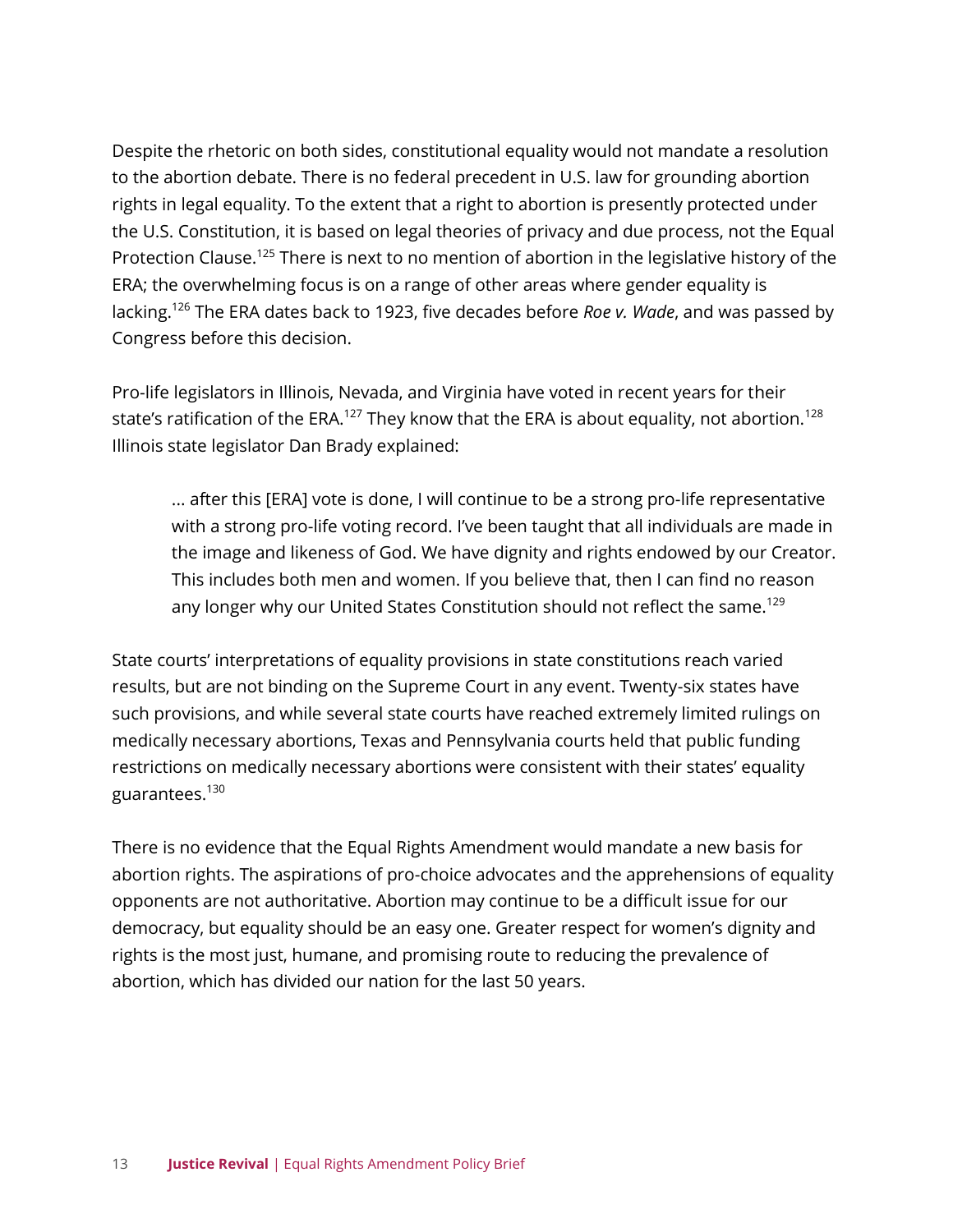## **VIII. The Time Limit on Ratification Can and Should Be Removed**

In light of the historical subjugation of women in this country, their intentional exclusion from the privileges of citizenship, and the unabated and myriad forms of gender-based oppression that have long caused serious harm to women and girls, the arbitrary sevenyear time limit imposed by Congress on ERA ratification was manifestly unjust and unconscionable from the outset.

Today, Congress can and should remove this time limit on ERA ratification. Article V of the U.S. Constitution, which sets forth the amendment process, does not contemplate any time limits on the ratification process.<sup>131</sup> In 1992, the Twenty-Seventh Amendment was ratified two hundred years after being passed by Congress in 1789.<sup>132</sup> The ERA, passed less than fifty years ago, is likewise timely for ratification, and Congress has the power to say so.<sup>133</sup> When the 92nd Congress placed the time limit in the proposing clause of the ERA instead of the amendment itself, it reserved for Congress the power to change this time limit, which Congress has already done once.<sup>134</sup> The current Congress likewise has the authority to change or void the ratification time limit by joint resolution.<sup>135</sup>

Congress is well within its power to abolish the arbitrary deadline on ratification of the ERA imposed by an earlier congress. To do so will respect the will of the people as expressed through the state ratification process and the ERA's widespread popular support. The persistent problems of injustice U.S. women and girls face today underscore the ERA's essential role in combating gender discrimination. The majority of Americans agree that the ERA is warranted.<sup>136</sup> With no legal barrier to removing the ratification deadline, Americans will recognize that a vote for or against eliminating the deadline on ERA ratification is a vote for or against equal citizenship and human rights.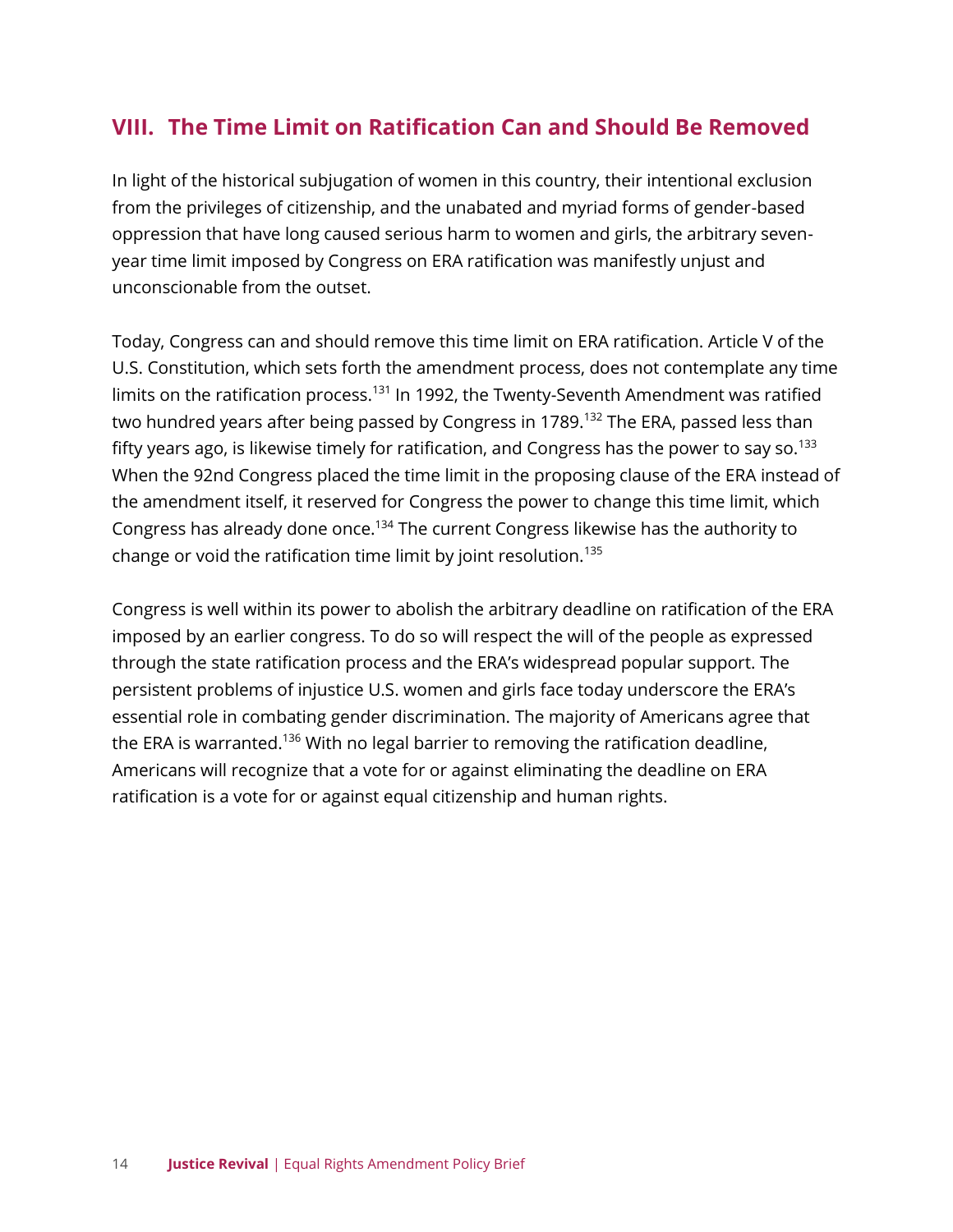#### **Endnotes**

1 Justice Revival is an ecumenical Christian, faith-based nonprofit organization with constituents across the country. Its mission is to inspire, educate, and mobilize fellow Christians to defend and uphold human rights in the United States. This brief was written by Allyson McKinney Timm, JD, MDiv, MBA, Founder & Executive Director of Justice Revival, Charlie Palladino, JD, and Megan Perry, law student, with significant research assistance from Carrie L. Evans, JD. Our thanks go to Amy Jo Conroy, JD, for her detailed comments and suggestions on an earlier draft.

<sup>2</sup> *See* Ronald Reagan, *Farewell Address to the Nation*, RONALD REAGAN PRESIDENTIAL LIBRARY AND MUSEUM (Jan. 11, 1989), [https://www.reaganlibrary.gov/archives/speech/farewell-address-nation;](https://www.reaganlibrary.gov/archives/speech/farewell-address-nation) Ronald Reagan, *President Reagan on the Signing of the Constitution*, THE FEDERALIST SOCIETY (Sept. 17, 2018); James McClellan, *The Heritage Lectures: The*  **Constitution from a Conservative Perspective, THE HERITAGE FOUNDATION,** 

[http://thf\\_media.s3.amazonaws.com/1988/pdf/h157.pdf](about:blank) (last accessed July 8, 2021).

<sup>3</sup> Hon. William H. Pryor, Jr., *Justice Scalia on Federalism and Separation of Powers*, 2016 NATIONAL LAWYERS CONVENTION, 79 (Nov. 17, 2016).

<sup>4</sup> *Proposed Amendment to the United States Constitution*, H.R.J. Res. 208, 92d Cong., 2d Sess., 86 Stat. 1523 (1972) (Section 1 of the ERA) [hereinafter ERA].

<sup>5</sup> Genesis 1:27 (New Revised Standard Version).

<sup>6</sup> *See*, *e.g.*, DAVID P. GUSHEE, THE SACREDNESS OF HUMAN LIFE: WHY AN ANCIENT BIBLICAL VISION IS KEY TO THE WORLD'S FUTURE 231, 372-78, 382, 382-87 (2013) (summarizing scholar Jeremy Waldron's conclusion that John Locke's political thought, grounded in his biblical interpretation, refuted the idea of "God-given or natural law [of] subordination of women to men."), (exploring the "sacredness of life" ethic as the theological foundation for human rights), ("Since the beginning of my career I have taken the egalitarian position. I still believe that one aspect of honoring women's lives is for Christian churches and families to abandon their objections to a fully egalitarian understanding of the roles of males and females in every sector of life.")

<sup>7</sup> For the full Interfaith Statement in Support of the ERA, *see* Appendix A.

<sup>8</sup> *See*, *e.g*., ELIZABETH GILLAN MUIR, A WOMEN'S HISTORY OF THE CHRISTIAN CHURCH: TWO THOUSAND YEARS OF FEMALE LEADERSHIP (2019); KAREN J. TORIESEN, WHEN WOMEN WERE PRIESTS: WOMEN'S LEADERSHIP IN THE EARLY CHURCH & THE SCANDAL OF THEIR SUBORDINATION IN THE RISE OF CHRISTIANITY (1993); ELDON JAY EPP, JUNIA: THE FIRST WOMAN APOSTLE (2005). <sup>9</sup> *See* MUIR, *supra* note 8, at 345-362.

<sup>10</sup> NANCY A. HARDESTY, WOMEN CALLED TO WITNESS: EVANGELICAL FEMINISM IN THE NINETEENTH CENTURY (1999).

<sup>11</sup> *See* PHILIP B. PAYNE, MAN AND WOMAN, ONE IN CHRIST: AN EXEGETICAL AND THEOLOGICAL STUDY OF PAUL'S LETTERS (2009) (finding through three decades of research and rigorous exegetical analysis that the Apostle Paul consistently affirmed the equal standing of men and women through his theology, instruction, and practice).

<sup>12</sup> *See* Griswold v. Connecticut, 381 U.S. 479 (1965) (holding, for the first time, that the Constitution provided the right to personal privacy: "the marriage relationship lies within the zone of privacy created by several fundamental constitutional guarantees."); *See also*, Universal Declaration of Human Rights, Dec. 8, 1948, G.A. Res. 217A (III), at art. 12 [hereinafter UDHR] ("No one shall be subjected to arbitrary interference with his privacy, family, home or correspondence, nor to attacks upon his honour and reputation. Everyone has the right to the protection of the law against such interference or attacks.")

<sup>13</sup> DUNCAN B. FORRESTER, ON HUMAN WORTH: A CHRISTIAN VINDICATION OF EQUALITY 97-98 (2001).

<sup>14</sup> *See id.* at 6, 31, 33 ("A decent society is one in which there is a recognition in policy, procedures and structures of the equal worth of human beings."), ("Liberty is, in fact, equality in action, in the sense […] that all men are equally protected against the abuse of power, and equally entitled to insist that power should be used, not for personal ends, but for the general advantage."), ("[D]oing justice seems to involve a predisposition to equal regard for people's interests").

<sup>15</sup> UDHR, *supra* note 12, at art. 1, 2, 7, 10, 16, 23.

<sup>16</sup> International Covenant on Civil and Political Rights [hereinafter ICCPR], Dec. 16, 1966, 999 U.N.T.S. 171. <sup>17</sup> *See, e.g.*, *id.,* at art. 2, 7, 26.

<sup>18</sup> Committee on the Elimination of Racial Discrimination, General Recommendation No. 25, *Gender Related Dimensions of Racial Discrimination*, para. 3, U.N. Doc. A/55/18, annex V (Mar. 20, 2000) ("Recognizing that some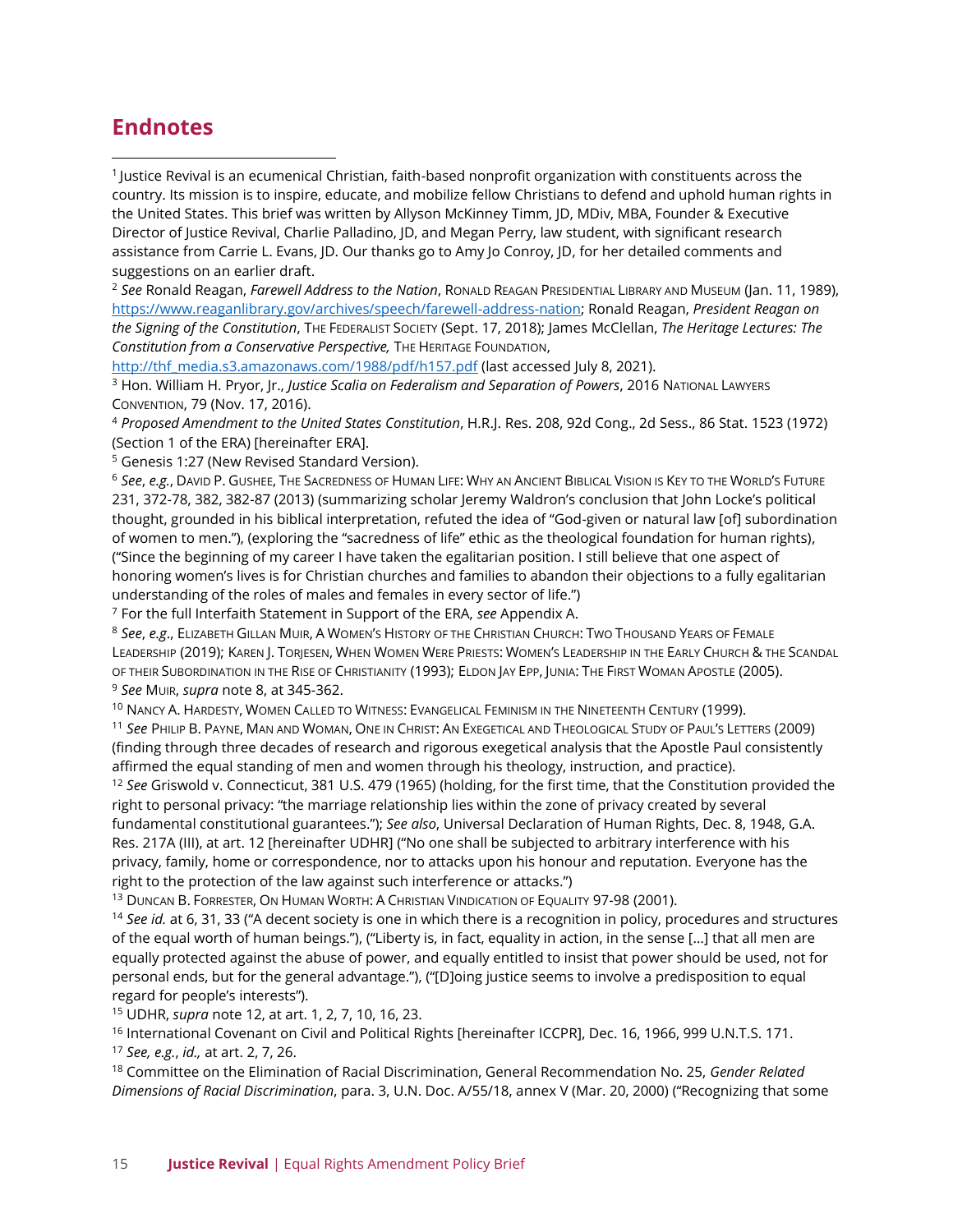forms of racial discrimination have a unique and specific impact on women, the Committee will endeavour in its work to take into account gender factors or issues which may be interlinked with racial discrimination.")

<sup>19</sup> Committee Against Torture, General Comment No. 2., *Implementation of Article 2 by States Parties*, para. 22, U.N. Doc. CAT/C/GC/2 (Jan. 24, 2008) ("State reports frequently lack specific and sufficient information on the implementation of the Convention with respect to women. The Committee emphasizes that gender is a key factor. Being female intersects with other identifying characteristics or status of the person such as race, nationality, religion, sexual orientation, age, immigrant status etc. to determine the ways that women and girls are subject to or at risk of torture or ill-treatment and the consequences thereof.")

<sup>20</sup> Human Rights Committee, General Comment No. 18, *Non-discrimination*, para. 11, CCPR/C/21/Rev.1/Add.1 (Nov. 21, 1989) ("The Committee has observed that in a number of constitutions and laws not all the grounds on which discrimination is prohibited, as cited in artcle 2, paragraph 1, are enumerated"); Security Council Resolution 1325, *Women, Peace, and Security*, para. 8 (c), U.N. Doc. S/Res/1325 (Oct. 31, 2000) ("Measures that ensure the protection of and respect for human rights of women and girls, particularly as they relate to the constitution, the electoral system, the police and the judiciary"); *Women's Rights are Human Rights: A legal and constitutional framework which guarantees women's rights at the national level is fundamental for women to access justice,* OFFICE OF THE UNITED NATIONS HIGH COMMISSIONER FOR HUMAN RIGHTS (2014).

<sup>21</sup> World Policy Analysis Center, *Constituional Equal Rights Across Gender and Sex*, WORLD POLICY CENTER (2020), [https://www.worldpolicycenter.org/sites/default/files/Fact%20Sheet%203%20-](https://www.worldpolicycenter.org/sites/default/files/Fact%20Sheet%203%20-%20Constitutional%20Equal%20Rights%20Across%20Gender%20and%20Sex.pdf)

[%20Constitutional%20Equal%20Rights%20Across%20Gender%20and%20Sex.pdf.](https://www.worldpolicycenter.org/sites/default/files/Fact%20Sheet%203%20-%20Constitutional%20Equal%20Rights%20Across%20Gender%20and%20Sex.pdf)

<sup>22</sup> *Report of the Commission on Unalienable Rights*, DEPARTMENT OF STATE COMMISSION ON UNALIENABLE RIGHTS (2020) [https://www.state.gov/wp-content/uploads/2020/07/Draft-Report-of-the-Commission-on-Unalienable-](https://www.state.gov/wp-content/uploads/2020/07/Draft-Report-of-the-Commission-on-Unalienable-Rights.pdf)[Rights.pdf.](https://www.state.gov/wp-content/uploads/2020/07/Draft-Report-of-the-Commission-on-Unalienable-Rights.pdf)

<sup>23</sup> MICHELE BRANDT, JILL COTTRELL, YASH GHAI, & ANTHONY REGAN, CONSTITUTION-MAKING AND REFORM: OPTIONS FOR THE PROCESS (2011). [http://regnet.anu.edu.au/sites/default/files/files/ROL/Brandt%20et%20al%20-](http://regnet.anu.edu.au/sites/default/files/files/ROL/Brandt%20et%20al%20-%20Constitution%20Making%20Handbook%20%282011%29.pdf) [%20Constitution%20Making%20Handbook%20%282011%29.pdf](http://regnet.anu.edu.au/sites/default/files/files/ROL/Brandt%20et%20al%20-%20Constitution%20Making%20Handbook%20%282011%29.pdf)

<sup>24</sup> World Policy Center. "*Does the constitution explicitly guarantee equality or non-discrmination across sex and/or gender?*, WORLD POLICY CENTER, [https://www.worldpolicycenter.org/policies/does-the-constitution-explicitly](about:blank)[guarantee-equality-or-non-discrimination-across-sex-and-or-gender.](about:blank)

 $25$  H.R. Rep No 116-378, 116th Congress, at 6 (2020), available at

[https://www.congress.gov/116/crpt/hrpt378/CRPT-116hrpt378.pdf.](https://www.congress.gov/116/crpt/hrpt378/CRPT-116hrpt378.pdf) 

 $26$  Section 2 of the ERA provides, "The Congress shall have the power to enforce, by appropriate legislation, the provisions of this article." ERA, *supra* note 4. As the House Judiciary Committee Report recognized in 2020, "[T]he ERA would empower Congress to enforce its provisions through legislation." From the House Judiciary Committee Report "Removing the Deadline for the Ratification of The Equal Rights Amendment." H.R. Rep No 116-378, 116th Congress, at 6 (2020), available a[t https://www.congress.gov/116/crpt/hrpt378/CRPT-](https://www.congress.gov/116/crpt/hrpt378/CRPT-116hrpt378.pdf)[116hrpt378.pdf.](https://www.congress.gov/116/crpt/hrpt378/CRPT-116hrpt378.pdf)

<sup>27</sup> *See* United States v. Morrison, 529 U.S. 598 (2000).

<sup>28</sup> *See* United States v. Nagarwala, 350 F. Supp. 3d 613, 630-31 (2018).

<sup>29</sup> *See generally*, Barbara Brown, Thomas Emerson, et al., *The Equal Rights Amendment: A Constitutional Basis for Equal Rights for Women*, 80 YALE L. J. 871(1971) at footnote 119.

<sup>30</sup> JESSICA NEUWIRTH, EQUAL MEANS EQUAL 49 (2015).

<sup>31</sup> U.S. women face a one in three chance of intimate partner violence. *See* American College of Obstetricians & Gynecologists. *Intimate partner violence*. Committee Opinion No. 518. Obstet Gynecol 2012; 119:412–7. [https://www.acog.org/clinical/clinical-guidance/committee-opinion/articles/2012/02/intimate-](https://www.acog.org/clinical/clinical-guidance/committee-opinion/articles/2012/02/intimate-partner%20violence#:~:text=Research%20confirms%20the%20long%2Dterm,in%20the%20United%20States%2011)

[partner%20violence#:~:text=Research%20confirms%20the%20long%2Dterm,in%20the%20United%20States%2](https://www.acog.org/clinical/clinical-guidance/committee-opinion/articles/2012/02/intimate-partner%20violence#:~:text=Research%20confirms%20the%20long%2Dterm,in%20the%20United%20States%2011) [011.](https://www.acog.org/clinical/clinical-guidance/committee-opinion/articles/2012/02/intimate-partner%20violence#:~:text=Research%20confirms%20the%20long%2Dterm,in%20the%20United%20States%2011) U.S. women face similar odds of workplace sexucal assault. *See* Center for Talent Innovation. *What #MeToo Means for Corporate America*. Key Findings. 2018. [https://coqual.org/wp-](https://coqual.org/wp-content/uploads/2020/09/CoqualWhatMeTooMeansKeyFindings090720.pdf)

[content/uploads/2020/09/CoqualWhatMeTooMeansKeyFindings090720.pdf.](https://coqual.org/wp-content/uploads/2020/09/CoqualWhatMeTooMeansKeyFindings090720.pdf) U.S. women have a one in five chance of experiencing rape or attempted rape in their lifetimes. *See* Black, M.C., Basile, K.C., Breiding, M.J., Smith, S.G., Walters, M.L., Merrick, M.T., Chen, J., & Stevens, M.R. (2011). *The National Intimate Partner and Sexual*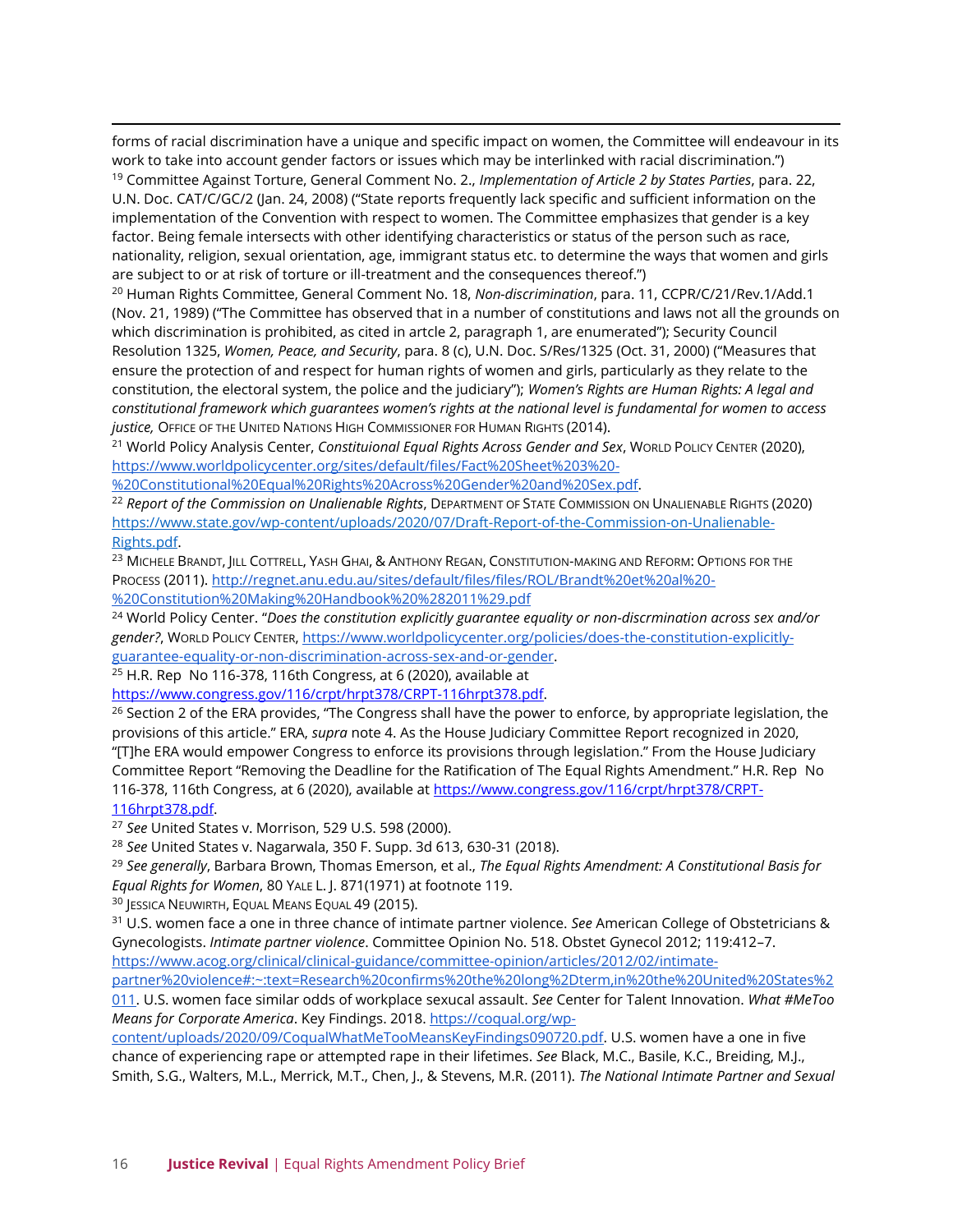*Violence Survey (NISVS): 2010 Summary Report.* NATIONAL CENTER FOR INJURY PREVENTION AND CONTROL, CENTER FOR DISEASE CONTROL AND PREVENTION, [https://www.cdc.gov/violenceprevention/pdf/nisvs\\_report2010-a.pdf.](about:blank)

<sup>32</sup> Sally F. Goldfarb, *The Supreme Court, The Violence Against Women Act, and the Use and Abuse of Federalism*, 71 FORDHAM L. REV. 57, 69 (2002).

<sup>33</sup> Bruce Shapiro, *Kavanaugh and the Case of the Vanishing Rape Victim*, THE NATION,

[https://www.thenation.com/article/archive/brett-kavanaugh-and-the-case-of-the-vanishing-rape-victim/](about:blank) (last accessed July 22, 2021).

<sup>34</sup> Town of Castle Rock, Colo. v. Gonzales, 545 U.S. 748, 754 (2005).

<sup>35</sup> *Id*.

<sup>36</sup> *Id*.

<sup>37</sup> *Report of the Special Rapporteur on Violence Against Women, Its Causes and Consequences,* UNITED NATIONS HUMAN RIGHTS COUNCIL, "[https://www2.ohchr.org/english/bodies/hrcouncil/docs/17session/A.HRC.17.26.Add.5\\_AEV.pdf](about:blank) (last accessed Jun. 29, 2021).

<sup>38</sup> Catharine A MacKinnon, *Toward a Renewed Equal Rights Amendment: Now More Than Ever*, EQUAL HARVARD JOURNAL OF LAW & GENDER 37 (2013-2014) at 576.

<sup>39</sup> *See* JESSICA NEUWIRTH, EQUAL MEANS EQUAL 69 (2015).

<sup>40</sup> Since 2014, the number of women killed by an intimate partner increased from 3 women per day to nearly 4 women per day. Carol A Lambert, MSW, *The Number of Women Murdered by a Partner Is Rising*, PsychoLogy Topay (September 3, 2019) [https://www.psychologytoday.com/us/blog/mind-games/201909/the-number-women](about:blank)[murdered-partner-is-rising.](about:blank)

<sup>41</sup> Jean Galbraith, *Department of Justice Declines to Defend the Constitutionality of a Statute Criminalizing Female Genital Mutilation*, 114 AM. J. INT'L L. 289, 290 (2020) (quoting Pub. L. 104-208, at § 645(a)).

<sup>42</sup> Andrea Bottner, *Congress Delivers an Early Holiday Gift to Women and Girls in America*, THE HILL,

[https://thehill.com/opinion/civil-rights/530859-congress-delivers-an-early-holiday-gift-to-women-and-girls-in](about:blank)[america](about:blank) (last accessed Jun. 30, 2021).

<sup>43</sup> *See* Galbraith, *supra* note 41, at 289; *see also* United States v. Nagarwala, 350 F. Supp. 3d 613, 630-31 (2018). <sup>44</sup> *See* Bottner, *supra* note 42; *see also* Stop FGM Act of 2020, 18 U.S.C.A. § 116 (West, Westlaw through PL 117-36 with the exception of PL 116-283, Div. A, Title XVIII, which takes effect January 1, 2022).

<sup>45</sup> Victoria F. Nourse, Remarks at a Meeting of the ERA Coalition (October 1, 2021).

<sup>46</sup> Sophie Lewis, *New York Bans Child Marriage-Only the Sixth State to Officially Do So*," CBS NEWS,

[https://www.cbsnews.com/news/new-york-ban-child-marriage-law-governor-andrew-cuomo/](about:blank) (last accessed July 27, 2021).

<sup>47</sup> Girls who get married before adulthood are likely to drop out of school, and thereby become financially dependent upon their spouse. Should the marriage end in divorce, which 70-80% of child marriages do, the woman often finds herself in poverty. *See* Rachel L. Schuman, *State Regulations Are Failing Our Children: An Analysis of Child Marriage Laws in the United States*, 60 WM. & MARY L. REV. 2237, 2351-52 (2019).

48 Young girls' undeveloped physiology can cause grave danger when delivering children. Also, because of younger girls' lack of power in marriage, they often do not have a say in sexual practices and are thus at heightened risk for contracting sexually transmitted infections. *See* Sanyukta Mathur, Margaret Greene, Anju Malhotra, *Too Young to Wed: The Lives, Rights, and Health of Young Married Girls*, INTERNATIONAL CENTER FOR RESEARCH ON WOMEN, <https://www.issuelab.org/resources/11421/11421.pdf> (last accessed July 27, 2021).

<sup>49</sup> Girls who marry at a young age have higher rates of depression and are more likely to suffer a psychiatric disorder. *See* Schuman, *supra* note 47, at 2353 ("[W]omen who married as children had higher rates of depression, nicotine dependence, specific phobias, dysthymia, and antisocial personality disorder.") <sup>50</sup> Mathur, *supra* note 48. ("Young women generally enter into marriage with partners who are much older and more sexually experienced. In these marriages, women have little negotiating power in sexual behavior and practices, putting them at greater risk of contracting reproductive and sexually transmitted infections.") <sup>51</sup> Schuman, *supra* note 47, at 2353 ("There is a strong correlation between early child marriage and childbirth. This is concerning because girls who give birth at a young age face serious health consequence, including higher maternal morbidity rates, higher risks of obstructed labor, pregnancy-induced hypertension, and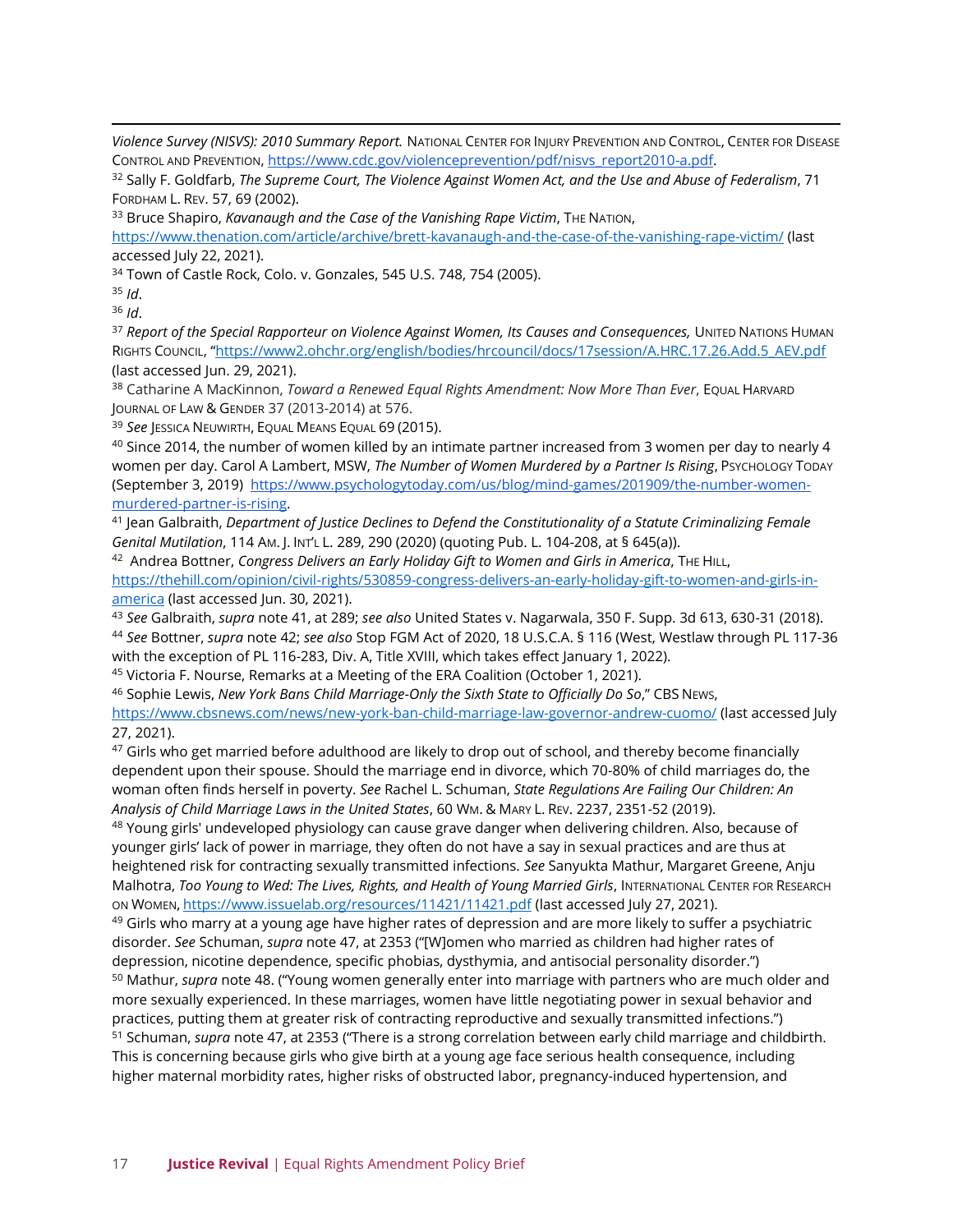suffering from obstetric fistula."); Mathur, *supra* note 48 ("[Y]oung married girls experience much higher levels of maternal mortality and morbidity than do women who bear children when they are older.").

<sup>52</sup> Schuman, *supra* note 47, at 2351-52 ("[E]arly marriage is a better indicator of future poverty than dropping out of high school.")

53 Statutory rape laws create exceptions for spouses, thereby incentivizing rapists to marry their victims to avoid criminal punishment. *See* Erin K. Jackson, *Addressing the Inconsistency Between Statutory Rape Laws and Underage Marriage: Abolishing Early Marriage and Removing the Spousal Exemption to Statutory Rape*, 85 UMKC L. REV. 343, 344-45 (2017); Nicholas Kristof, *A 14-Year-Old Bride, Wed to Her Rapist, Playing on a Jungle Gym*, N.Y. TIMES, [https://www.nytimes.com/2021/06/19/opinion/sunday/child-marriage-rape.html](about:blank) (last accessed July 27, 2021); Moni Basu, *Sherry Johnson Was Raped, Pregnant, and Married by 11. Now She is Fighting to End Child Marriage in America,"* CNN[, https://www.cnn.com/2018/01/29/health/ending-child-marriage-in-america/index.html](https://www.cnn.com/2018/01/29/health/ending-child-marriage-in-america/index.html) (last accessed July 27, 2021); *Child Marriage in the United States: A Serious Problem With a Simple First-Step Solution*, TAHIRIH JUSTICE CENTER, [https://www.tahirih.org/wp-content/uploads/2016/11/Tahirih-Child-Marriage-](about:blank)[Backgrounder-2.pdf](about:blank) (last accessed July 27, 2021).

<sup>54</sup> Sophie Lewis, *New York Bans Child Marriage-Only the Sixth State to Officially Do So*," CBS NEWS,

[https://www.cbsnews.com/news/new-york-ban-child-marriage-law-governor-andrew-cuomo/](about:blank) (last accessed July 27, 2021); *Child Marriage in the United States: A Serious Problem With a Simple First-Step Solution*, *supra* note 53. <sup>55</sup> Schuman, *supra* note 47, at 2356, 2374; Jackson*, supra* note 53, at 357.

<sup>56</sup> *Id*. at 37; *see also* Jessica Silver-Greenberg & Natalie Kitroeff, *Miscarrying at Work: The Physical Toll of Pregnancy Discrimination*, N.Y. TIMES, [https://www.nytimes.com/interactive/2018/10/21/business/pregnancy-discrimination](about:blank)[miscarriages.html](about:blank) (last accessed July 22, 2021).

<sup>57</sup> See IESSICA NEUWIRTH, EQUAL MEANS EQUAL 38-39 (2015).

<sup>58</sup> General Electric Co. v. Gilbert, 429 U.S. 125 (1976).

<sup>59</sup> *See* Dina Bakst, Elizabeth Gedmark, and Sarah Brafman, *Long Overdue: It is Time for the Federal Pregnant Workers Fairness Act*, A Better Balance: THE WORK AND FAMILY LEGAL CENTER[, https://www.abetterbalance.org/wp](about:blank)[content/uploads/2019/05/Long-Overdue.pdf](about:blank) (last accessed July 23, 2021) ("In an extensive review of post-Young pregnancy accommodation cases conducted for this report, A Better Balance found that in over two-thirds of cases, despite the new *Young* standard, courts held employers were permitted to deny pregnant workers accommodations under the PDA"); Lara Grow, *Pregnancy Discrimination in the Wake of Young v. UPS*, 19 U. PA. J. L. & SOC. CHANGE 133, 135 (2016) ("[T]he Court's new formulation nevertheless fails to clarify how a plaintiff identifies the appropriate comparator . . . Moreover, following *Young*, it remains unclear precisely how dramatic the differential between an employer's treatment of pregnant and nonpregnant workers must be for a plaintiff to successfully prove that the employer's policy significantly burdens pregnant employees"). <sup>60</sup> Joia Crear-Perry, *Paid Maternity Leave Saves Lives*, BLOOMBERG OPINION,

[https://www.bloomberg.com/opinion/articles/2021-06-24/paid-maternity-leave-would-help-relieve-america-s](about:blank)[maternal-mortality-crisis](about:blank) (last accessed July 2, 2021).

<sup>61</sup> Roosa Tikkanen, Munira Z. Gunja, Molly FitzGerald, Laurie Zephyrin, *Maternal Mortality and Maternity Care in the United States Compared to 10 Other Developed Countries,* THE COMMONWEALTH FUND,

[https://www.commonwealthfund.org/publications/issue-briefs/2020/nov/maternal-mortality-maternity-care-us](about:blank)[compared-10-countries](about:blank) (last accessed July 2, 2021).

<sup>62</sup> NEUWIRTH, *supra* note 57, at 49; *see also* Neil S. Siegel & Reva B. Siegel, *Struck by Stereotype: Ruth Bader Ginsburg on Pregnancy Discrimination as Sex Discrimination,* 59 DUKE L. J. 771 (2010) (argues the ERA would move the Supreme Court away from the framework they adopted in *Geduldig*, which holds pregnancy discrimination does not constitute sex discrimination).

<sup>63</sup> Stephanie Bornstein, *Equal Work*, 77 MD. L. REV. 581, 599 (2018). <sup>64</sup> *Id*.

<sup>65</sup> Robin Bleiweis, Diana Boesch, and Alexandra Cawthorne Gaines, *The Basic Facts About Women in Poverty*, CENTER FOR AMERICAN PROGRESS,

[https://www.americanprogress.org/issues/women/reports/2020/08/03/488536/basic-facts-women-poverty/](about:blank) (last accessed July 29, 2021).

<sup>66</sup> Bornstein*, supra* note 63, at 599.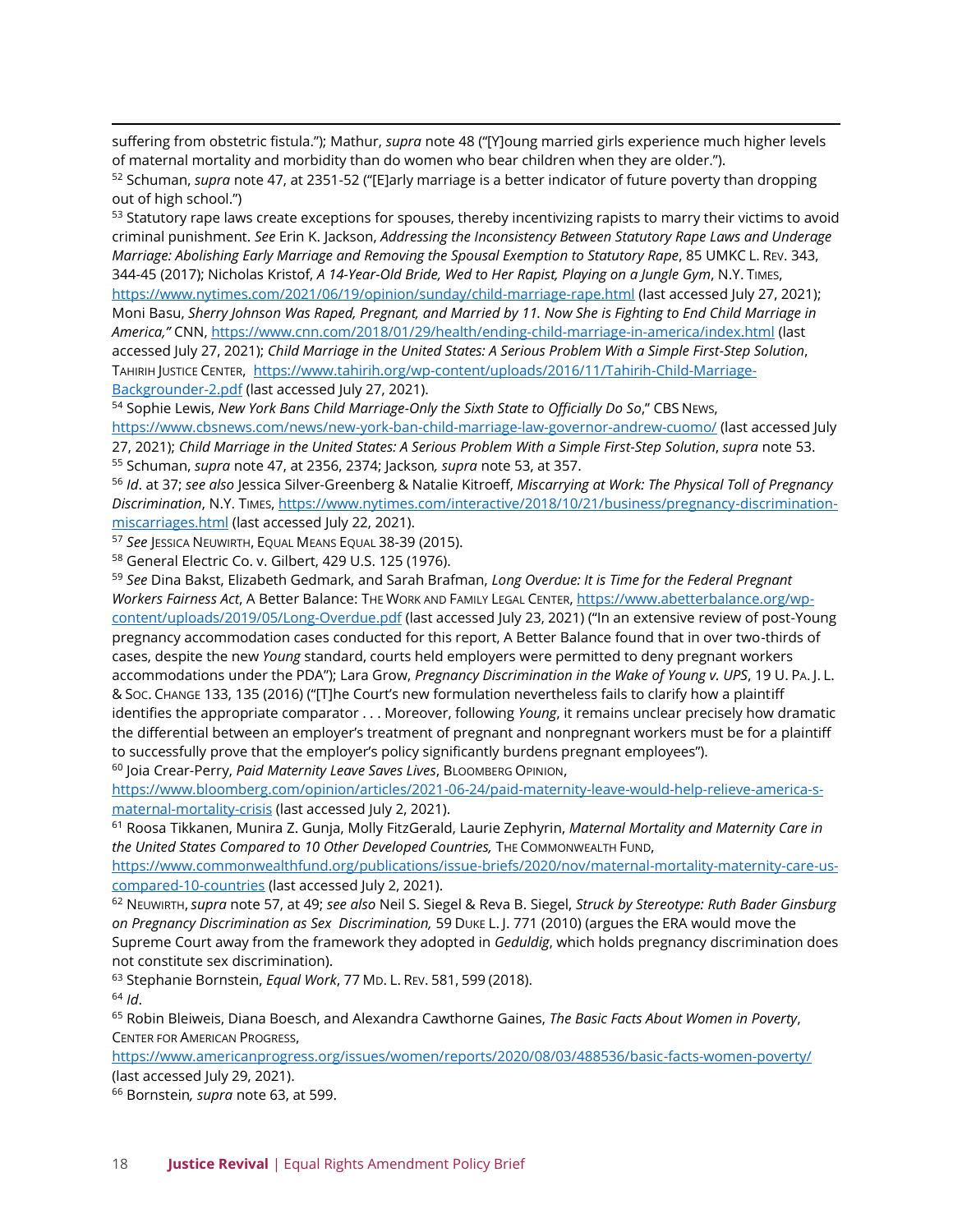<sup>67</sup> Take for example the case of *Wal-Mart v. Dukes*. In 2001, female Wal-Mart employees sued the company for sex discrimination under Title VII, providing statistical evidence of men being paid more and promoted more often than women. The Supreme Court held that even if the allegations of sex discrimination were true the employees would not have a claim of sex discrimination because while Wal-Mart may have allowed a culture of sex discrimination, it did not have an identifiable policy of discrimination. This holding demonstrates the power corporate entities are granted in permitting and promoting a discriminatory culture while still operating within the law. *See* Brief for Respondents at 21-22, Wal-Mart Stores, Inc. v. Dukes, 564 U.S. 338 (2011) (No. 10-277); JESSICA NEUWIRTH, EQUAL MEANS EQUAL 23 (2015).

 $68$  Employers can claim a number of defenses for pay disparities under the EPA, such as merit, seniority, productivity, and a catchall, "any factor other than sex." Employers can also use prior pay of employees as a defense, leading to a situation in which "[e]mployers can continue paying women less than men because other employers have paid women less than men, without violating the Equal Pay Act or Title VII of the Civil Rights Act." NEUWIRTH, *supra* note 57, at 19. In *Kouba v. Allstate Insurance Company*, a woman was paid \$175 less a month than her male colleagues, but Allstate claimed that using prior salary as a factor for current pay was a "factor other than sex," and therefore, "a legitimate reason under the law to pay women differently than men." *Id*. at 18. The Ninth Circuit ruled in Allstate's favor. *Id*. at 18-19. *See also* Bornstein, *supra* note 63, at 606-07.  $69$  The Court has said that it is not their job to "roll aside all history" and "take over the job of leveling out centuries of discrimination." NEUWIRTH, *supra* note 57, at 31. The ERA, however, could provide the basis for the Court to address discrimination. *Id*. The Court has interpreted employers' defenses so broadly "that it has effectively become a loophole that allows some employers to successfully defend discriminatory pay practices that sound impartial or gender neutral on the surface." Robin Blewis, *The Equal Rights Amendment: What You Need to Know*, CENTER FOR AMERICAN PROGRESS,

[https://www.americanprogress.org/issues/women/reports/2020/01/29/479917/equal-rights-amendment-need-](https://www.americanprogress.org/issues/women/reports/2020/01/29/479917/equal-rights-amendment-need-know/)

[know/](https://www.americanprogress.org/issues/women/reports/2020/01/29/479917/equal-rights-amendment-need-know/) (last accessed Aug. 19, 2021). The ERA "could strengthen arguments to close this loophole." *Id*. <sup>70</sup> *See Limiting Our Livelihoods: The Cumulative Impact of Sexual Harassment On Women's Careers*, AMERICAN ASSOCIATION OF UNIVERSITY WOMEN, [https://www.aauw.org/app/uploads/2020/03/Limiting-our-Livelihoods-Full-](about:blank)[Report.pdf](about:blank) (last accessed July 29, 2021) ("The negative consequences of sexual harassment can have a ripple effect, impacting women's earnings throughout their careers, their income in retirement and their poverty levels").

<sup>71</sup> *Id*. ("Review of research shows that women who have experienced sexual harassment report severe and longlasting negative mental health consequences, such as depression and post-traumatic stress.")

<sup>72</sup> *Id*. (Sexual harassment can result in physical health effects and can create a dangerous work environment with an increased risk in accidents).

<sup>73</sup> *See Limiting Our Livelihoods: The Cumulative Impact of Sexual Harassment On Women's Careers*, *supra* note 70 ("Women may reduce their hours or leave a job entirely to avoid harassing behavior. When women leave a job due to sexual harassment, research indicates that they often move to a job of lower quality or with lower pay. This impacts women's short- and long-term economic security as they earn less and ultimately retire with less income"); *Workplace Sexual Harassment*, AMERICAN ASSOCIATION OF UNIVERSITY WOMEN,

[https://www.aauw.org/issues/equity/workplace-harassment/](about:blank) (last accessed July 29, 2021) ("In AAUW's survey, 38% of women who'd been harassed said it contributed to their decision to leave a job early, and 37% said it disrupted their career advancement.")

<sup>74</sup> Equal Employment Opportunities, 42 U.S.C.A. § 2000e(b) (West, current through PL 117-28 with the exception of PL 116-283, Div. A., Title XVIII, which takes effect January 1, 2022).

<sup>75</sup> Alexia Fernández Campbell, *Housekeepers and Nannies Have No Protection from Sexual Harassment Under Federal Law*, VOX[, https://www.vox.com/2018/4/26/17275708/housekeepers-nannies-sexual-harassment-laws](about:blank) (last accessed July 29, 2021).

<sup>76</sup> *Limiting Our Livelihoods: The Cumulative Impact of Sexual Harassment On Women's Careers*, *supra* note 70. ("For instance, some federal courts have interpreted the "severe or pervasive" standard so rigidly that obtaining relief has become extremely difficult, even where egregious harassment is alleged. For example, in *Brooks v. City of San Mateo*, a female employee's superior, among other egregious behaviors, forced his hand under her sweater and bra and touched her bare breast while she was taking a 911 call. The Ninth Circuit held that no hostile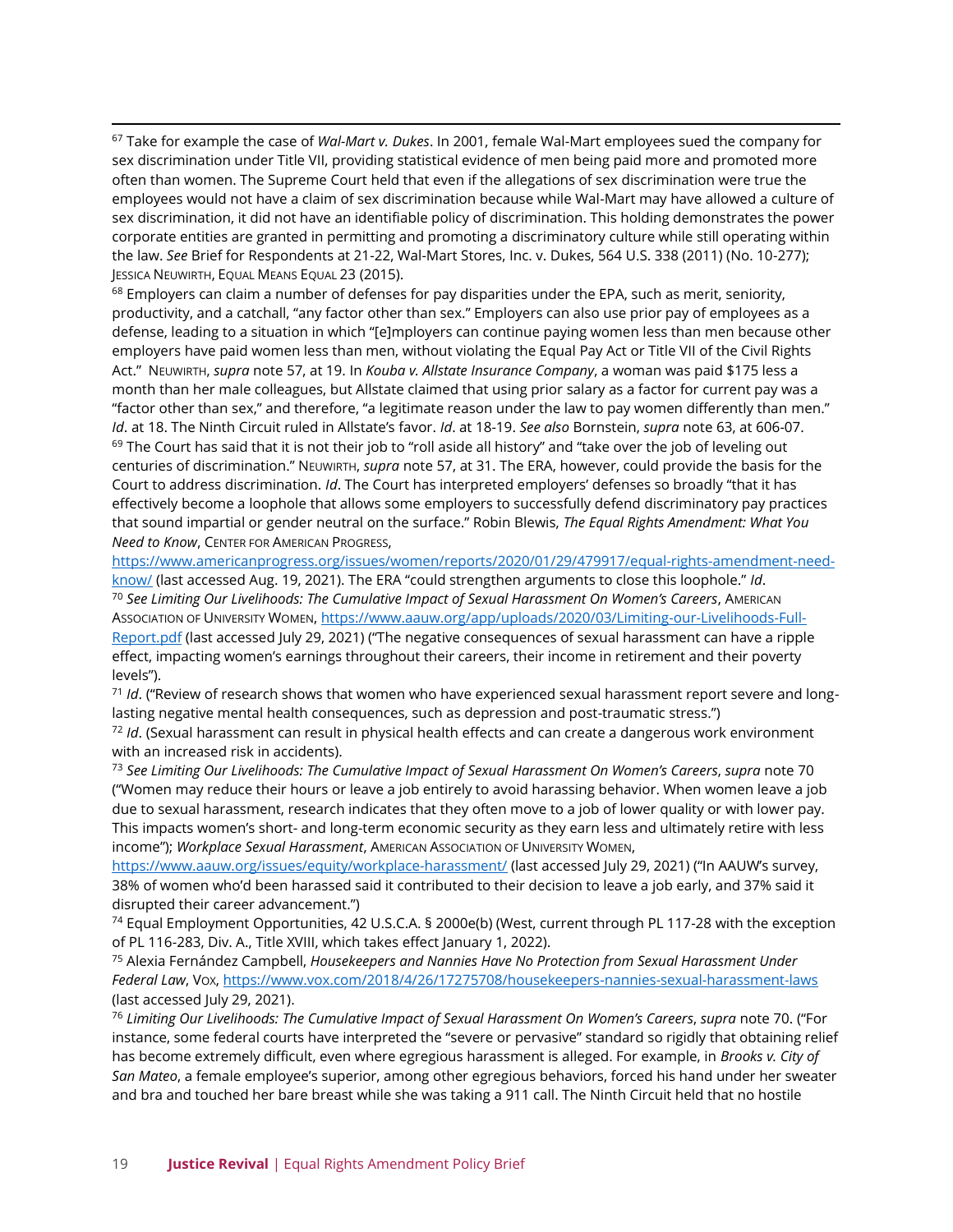environment harassment had been established because the supervisor had only touched his employee a single time, which was not sufficient to meet the "severe or pervasive" standard. Over time, this standard has grown increasingly burdensome to prove, with some lower courts interpreting only the most outrageous conduct as unlawful despite Congress' intent to afford broad remedial protections").

<sup>77</sup> Robin Bleiweis, Diana Boesch, and Alexandra Cawthorne Gaines, *The Basic Facts About Women in Poverty*, CENTER FOR AMERICAN PROGRESS,

[https://www.americanprogress.org/issues/women/reports/2020/08/03/488536/basic-facts-women-poverty/](about:blank) (last accessed July 29, 2021).

<sup>78</sup> *Trafficked: Three Survivors of Human Trafficking Share Their Stories*, UN WOMEN,

[https://www.unwomen.org/en/news/stories/2019/7/compilation-trafficking-survivors-share-stories](about:blank) (last accessed July 29, 2021) ("Wherever there is poverty, conflict, and gender inequality, women's and girls' lives are at-risk for exploitation"); Neha A. Deshpande & Nawal M. Nour, *Sex Trafficking of Women and Girls*, 6 REVIEWS IN OBSTETRICS & GYNECOLOGY e22, e24 (2013)[, https://www.ncbi.nlm.nih.gov/pmc/articles/PMC3651545/](https://www.ncbi.nlm.nih.gov/pmc/articles/PMC3651545/) (last accessed July 29, 2021) ("Traffickers and/or pimps commonly recruit potential victims who are either economically or socially vulnerable. These include women and girls who are susceptible to poverty, societal isolation, drug addiction, violence in the family, a history of child sexual abuse, family dysfunction, school failure, or a history of criminal behavior").

<sup>79</sup> U.S. Department of Justice. *Report to Congress from Attorney General John Ashcroft on U.S. Government Efforts to Combat Trafficking in Persons in Fiscal Year 2003.* U.S. DEPARTMENT OF JUSTICE (2004).

<https://www.justice.gov/archive/ag/annualreports/tr2003/050104agreporttocongresstvprav10.pdf>

<sup>80</sup> *2018 NCVRW Resource Guide: Human Trafficking Fact Sheet*. THE NATIONAL CENTER FOR VICTIMS OF CRIME (NCVRW), [https://ovc.ojp.gov/sites/g/files/xyckuh226/files/ncvrw2018/info\\_flyers/fact\\_sheets/2018NCVRW\\_Trafficking\\_508](about:blank) [\\_QC.pdf.](about:blank)

<sup>81</sup> *The Typology of Modern Slavery: Defining Sex and Labor Trafficking in the United States*, POLARIS PROJECT, [https://polarisproject.org/wp-content/uploads/2019/09/Polaris-Typology-of-Modern-Slavery-1.pdf](about:blank) (last accessed July 29, 2021).

<sup>82</sup> *Human Trafficking: Modern Enslavement of Immigrant Women in the United States*, ACLU, [https://www.aclu.org/other/human-trafficking-modern-enslavement-immigrant-women-united-states](about:blank) (last accessed July 29, 2021).

83 Victims face legal barriers to escape when traffickers seize documents. Money and fear can be a barrier to escape. *See* Deshpande & Nour, *supra* note 78, at e24.

84 How are Survivors Criminalized by Legal Systems, DRESSEMBER, https://www.dressember.org/blog/survivorcriminalization (last accessed July 29, 2021).

85 Sarah Stephens, At the End of our Article III Rope: Why We Still Need the ERA, 80 Brook. L. Rev. 397 (2015) at note 94, citing Brown*, et al. infra* note 142*. "*Thus, laws which restrict reproductive autonomy would be subject to the strict scrutiny standard regardless of whether absolute scrutiny could apply under the ERA." Stephens, at 412, note 94.

<sup>86</sup> Reva B. Siegel, *Gender and the United States Constitution: Equal Protection, Privacy, and Federalism*, in THE GENDER OF CONSTITUTIONAL JURISPRUDENCE 306–332 (Beverley Baines & Ruth Rubio-Marin eds., 2004).

<sup>87</sup> *See generally* Caroline Marschilok, Jessica Moran, Danna Seligman, Aislinn Toohey, *Equal Protection*, 18 GEO. J. GENDER & L. 537, 541 (2017) (strict scrutiny applies to race, alienage and national origin, whereas sex discrimination is only subject to intermediate scrutiny under the Equal Protection Clause). The Supreme Court created the standard of immediate scrutiny in Craig v. Boren, 429 U.S. 190 (1976). The standard requires that the classification made on the basis of sex serve an important governmental interest and that the means employed to reach that interest are substantially related to the ends. Deborah Brake, Donna Lenhoff, Sharon Elizabeth Rush, Elizabeth Schneider, Ann Shalleck, *Centennial Panel Two Decades of Intermediate Scrutiny: Evaluating Equal Protection for Women*, 6 AM. U. J. GENDER & L. 1, 22 (1997). Justice Rehnquist dissented in *Craig v. Boren* saying that the new intermediate scrutiny standard was "so diaphanous and elastic as to invite subjective judicial preferences or prejudices relating to particular types of legislation, masquerading as judgments whether such legislation is directed at 'important' objectives or, whether the relationship is 'substantial' enough." *Craig*, 429 U.S. 190, 221 (Rehnquist, J., dissenting). It has allowed the Court to apply the standard more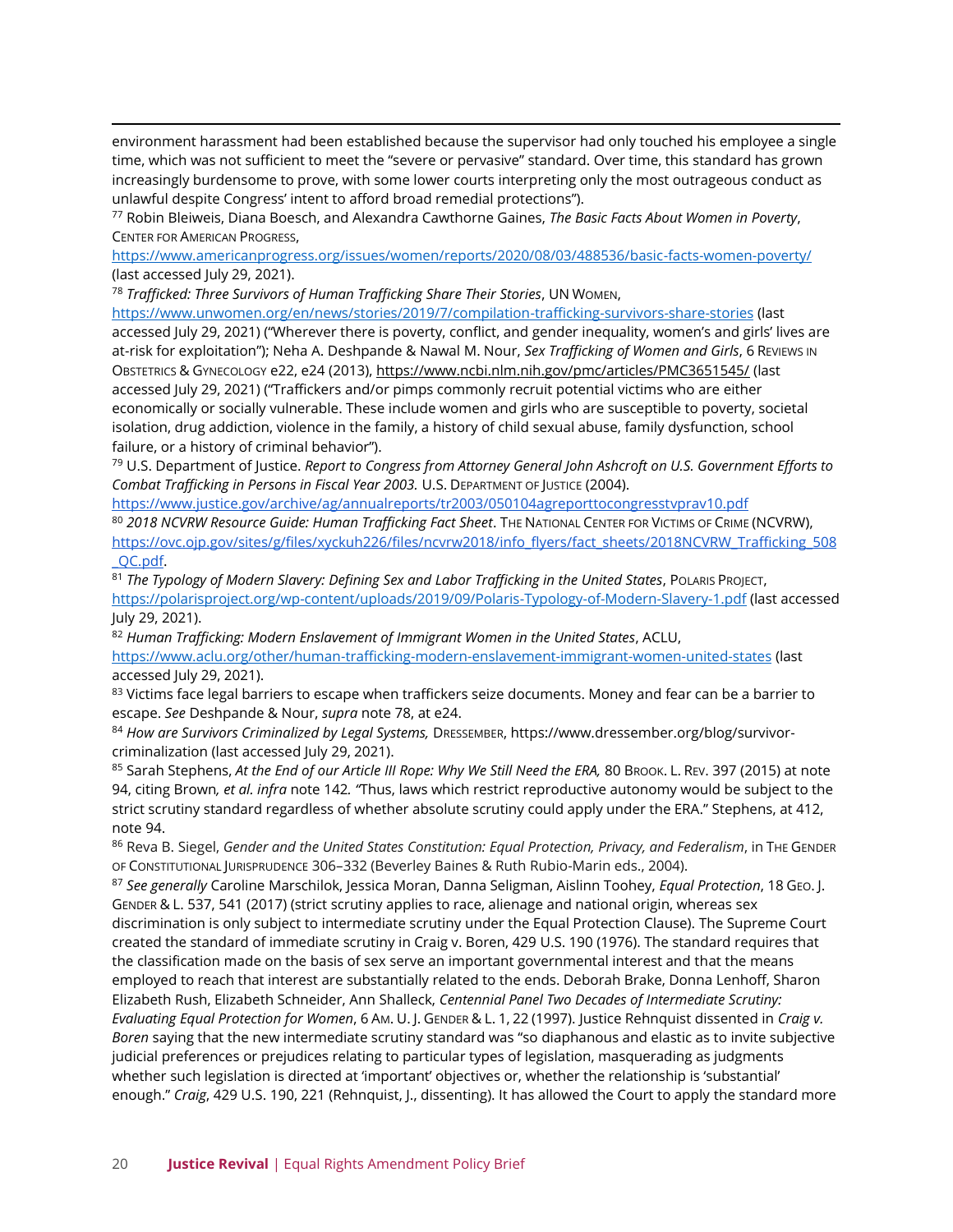or less stringently without overruling precedent. Herman D. Hofman, *"Exceedingly [Un]Persuasive" and Unjustified: The Intermediate Scrutiny Standard and Single-Sex Education After United States v. Virginia*, 2015 MICH. ST. L. REV. 2047, 2061 (2015). The vague language means that any Court could apply a less stringent interpretation of the standard, permitting less justified discriminatory laws to stand. Donna Meredith Matthews, *Avoiding Gender Equality*, 19 WOMEN'S RTS. L. REP. 127, 130 (1998).

88 The little guidance (and consistency) from the Supreme Court has given lower courts broad discretion as to what constitutes an important government interest and what means are substantially related to achieving it. <sup>89</sup> *See* Linda J. Wharton, *State Equal Rights Amendments Revisited: Evaluating Their Effectiveness in Advancing Protection Against Sex Discrimination*, 36 RUTGERS L.J. 1201, 1213 (2005) ("Lower courts, commentators, and even Supreme Court Justices, have criticized the intermediate scrutiny standard as vague, poorly defined and malleable, providing insufficient guidance in individual cases and giving broad discretion to individual judges in deciding the importance of a state interest and whether the classification is substantially related."); Sarah M. Stephens, *At the End of Our Article III Rope: Why We Still Need the Equal Rights Amendment*, 80 BROOK. L. REV. 397, 408, 411-12 (2015) ("The ability of the Equal Protection Clause to eliminate sex discrimination is limited by the Court's inconsistent application of the intermediate scrutiny standard and its refusal to subject claims of sex discrimination to the strict scrutiny standard") ("These apparent contradictions are not unexpected when one considers the difficulty in applying the vague intermediate scrutiny standard. The intermediate scrutiny standard occupies the middle ground somewhere between rational basis and strict scrutiny, and therefore its application by the Supreme Court and the lower courts has proven to be unpredictable. Intermediate scrutiny is not functional because it does not provide a clear and consistent rule."); Donna Meredith Matthews, *Avoiding Gender Equality*, 19 WOMEN'S RTS. L. REP. 127, 138 (1998) ("Intermediate scrutiny in particular has come under fire for being ill-defined, making outcomes unpredictable. In somewhat of an understatement, one commentator noted that 'the meaning of this test is less than clear. [I]t is one which neither prohibits the use of all gender classifications nor one which requires the justices to defer to legislative decisions[ ] and results in ad hoc judgments").

<sup>90</sup> *See* Caroline Marschilok, Jessica Moran, Danna Seligman, Aislinn Toohey, *Equal Protection*, 18 GEO. J. GENDER & L. 537, 556 (2017) ("Compared to application of the strict scrutiny standard, where the Court has more precisely articulated the relationship that is necessary to satisfy that standard's 'narrowly tailored' requirement, it is less clear what represents an acceptable means/end fit when applying intermediate scrutiny."); Wharton, *supra* note 89, at 1213-14 ("A recent quantitative analysis of equal protection decisions supports these criticisms, finding that, in contrast to the 'relatively predictable outcomes' under the strict scrutiny and rational basis standards, 'when courts apply the intermediate standard, litigants alleging sex discrimination are nearly as likely to win as they are to lose'") (quoting Lee Epstein, Andrew D. Martin, Lisa Baldez & Tasina Nitzchke Nihiser, *Constitutional Sex Discrimination*, 1 TENN. J. L. & POL'Y 11, 67 (2004)); Norman T. Deutsch, *Nguyen v. INS and the Application of Intermediate Scrutiny to Gender Classifications: Theory, Practice, and Reality*, 30 PEPP. L. REV. 185, 191 (2003) (describing how the purpose of a distinction under intermediate scrutiny need not be as compelling as in strict scrutiny, nor do the means need to be as narrowly tailored to the ends as in strict scrutiny); Brent L. Caslin, *Gender Classifications and United States v. Virginia: Muddying the Waters of Equal Protection*, 24 PEPP. L. REV. 1353, 1359 (1997) ("Intermediate scrutiny grants less deference to legislative will than rational basis but is less difficult for governments to satisfy than strict scrutiny").

<sup>91</sup> *See* Deborah Brake, Donna Lenhoff, Sharon Elizabeth Rush, Elizabeth Schneider, Ann Shalleck, *Centennial Panel Two Decades of Intermediate Scrutiny: Evaluating Equal Protection for Women*, 6 AM. U. J. GENDER & L. 1, 24 (1997) ("Intermediate scrutiny . . . has not sufficiently emphasized the serious harm of gender discrimination"); Donna Meredith Matthews, *Avoiding Gender* Equality, 19 WOMEN'S RTS. L. REP. 127, 130 (1998) ("As long as official gender inequality is not considered seriously by the courts, women will not be taken seriously.")

92 Frontiero v. Richardson, 411 U.S. 677, 692 (1973) (Powell, J., concurring) ("There is another, and I find compelling, reason for deferring a general categorizing of sex classifications as invoking the strictest test of judicial scrutiny. The Equal Rights Amendment, which if adopted will resolve the substance of this precise question, has been approved by Congress and submitted for ratification by the States. If this Amendment is duly adopted, it will represent the will of the people accomplished in a manner prescribed by the Constitution. By acting prematurely and unnecessarily, as I view it, the Court has assumed a decisional responsibility at the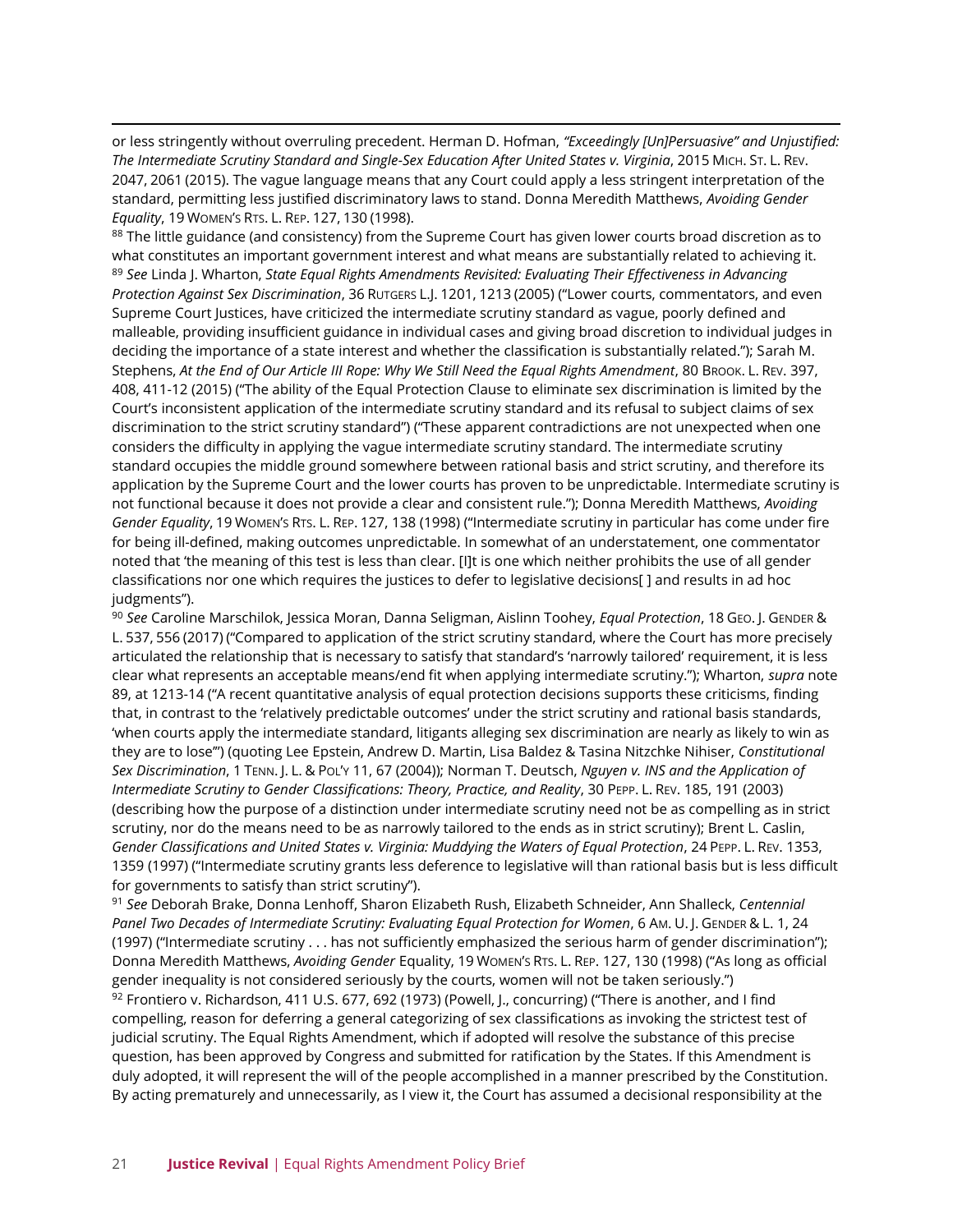very time when state legislatures, functioning within the traditional democratic process, are debating the proposed Amendment").

93 *Id*. ("It seems to me that this reaching out to pre-empt by judicial action a major political decision which is currently in process of resolution does not reflect appropriate respect for duly prescribed legislative processes.")

94 Sarah M. Stephens, At the End of Our Article III Rope: Why We Still Need the Equal Rights Amendment, 80 BROOK. L. REV. 397, 412 (2015) ("Passage of the ERA would require that courts use a strict or absolute scrutiny standard"); Martha F. Davis, *The Equal Rights Amendment: Then and* Now, 17 COLUM. J. GENDER & L. 419, 432 (2008) ("[A] federal ERA would almost certainly result in a higher level of constitutional scrutiny for sex-based classifications than the current intermediate scrutiny applied under the Equal Protection Clause").

95 Most courts in states which have enacted state ERAs review government actions which discriminate based on sex using the strict scrutiny standard. Some states apply an even more rigorous, absolutist standard. Linda J. Wharton, *State Equal Rights Amendments Revisited: Evaluating Their Effectiveness in Advancing Protection Against Sex Discrimination,* 36 RUTGERS L. J. 1201, 1240-41 (2005).

<sup>96</sup> In *Frontiero*, Justice Brennan, writing for a plurality of the Supreme Court, supported subjecting sex classifications to strict scrutiny review. Justice Brennan wrote, "[S]ince sex, like race and national origin, is an immutable characteristic determined solely by the accident of birth, the imposition of special disabilities upon the members of a particular sex because of their sex would seem to violate 'the basic concept of our system that legal burdens should bear some relationship to individual responsibility' … And what differentiates sex from such non-suspect statutes as intelligence or physical disability, and aligns it with the recognized suspect criteria, is that the sex characteristic frequently bears no relation to ability to perform or contribute to society." *Frontiero*, 411 U.S. 686. At the time of the judgment, the ERA had passed Congress and been ratified by 30 states. Justice Stewart was confident in the ERA's ratification and did not sign onto Justice Brennan's opinion because of his belief in slow change. Justices Powell, Burger and Blackmun also did not join Brennan because they believed that applying strict scrutiny to sex classifications in *Frontiero* would be akin to judicial preemption of a political decision (the ratification of the Amendment) which was being considered. Four Justices, therefore, believed that the ERA had the potential to change the level of judicial scrutiny. Lenora Lapidus, *Ruth Bader Ginsburg and the Development of Gender Equality Jurisprudence under the Fourteenth Amendment*, N.Y.U. REVIEW OF LAW & SOCIAL CHANGE, [https://socialchangenyu.com/harbinger/ruth-bader-ginsburg-and-the-development-of](about:blank)[gender-equality-jurisprudence-under-the-fourteenth-amendment/](about:blank) (last accessed Aug. 6, 2021).

<sup>97</sup> Joan A. Lukey & Jeffrey A. Smagula, *Do We Still Need a Federal Equal Rights Amendment?*, 44 BOSTON B.J. 10, 28 (2000); Davis, *supra* note 94, at 437; Deborah L. Brake, *Sex as a Suspect Class: An Argument for Applying Strict Scrutiny to Gender Discrimination*, 6 SETON HALL CONST. L. J. 953, 962 (1996); Stephens, *supra* note 94, at 412. <sup>98</sup> Stephens, *supra* note 94, at 412; Davis, *supra* note 94, at 435, 437.

 $99$  According to an empirical study, scholars discovered that when courts apply the intermediate scrutiny standard, plaintiffs claiming discrimination have a 47% of prevailing. Under the strict scrutiny standard, the percentage of plaintiffs who win their cases increases to 73%. The findings led the researchers to the conclusion that "[f]or those desiring a larger number of equality-oriented outcomes, the task is to convince courts to elevate sex to a suspect class." Lee Epstein, Andrew D. Martin, Lisa Baldez, Tasina Nitzschke Nihiser, *Constitutional Sex Discrimination*, TENN. J. L. & POL'Y 11, 49, 67 (2004).

<sup>100</sup> Robin Bleiweis, *The Equal Rights Amendment: What You Need to Know, CENTER FOR AMERICAN PROGRESS,* [https://www.americanprogress.org/issues/women/reports/2020/01/29/479917/equal-rights-amendment-need](about:blank)[know/](about:blank) **(**last accessed Aug. 5, 2021).

<sup>101</sup> *See* Fronterio v. Richardson*,* 411 U.S. 677 (1973)*.* In this case the Court held (8-1) that the government regulation in question violated the Fifth Amendment, the disagreement among the Court centered on what standard of review should be used for "sex."

<sup>102</sup> Martha Davis, *The Equal Rights Amendment: Then and Now*, 17 COLUM. J. GENDER & L. 419 (2005) at 458. 103 United States v. Morrison 529 U.S. 598 (2000). In this case the Court struck down the provisions of the *Violence Against Women Act* that allowed for a federal civil remedy for victims of gender-motivated violence. The Court held that neither the Commerce Clause nor Fourteenth Amendment empowered Congress to legislate this private remedy; Town of Castle Rock v. Gonzales, 545 U.S. 748 (2005). In this case the Court held the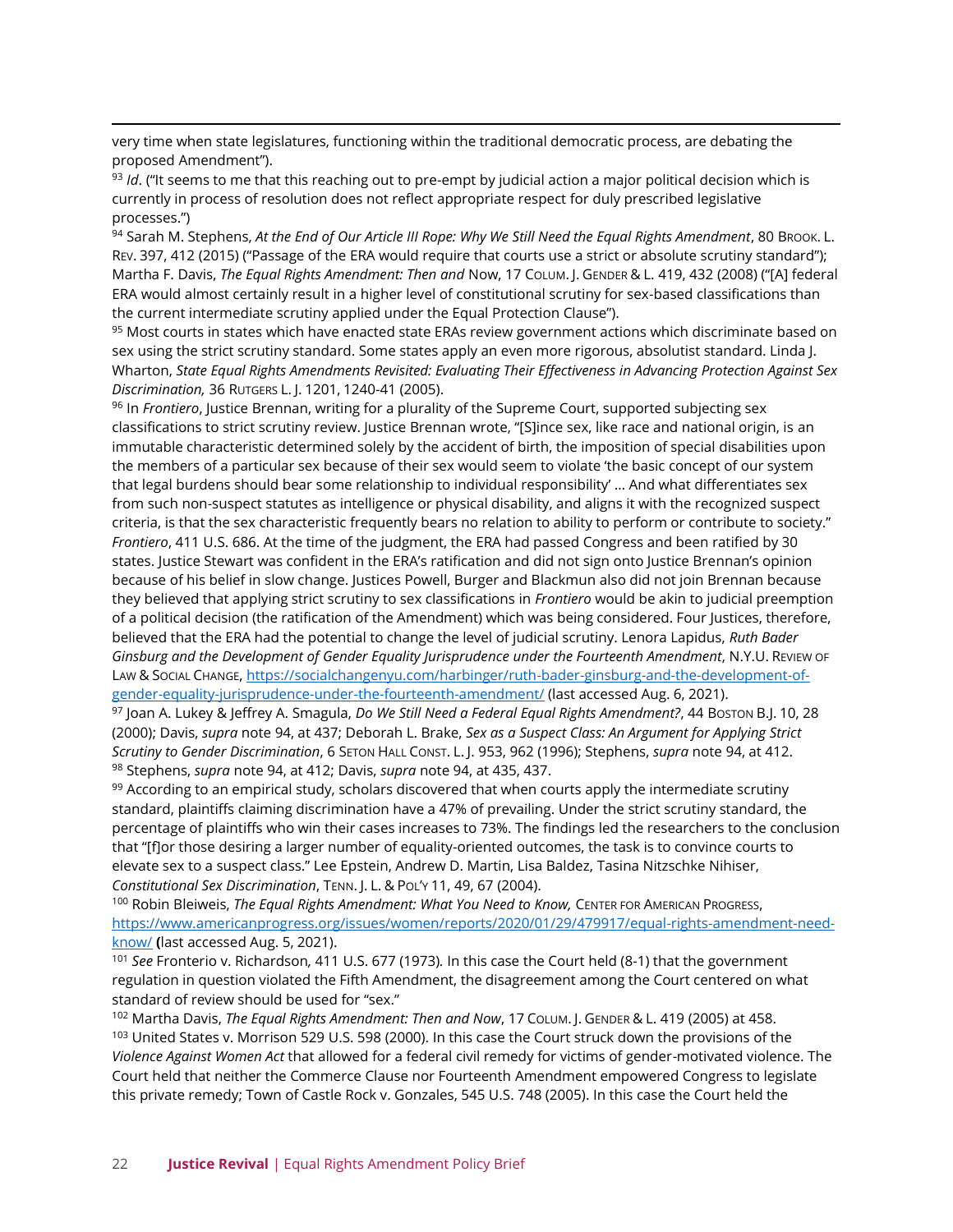Respondent (a survivor of domestic violence) did not, for Due Process Clause purposes, have a property interest in police enforcement of the restraining order against her husband.

104 Wal-Mart Stores, Inc. v. Dukes, 564 U.S. 338 (2011). The Supreme Court held that even if there were a pattern of lower pay and promotion for women at every one of Walmart's 3,400 stores nationwide, Dukes could not bring a class action suit because there was no single, identified company practice that produced this outcome for all women.

<sup>105</sup> Geduldig v. Aiello, 417 U.S. 484 (1974) (held that excluding women who experienced employment disability because of pregnancy from a California disability insurance system for private employees did not violate the Equal Protection Clause because the program does not "discriminate with respect to the persons or groups eligible for its protection," and it was not "invidious discrimination."); General Electric Co. v. Gilbert*,* 429 U.S. 125 (1976) (held that an employer could exclude from disability coverage women who are unable to work because of childbirth or pregnancy).

<sup>106</sup> *See generally* Tuan Anh Nguyen v. I.N.S*.*, 533 U.S. 53 (2001).

107 JESSICA NEUWIRTH, EQUAL MEANS EQUAL: WHY THE TIME FOR AN EQUAL RIGHTS AMENDMENT IS NOW 77-78 (2015).

<sup>108</sup> *Nguyen*, 533 U.S. 53, 87 (O'Connor, J., dissenting) ("There is no reason, other than stereotype, to say that fathers who are present at birth lack an opportunity for a relationship on similar terms."); Caroline Marschilok, Jessica Moran, Danna Seligman, Aislinn Toohey, *Equal Protection*, 18 GEO. J. GENDER & L. 537, 564 (2017). <sup>109</sup> Donna Meredith Matthews, *Avoiding Gender Equality*, 19 GEO WOMEN'S RTS. L. REP. 127, 130 (1998); Deborah

Brake, Donna Lenhoff, Sharon Elizabeth Rush, Elizabeth Schneider, Ann Shalleck, *Centennial Panel Two Decades of Intermediate Scrutiny: Evaluating Equal Protection for Women*, 6 AM. U. J. GENDER & L. 1, 26 (1997).

<sup>110</sup> Donna Meredith Matthews, *Avoiding Gender Equality*, 19 GEO WOMEN'S RTS. L. REP. 127, 130 (1998).

<sup>111</sup> Catharine A. MacKinnon, *Reflections on Sex Equality Under Law,* 100 YALE L. J. 1281, 1283 (1991).

<sup>112</sup> *Id.* at 1284; Reed v. Reed, 404 U.S. 71 (1971).

<sup>113</sup> Stephanie Condon, *Scalia: Constitution Doesn't Protect Women or Gays from Discrimination,"* CBS NEWS, Jan. 4, 2011,<https://www.cbsnews.com/news/scalia-constitution-doesnt-protect-women-or-gays-from-discrimination/> (last accessed Aug. 11, 2021).

<sup>114</sup> *Id.*

115 Clarence Thomas. *Rosenkranz Originalism Conference Features Justice Thomas '74*, YALE LAW SCHOOL, [https://law.yale.edu/yls-today/news/rosenkranz-originalism-conference-features-justice-thomas-74](about:blank) (last accessed Jun. 25, 2021). Amy Coney Barrett. *AP Explains: Originalism, Barrett's Judicial Philosophy*, AP NEWS, [https://apnews.com/article/donald-trump-amy-coney-barrett-us-supreme-court-courts-antonin-scalia-](about:blank)[038ec1d4de30d1bd97a0ce3823903f0c](about:blank) (last accessed Jun. 25, 2021). Brett Kavanaugh. *Trump Picked Kavanaugh. How Will He Change the Supreme Court?*, POLITICO MAGAZINE,

[https://www.politico.com/magazine/story/2018/07/09/donald-trump-brett-kavanaugh-supreme-court-218963/](about:blank) (last accessed Jun. 25, 2021). Neil Gosuch. Neil M. Gorsuch, *Justice Neil Gorsuch: Why Originalism is the Best Approach to the Constitution,* TIME, [https://time.com/5670400/justice-neil-gorsuch-why-originalism-is-the-best](about:blank)[approach-to-the-constitution/](about:blank) (last accessed Jun. 25, 2021). Samuel Alito and John Roberts. John O. McGinnis, *Which Justices Are Originalists?*, LAW AND LIBERTY, [https://lawliberty.org/which-justices-are-originalists/](about:blank) (last accessed Jun. 25, 2021).

<sup>116</sup> Originalists have a complicated relationship with stare decisis. Scalia himself was willing to reverse precedent because of his "insistence on original intent as the only legitimate source of constitutional authority." Robert A. Burt, Precedent and Authority in Antonin Scalia's Jurisprudence, 12 CARDOZO L. REV. 1685, 1687 (1990-1991). Others believe that precedent should be followed in certain cases, like nonconstitutional issues, but "[w]here a determinate original meaning can be ascertained and is inconsistent with previous judicial decisions, the precedents should be reversed and the original meaning adopted in their place." Randy E. Barnett, *Trumping Precedent with Original Meaning: Not As Radical As It Sounds*, 22 CONST. COMMENT. 257, 269 (2005). *See also* Steven G. Calabresi, *Text, Precedent, and the Constitution: Some Originalist and Normative Arguments for Overruling Planned Parenthood of Southeastern Pennsylvania v. Casey*, 22 CONST. COMMENT. 311, 346 (2005); Akhil Reed Amar, *Foreword: The Document and the Doctrine*, 114 HARV. L. REV. 26, 133 (2000).

<sup>117</sup> J.E.B. v. Alabama, 511 U.S. 127 (1994).

<sup>118</sup> United States v. Virginia, 518 U.S. 515 (1996).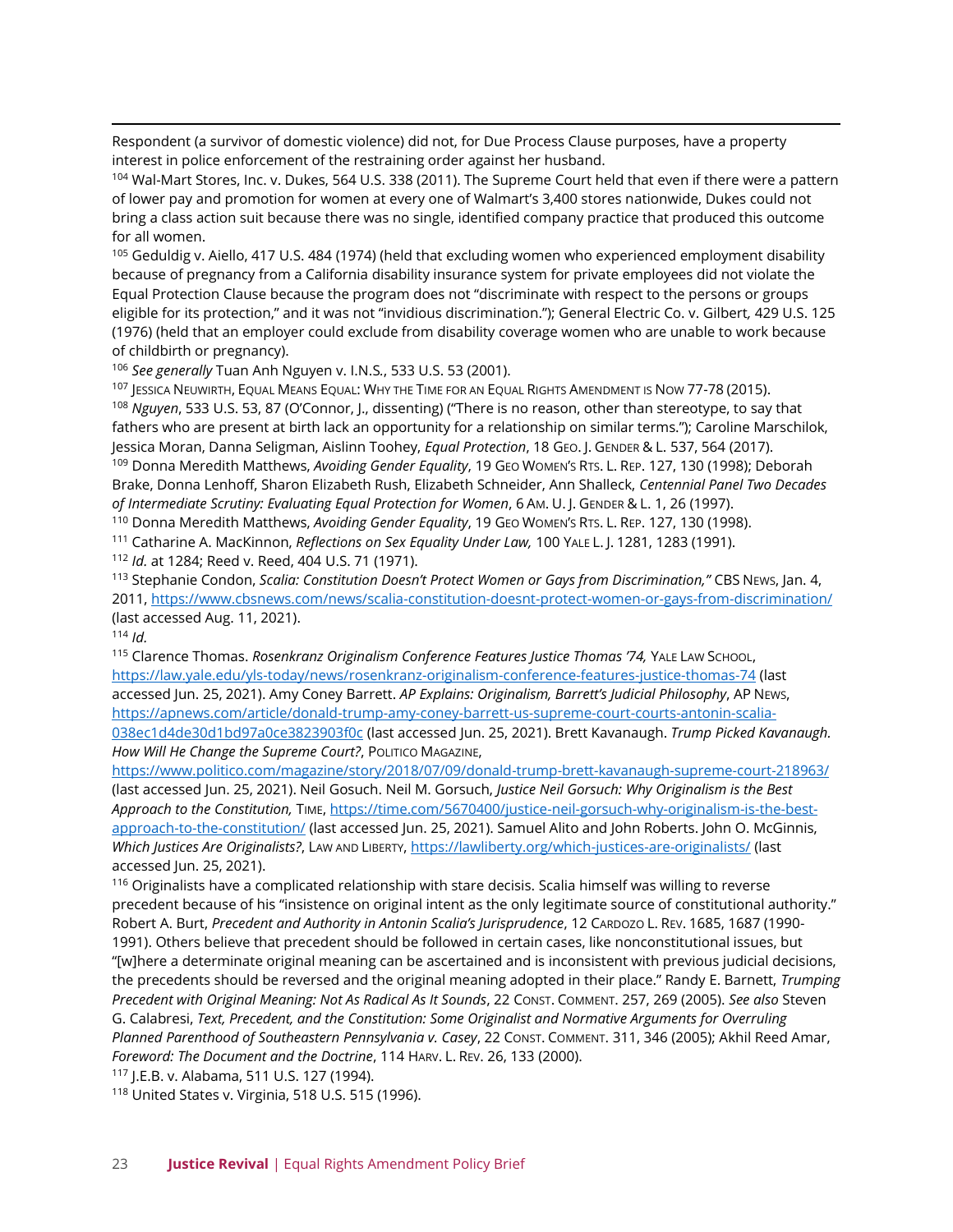<sup>121</sup> No legislature, court, or Attorney General in any state has mandated the elimination of private spaces for men and women. *See e.g*., *65 Md. Op. Att'y Gen.* 108 (1980); Maryland Attorney General (in a state using "absolute scrutiny" as its standard of review for sex-based classifications) opined that their state ERA allows for sexspecific homeless shelters.

<sup>122</sup> "[P]regnant and postpartum females aged 10-29 years were twice as likely to die of homicide than their nonpregnant or postpartum counterparts." Illinois Department of Public Health Maternal Mortality Review Committee Working Group. *Higher Risk of Homicide Among Pregnant and Postpartum Females Aged 10-29 Years in Illinois, 2002-2011*. (September, 2016). https://pubmed.ncbi.nlm.nih.gov/27500340/.

<sup>123</sup> In 2014, 75% of abortion patients were poor or low-income. GUTTMACHER INSTITUTE. *Characteristics of U.S. Abortion Patients in 2014 and Changes Since 2008*. May, 2016. https://www.guttmacher.org/report/characteristicsus-abortion-patients-2014

<sup>124</sup> Catharine A. MacKinnon, *Toward a Renewed Equal Rights Amendment: Now More than Ever*, 37 HARV. J.L. & GENDER 569 (2014) at 578. ("An ERA, as a constitutional amendment, would expand the congressional authority to legislate."); Patricia Seith, *Congressional Power to Effect Sex Equality,* 36 HARV. J.L. & GENDER: 1 (2013) at 12. ("Historically, framers of the ERA envisioned accompanying legislation to effect post-ERA change. From the beginning, Section 2 of the ERA stated, 'Congress shall have the power to enforce this article by appropriate legislation.' Though the wording of Section 2 of the ERA changed slightly between 1923 and 1972, the intent was the same – to authorize Congress to enact legislation to enforce the amendment."); H.R. Rep No 116-378, 116th Congress, a[t](https://www.congress.gov/116/crpt/hrpt378/CRPT-116hrpt378.pdf) 6 (2020), available at [https://www.congress.gov/116/crpt/hrpt378/CRPT-116hrpt378.pdf.](about:blank) (The report from the House Judiciary Committee in 2020 states, "Because the ERA would empower Congress to enforce its provisions through legislation."). Therefore, the ERA would enable Congress to pass legislation that would relieve some of the unequal burdens women face that lead to abortions. In its May, 2016 report "Characteristics of U.S. Abortion Patients in 2014 and Changes Since 2008," the Guttmacher Institute explains in 2014, 75% of abortion patients were poor or low-income and "pregnant and postpartum females aged 10-29 years were twice as likely to die of homicide than their non-pregnant or postpartum counterparts." <sup>125</sup> Roe v. Wade, 410 U.S. 113 (1973) (holding the Due Process Clause of the Fourteenth Amendment contains an inherent right to privacy, which includes a woman's right to choose whether to have an abortion); Planned Parenthood of Southeastern Pennsylvania v. Casey, 505 U.S. 833 (1992) (upholding *Roe* by stating that constitutional protection of a woman's decision to terminate her pregnancy derived from the Fourteenth

Amendment's Due Process Clause.)

<sup>126</sup> Barbara Brown, Thomas Emerson, et al., "The Equal Rights Amendment: A Constitutional Basis for Equal Rights for Women," 80 YALE L.J. 871(1971) (Core to the legislative history on the ERA, this article, which was entered into the Congressional Record, makes no mention of abortion rights.); *see generally*, House Committee on the Judiciary. "Equal Rights Amendment." In an April 30, 2019 hearing, Rep. Carolyn Maloney stated the ERA has "absolutely nothing to do with abortion." In the same hearing Rep. Jackie Speier declared the ERA is "not a stalking horse for abortion." [https://www.govinfo.gov/content/pkg/CHRG-116hhrg41176/html/CHRG-](https://www.govinfo.gov/content/pkg/CHRG-116hhrg41176/html/CHRG-116hhrg41176.htm)[116hhrg41176.htm](https://www.govinfo.gov/content/pkg/CHRG-116hhrg41176/html/CHRG-116hhrg41176.htm)

<sup>127</sup> The following ERA-supporting Illinois legislators have been endorsed by the Illinois Federation for Right to Life (IFRL): Steven Andersson, Dan Brady, Jim Durkin, David Harris, Chad Hays, David Olsen, Robert Pritchard, Sue Scherer, Grant Wehrli, David Welter, and Christine Winger. *See Illinois Federation for Right to Life*, VOTE SMART, [https://justfacts.votesmart.org/interest-group/1264/illinois-federation-for-right-to-life.](https://justfacts.votesmart.org/interest-group/1264/illinois-federation-for-right-to-life) Nevada pro-life legislators Heidi Gansert and Jill Tolles received endorsements from Nevada Right to Life. *2020 Endorsements for Nevada's General Election,* NEVADA RIGHT TO LIFE, [https://nevadarighttolife.org/2020/10/09/526/.](about:blank) The following are

<sup>119</sup> Reed v. Reed, 404 U.S. 71 (1971).

<sup>120</sup> Griswold v. Connecticut, 381 U.S. 479 (1965) (The Court held, for the first time, that the Constitution provided the right to personal privacy); Barbara Brown, Thomas Emerson, et al., *The Equal Rights Amendment: A Constitutional Basis for Equal Rights for Women*, 80 YALE L. J. 871 (1971) at 901 ("Similarly, the right to privacy [articulated in the *Griswold* decision] would permit the separation of the sexes in public restrooms, segregation by sex in sleeping quarters of prisons or similar public institutions, and appropriate segregation of living conditions in the armed forces.")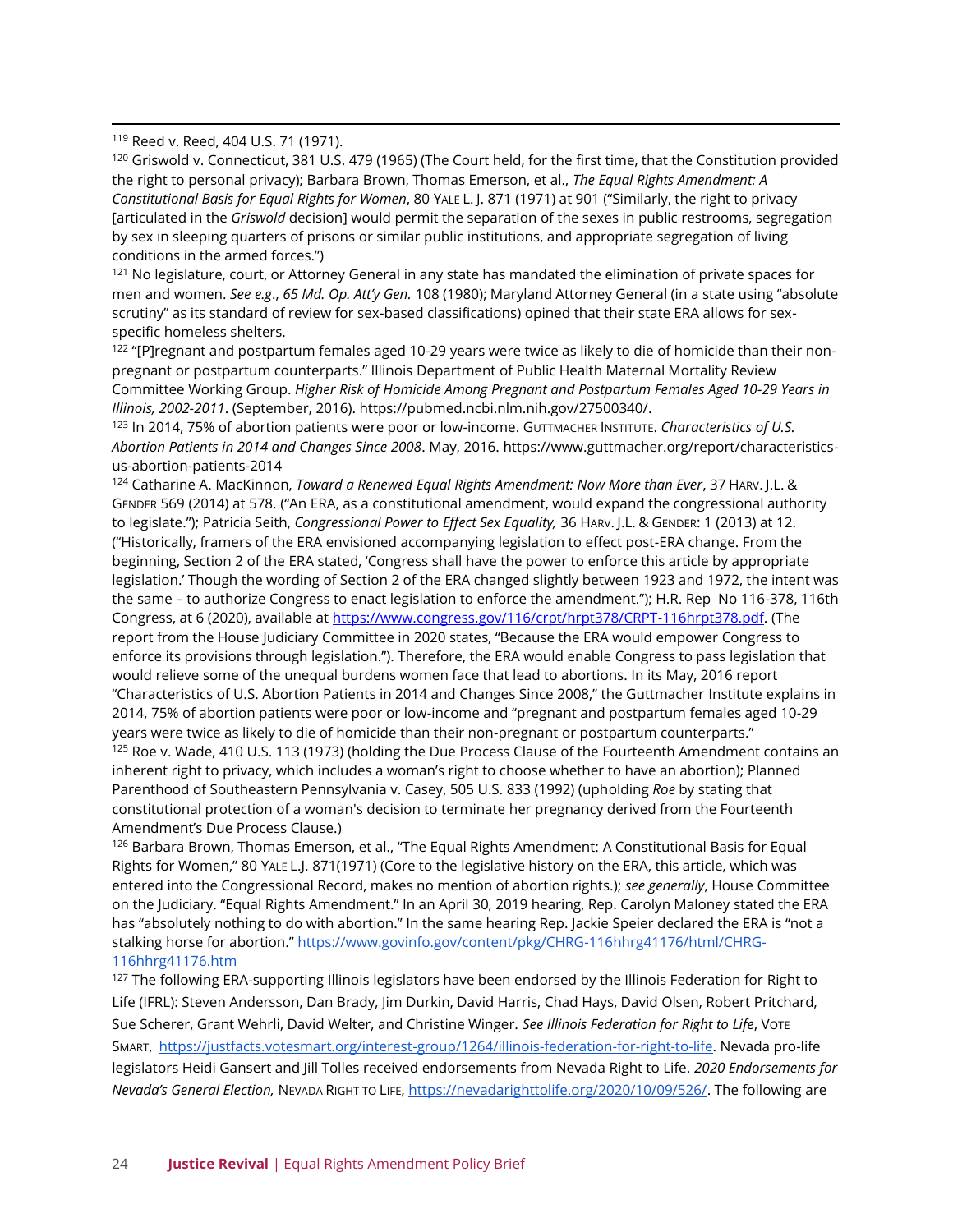Virginia legislators who received an "F" on NARAL's 2020 scorecard and voted for the ERA: Jeffrey L. Campbell, Carrie E. Coyner, and Glenn R. Davis. *2020 Legislative Scorecard*, NARAL: PRO-CHOICE VIRGINIA,

[https://drive.google.com/file/d/1h4YnGBCKYgEA-dq8hOcFWqEhowTMwE\\_H/view.](about:blank)

<sup>128</sup> Steve Anderson, "The Absence of an Equal Rights Amendment (ERA) Relationship to the Issue of Abortion." GOP4ERA (January 3rd, 2021) [https://gop4era.com/wp-content/uploads/2021/06/ERA-and-Abortion-White-](about:blank)[Paper-Andersson.pdf.](about:blank)

129 100th Gen. Assemb., Reg Sess., 141st Legislative Day, (Ill. 2018) (statement of State Rep. Dan Brady) [https://www.ilga.gov/house/transcripts/htrans100/10000141.pdf.](https://www.ilga.gov/house/transcripts/htrans100/10000141.pdf)

<sup>130</sup> *Id*.

<sup>131</sup> In *Dillon v. Gloss*, the Supreme Court held that Congress may set reasonable time limits in the text of an amendment per its Article V authority to designate the mode of ratification. Dillon v. Gloss, 256 U.S. 368, 376 (1921). However, the Court has never considered whether either a time limit can bar an amendment from ratification once all constitutional requirements have been met, or if the time limit in the proposing clause is unchangeable. Brief for ERA Coalition, et al. at 11, as Amici Curiae Supporting Plaintiffs, Virginia v. Ferriero, 466 F. Supp. 3d 253 (D.D.C. 2020) (No. 20-242).

132 Brief for ERA Coalition, et al. at 11, as Amici Curiae Supporting Plaintiffs, Virginia v. Ferriero, 466 F. Supp. 3d 253 (D.D.C. 2020) (No. 20-242).

<sup>133</sup> In *Coleman v. Miller*, the Supreme Court held that the amendment process was a political question and, thus, a question for Congress to settle, which "in many cases would involve … an appraisal of a great variety of relevant conditions, political, social and economic." Coleman v. Miller, 307 U.S. 433, 453 (1939). Article V and Coleman have been interpreted to give Congress "powers to include the modification and lifting of amendment deadlines." Robinson Woodward-Burns, *The Person Who Changes the Constitution*, THE ATLANTIC,

[https://www.theatlantic.com/ideas/archive/2020/01/person-who-changes-constitution/605104/](about:blank) (last accessed Aug. 9, 2021).

<sup>134</sup> Allison L. Held, Sheryl L. Herndon & Danielle M. Stager, *The Equal Rights Amendment: Why the ERA Remains Legally Viable and Properly Before the States*, 3 WM. & MARY J. WOMEN & L. 113, 126 (1997). Yale Law Professor Thomas Emerson explains that the ERA's time limit was procedural and, therefore, "reviewable and subject to revision." *Id*. at 129. This means that the proposing clause is "merely legislative" and Congress has the power "to adjust, amend, or extend its own legislative action with new legislative action." *Id*. at 130. *See also* Brief for ERA Coalition, et al. at 2-3, *supra* note 132.

<sup>135</sup> Held, Herndon & Stager, *supra* note 134, at 128.

<sup>136</sup> *Three in Four Americans Support Equal Rights Amendment, Poll Shows*, THE GUARDIAN,

[https://www.theguardian.com/law/2020/feb/24/equal-rights-amendment-era-poll-congress](about:blank) (last accessed Aug. 9, 2021).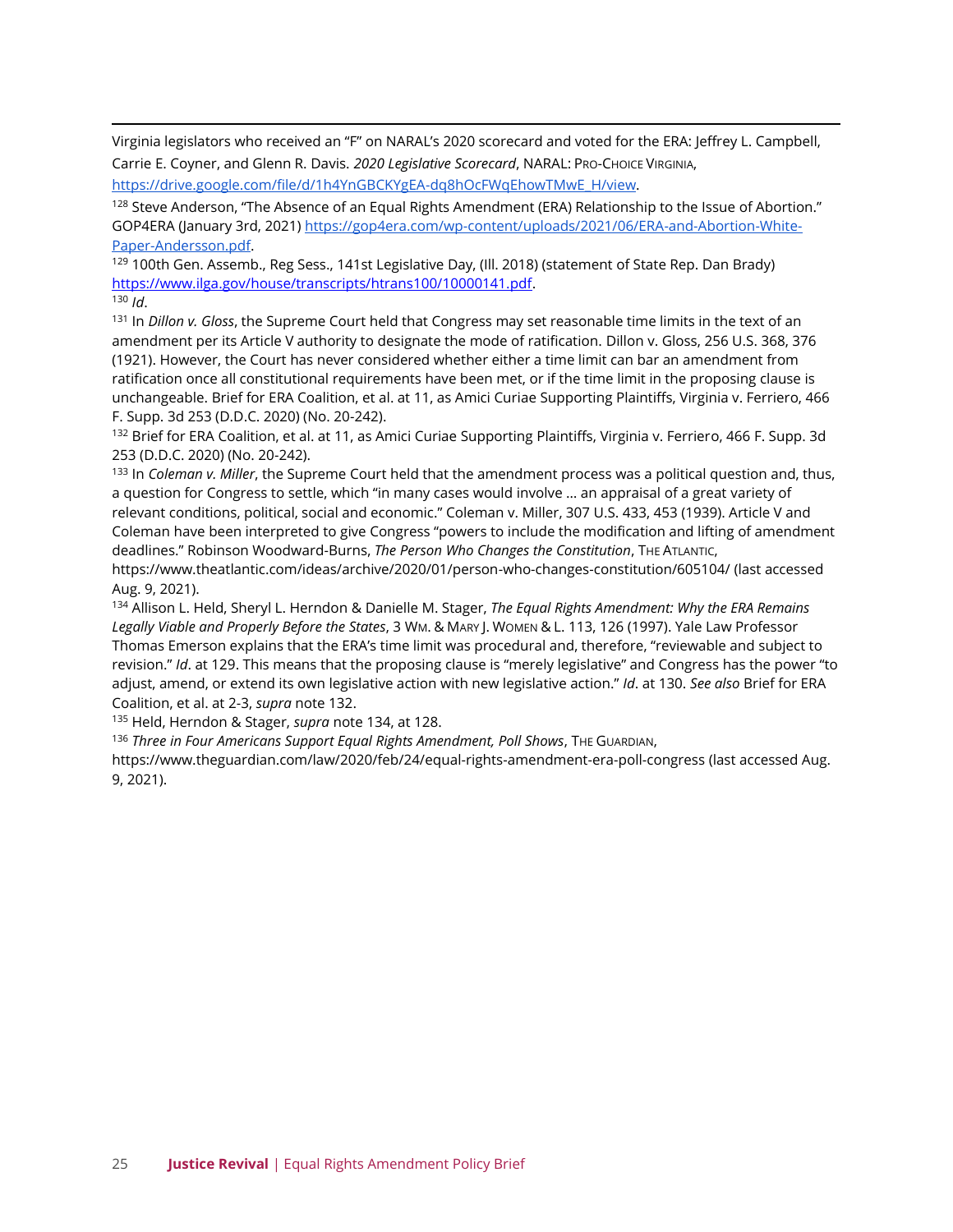#### **[Appendix A](https://justicerevival.org/support-the-era/)**

# **[Interfaith Statement of Support](https://justicerevival.org/support-the-era/) [for the Equal Rights Amendment](https://justicerevival.org/support-the-era/) [to the U.S. Constitution](https://justicerevival.org/support-the-era/)**

#### **I. Introduction**

As leaders who represent a diversity of religious traditions in the United States, we are united in the shared values of love and concern for the whole of humanity; respect for the inherent dignity and worth of the human person; and principled commitment to justice, human rights, and freedom from oppression. We are likewise united in the hope and aim of advancing the realization of human equality, liberation, flourishing, and reconciliation, as imperatives of our faith.

Together on this basis, *we call for the immediate adoption of the Equal Rights Amendment to the U.S. Constitution*, a basic human rights reform that acknowledges the fundamental truth of human equality by extending full citizenship rights to all Americans, regardless of sex, and correcting for the intentional, historic exclusion of women from our nation's founding legal document.

#### **II. We honor humanity in all its fullness and equality of inherent rights**

As people whose religious beliefs are central to our respective worldviews, we honor the wonder of humanity in all its fullness and diversity. We attest that every person is deserving of love, belonging, and just treatment.

The Divine, by nature, transcends all categories of human gender. Humanity, which bears the image of the Divine according to many of our traditions, likewise transcends socially constructed categories of gender. People of all gender identities and sexual orientations have sacred dignity and worth that merits respect in the form of human rights, including equal treatment under the law.

We acknowledge that women and people of all gender identities and sexual orientations have inherent human rights to life, health, safety, and bodily integrity, and the right to live free from discrimination.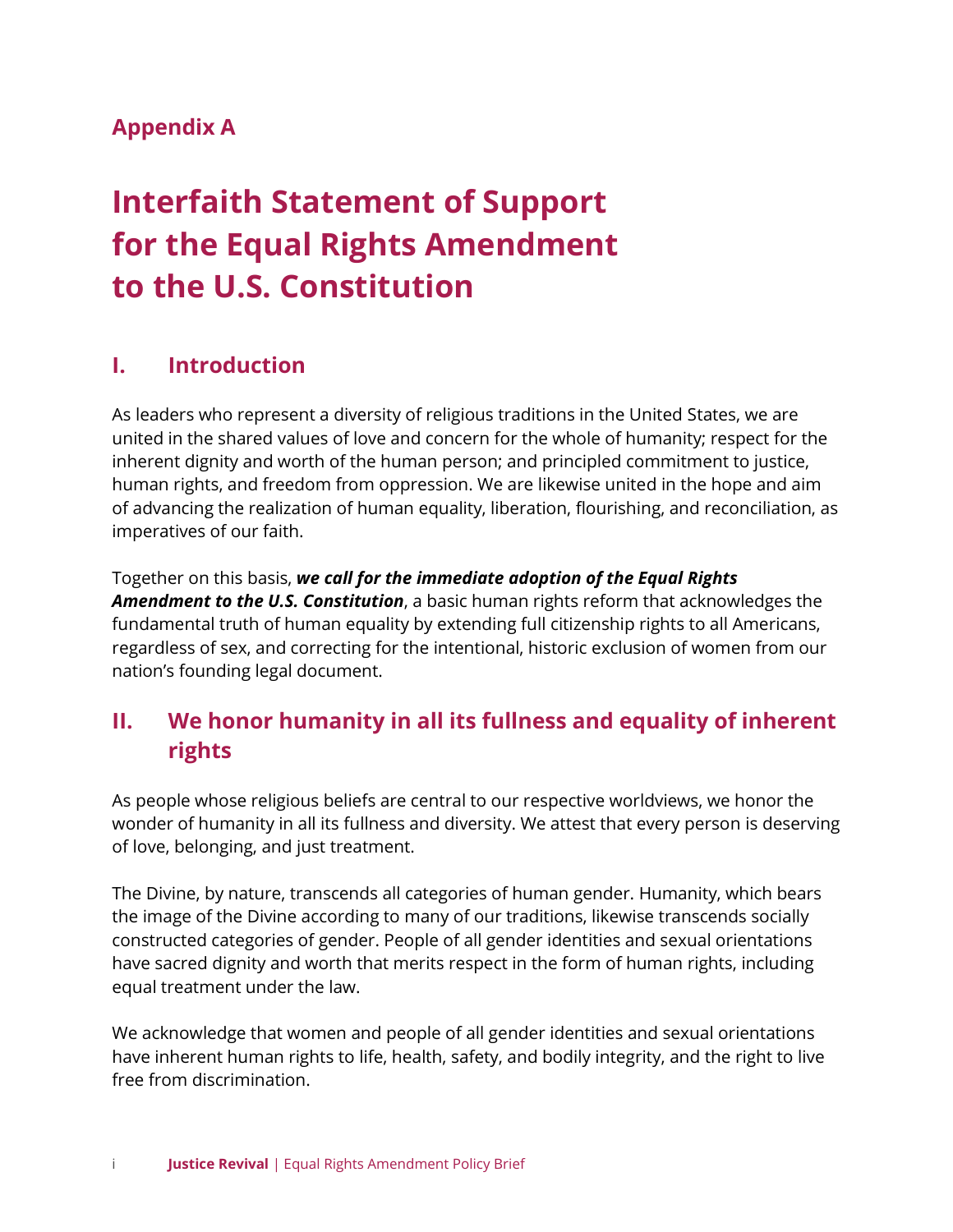### **III. We lament theological views that have caused or condoned oppression**

Any system of hierarchy that establishes or perpetuates the superior or inferior status of any group or class of human beings is, in our view, morally wrong and ultimately harmful. Patriarchy, misogyny, sexism, heterosexism, homophobia, and transphobia are invidious forms of systemic injustice, which compound and multiply other systemic injustices like racism, classism, ageism, ableism, and xenophobia.

We recognize that systematic subjugation of women and gender and sexual minorities is embedded in the economic, social, political, cultural, and religious structures of our society, and that it intensifies human suffering and degradation. Although targeted minorities suffer the most, any system of injustice offends the human dignity of every person, and limits our possibilities as individuals and a society. Oppression of any kind inevitably breeds violence, which offends our religious commitment to peaceful coexistence.

In humility, we acknowledge and lament the ways that religion—at times, within our own traditions—has too often functioned to reinforce rather than resist gender-based discrimination, exclusion, and subordination. We grieve the harm and damage done by the morally indefensible ideology of male supremacy. We mourn the wounds imposed by homophobia and heterosexism.

Any attempt to justify the subjugation or exclusion of women or gender and sexual minorities—including the denial of their basic human rights—based on religious beliefs, is wrong.

Consistent with the value of hospitality modeled in all of our faith traditions, it is our desire and intention to love, welcome, and stand in solidarity with all who are oppressed, derided, or treated as lesser based on their gender or sexuality. We affirm our respect for the inherent and equal human rights of every person, without exception or qualification.

## **IV. We are troubled by continuing threats to women and gender & sexual minorities**

Unjust treatment, degradation, and exploitation of women and gender & sexual minorities are sins, and should be a central concern of any ministry that seeks to integrate faith and justice.

Women in this country continue to experience discrimination and disadvantage in nearly every sphere of life. They face a one in three chance of domestic abuse at home, similar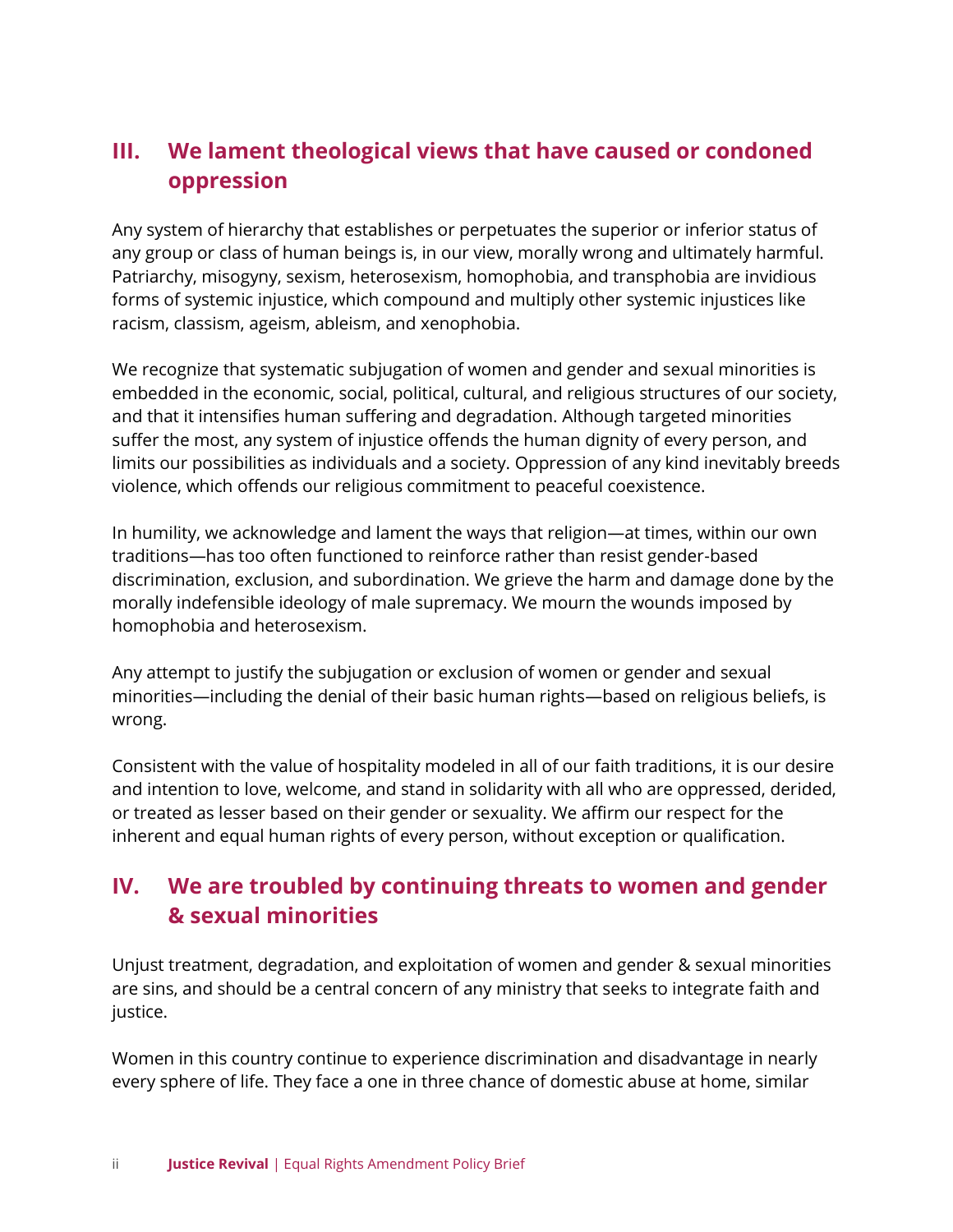odds of workplace sexual assault, and a one in five chance of suffering rape or attempted rape in their lifetimes. A 2018 survey named the United States among the ten most dangerous countries in the world for women. Women are underrepresented in leadership roles across government at the local, state and national level, the private sector, and the religious sphere. They experience a gender wage gap of 18% on average; for women of color the gap is even wider and the COVID-19 pandemic is making it worse. The World Economic Forum recently ranked the United States 53rd out of 153 nations for gender parity.

Those women already burdened by discriminatory treatment based on race, color, socioeconomic status, religion, nationality, ability, sexual orientation, or other status, suffer the harshest effects of gendered injustice.

The hostile environment gender and sexual minorities face takes a physical, psychological, and economic toll on these vulnerable communities. One in three LGBTQIA+ youth reports experiencing threats or physical harm based on their identity. Although the LGBTQIA+ community makes up a reported 4.5% of the U.S. population, its members suffer a staggering 18.5% of hate crimes. Forty percent of transgender adults have attempted suicide, and lesbian, gay, bisexual youth are five times more likely to attempt suicide than their heterosexual peers.

The LGBTQIA+ community has a collective poverty rate of 21.6%, compared to 15.7% among others; for transgender individuals the poverty rate is 29.4%. LGBTQ+ youth make up an estimated 20-40% of youth experiencing homelessness.

# **V. We remain mindful of historic and enduring legal subjugation of women in the United States**

The U.S. legal system at its origins was grossly unjust to women in this nation. It was influenced by British common law, under which married women were regarded as the personal property of their husbands and denied a legal identity of their own, including any right to own or maintain property gained through their labors. Enslaved women were considered chattel, and endured forced pregnancy and unspeakable abuse at the hands of the men who owned them, including the vast majority of men who signed the U.S. Constitution.

Although many religious women were very active in promoting the abolition of slavery during the 19th Century, women were denied constitutional protection under the Reconstruction Amendments following the Civil War. They did not gain any constitutional regard until the 19th Amendment afforded women the right to vote in 1920. Black and Brown women in many states were prevented from exercising this right until the Voting Rights Act of 1965. Not until the early 1970s were women granted any other constitutional protection against gender discrimination. To this day, the Equal Protection Clause of the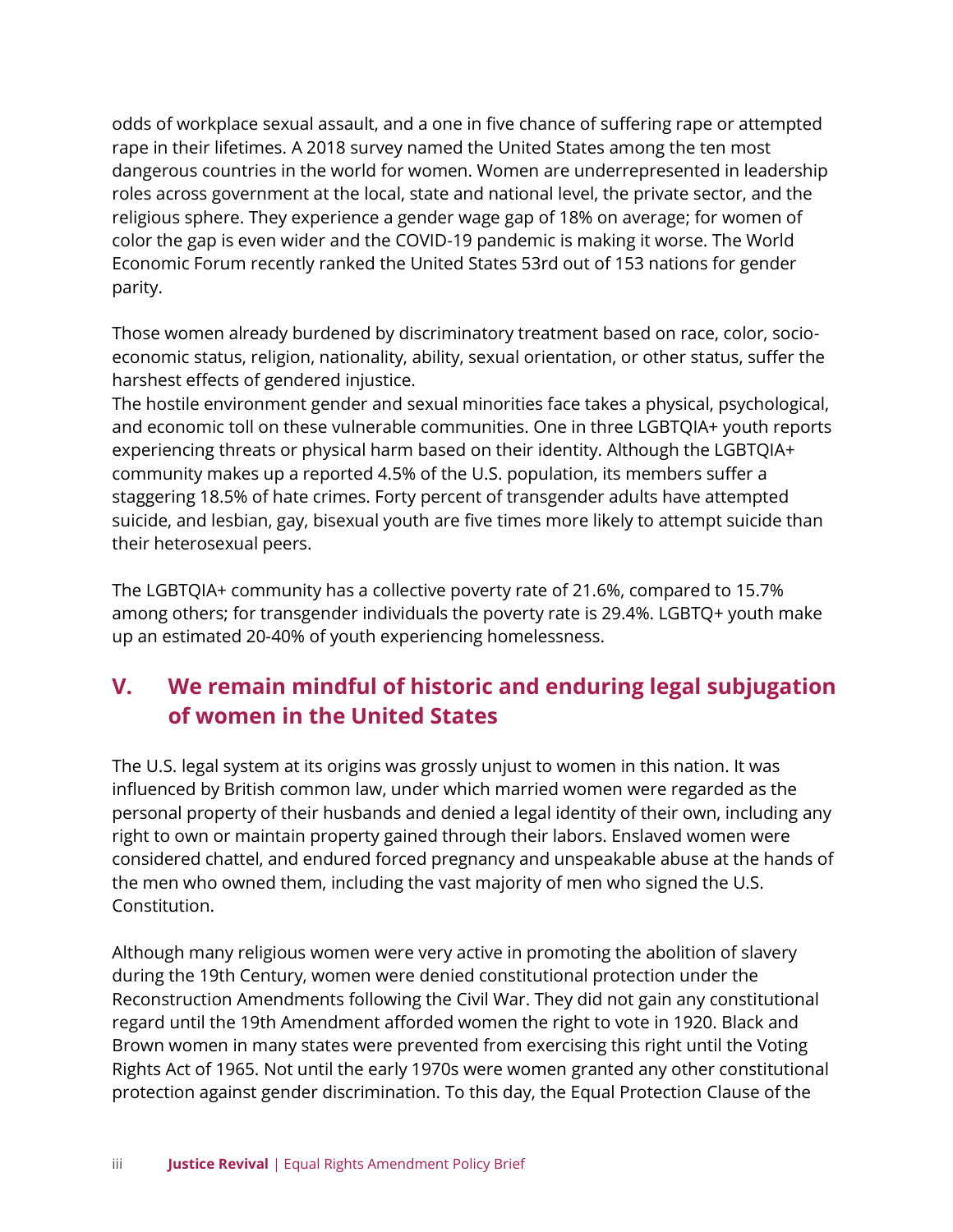Fourteenth Amendment provides less protection against gender discrimination than other forms of discrimination.

The present degree of constitutional and statutory protection has remained inadequate to remedy the social ills that continue to weigh heavily on women, including persistent gender-based violence, widespread workplace sexual harassment, and underrepresentation of women in public and private leadership. Women are overrepresented in low wage labor and vulnerable to pay and pregnancy discrimination. They face a grave threat to health, in the form of a racially disparate maternal mortality rate.

The combined effects of these many injustices not only hinder women from fulfilling their full human potential, but also prevent them from earning livelihoods, caring for their families, and contributing to their communities as they otherwise could. The existing legal framework is deficient and unable to redress these harms.

The unabated sex discrimination in this country from its founding to the present day is a sin.

# **VI. The Equal Rights Amendment**

For nearly a century, advocates have called for the full equality of women to be acknowledged and protected under the U.S. Constitution.

The arguments in favor of the ERA are numerous. As people of faith, we believe first and foremost that the ERA should be the law of the land because equal rights represent the morally virtuous course of action, which respects a fundamental theological truth:

#### *all people are equally valuable in the sight of their Creator, and thus deserve equal regard in human laws and legal systems.*

Further, the ERA carries potential for numerous benefits not only for women but for our nation as a whole, by promoting greater justice and ameliorating human suffering. Notably:

- 1. The ERA will empower and call upon the Congress to take action to forbid and prevent gendered forms of injustice, such as sexual and domestic violence, pregnancy discrimination, the gender gap in wages, the high maternal mortality rate, and the challenges both women and men face in seeking both to earn a livelihood and to care for themselves and their families.
- 2. The ERA is widely anticipated to heighten the scrutiny with which courts evaluate government actions that discriminate based on gender—so that sex discrimination is viewed with the same judicial hermeneutic of suspicion as discrimination based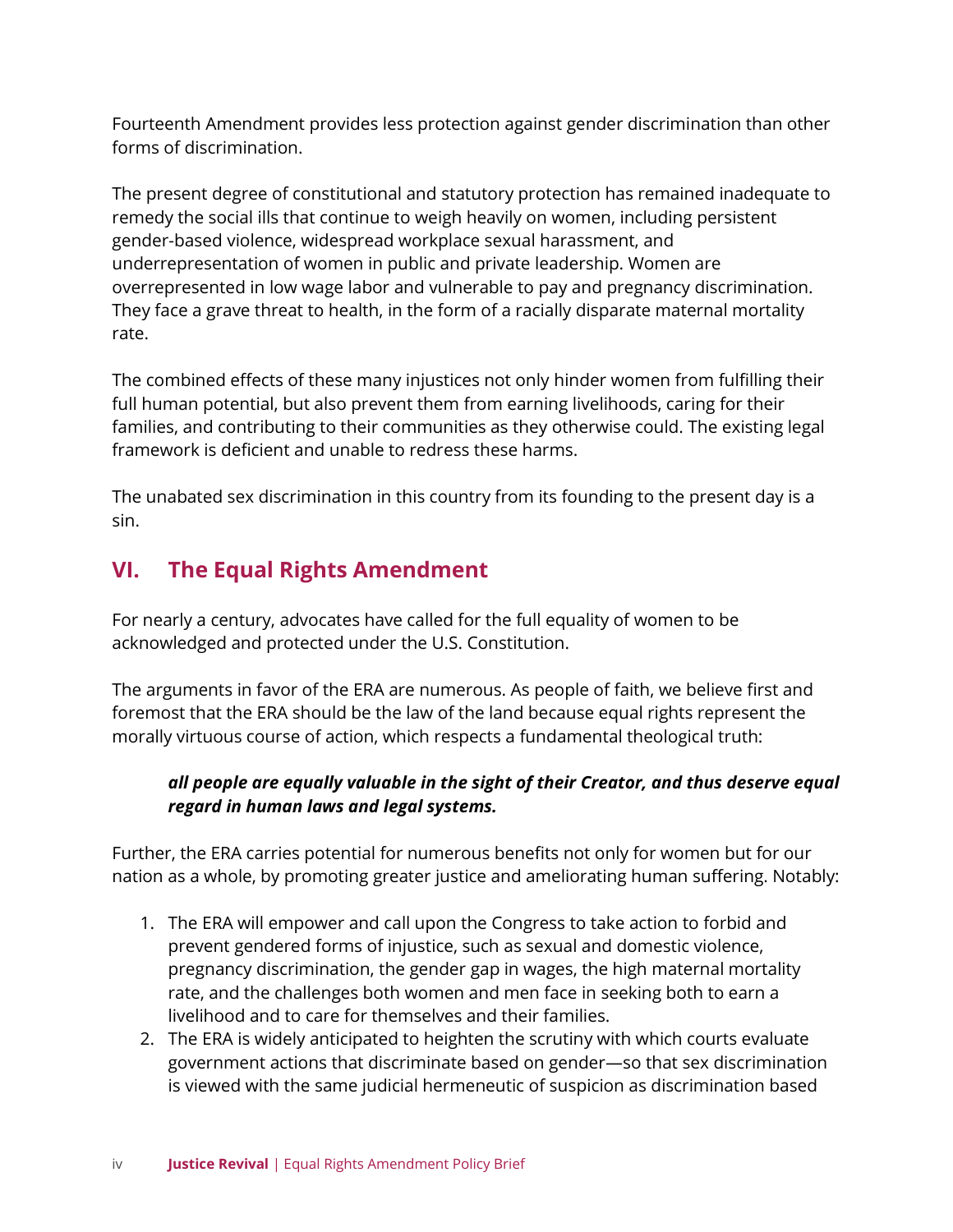on race or religion. The Equal Protection Clause of the Fourteenth Amendment has never been applied equally to women.

Although it may not be possible to foresee with certainty all of the ways our courts will interpret and apply the constitutional mandate to safeguard the rights of women and all marginalized genders and prohibit sex based discrimination, it is nonetheless crucial that we establish such a mandate. *Without a firm constitutional foundation of equal citizenship for all people, the structures of our justice system will continue to fall short of the noble ideal of "equal justice under law."*

We further recognize equality before the law, as reflected in the ERA, to be a cornerstone principle of human rights, which the United States is duty-bound to respect based on its ratification of the United Nations Charter and affirmation of the Universal Declaration of Human Rights, historic documents for which we reaffirm our support, as well as customary international law. We are conscious that the United States is one of only eighteen countries in the entire world that lacks an express constitutional provision to safeguard women's rights or prohibit gender discrimination.

We are aware that a committed countermovement with a religious identity of its own continues to oppose the ERA. After careful consideration, however, we are not persuaded by its various arguments against the ERA. These appear primarily rooted in misapprehension about the ERA's anticipated consequences, and notably fail to speak to the primary ethical issue of whether equal human rights is, indeed, a principle of justice to which the faithful are called. With due respect, we are firm in our conviction that equality of dignity and worth before God necessitates equal treatment by the state.

To oppose human equality in all its forms is a sin.

## **VII. We call our nation to adopt the Equal Rights Amendment without delay**

It is for these reasons that we, the undersigned leaders of a diverse array of faith traditions, do exhort our government and its officials to take all appropriate measures to ensure the ERA is fully integrated into the U.S. Constitution without delay.

We call on the current Congress to pass and the President to approve legislation that removes the time limit that the 92nd Congress imposed on the ratification process. We further call on Congress to acknowledge the force and effect of all 38 state ratifications now on record, including those of Nevada, Illinois, and Virginia. We call on the National Archivist to fulfill his ministerial duty and publish the ERA as the 28th Amendment to the Constitution, now that it has been duly ratified by three-fourths of U.S. states.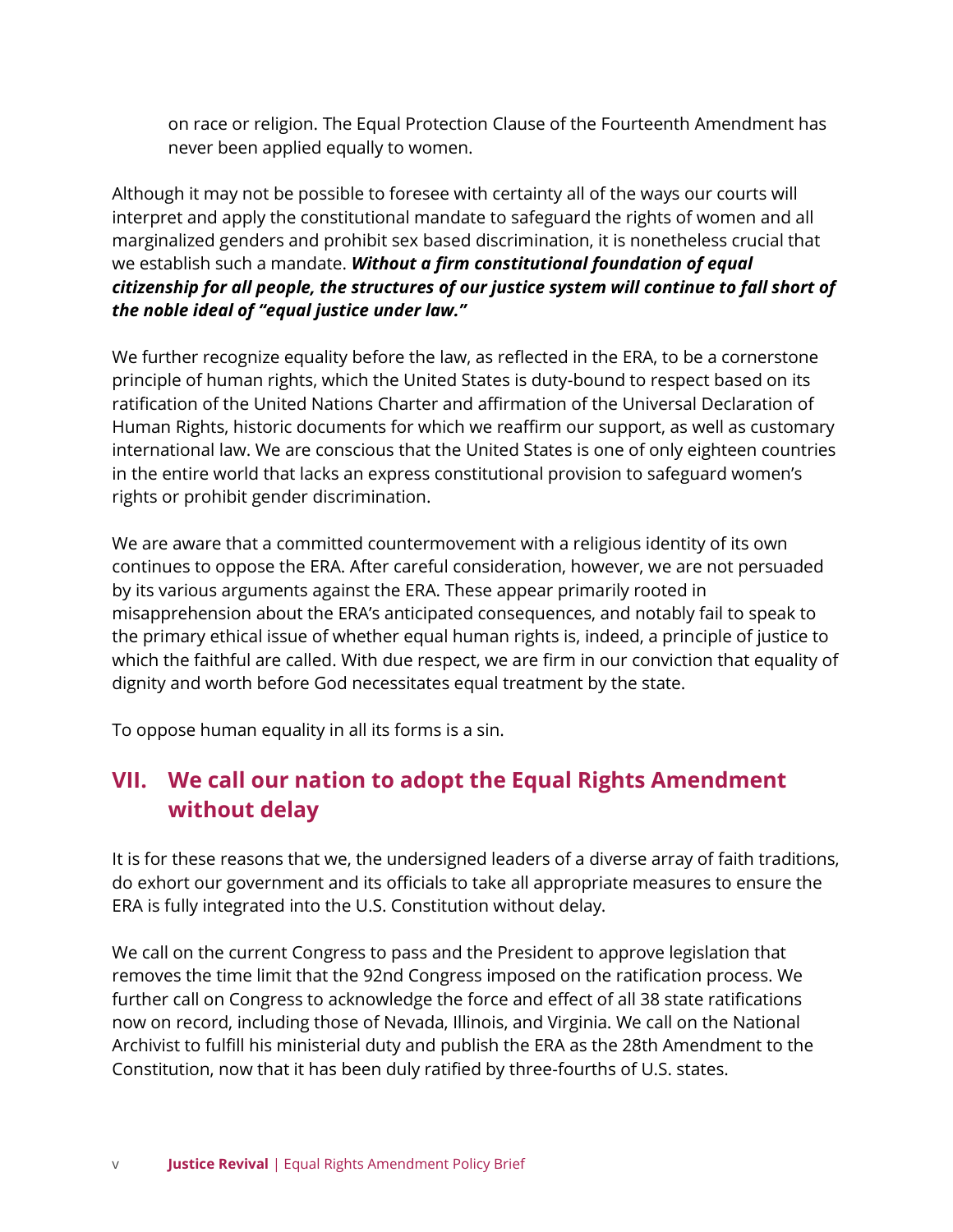We are aware of continuing political and legal debates over the particulars of the ratification process, and note that our religious ethical commitment to the ERA as a matter of equal justice and human rights leads us to support adoption of the ERA through any and all appropriate legal means.

We pray for a speedy resolution to all procedural issues, and immediate integration of the Equal Rights Amendment into the U.S. Constitution. We shall continue to advocate until it is so integrated.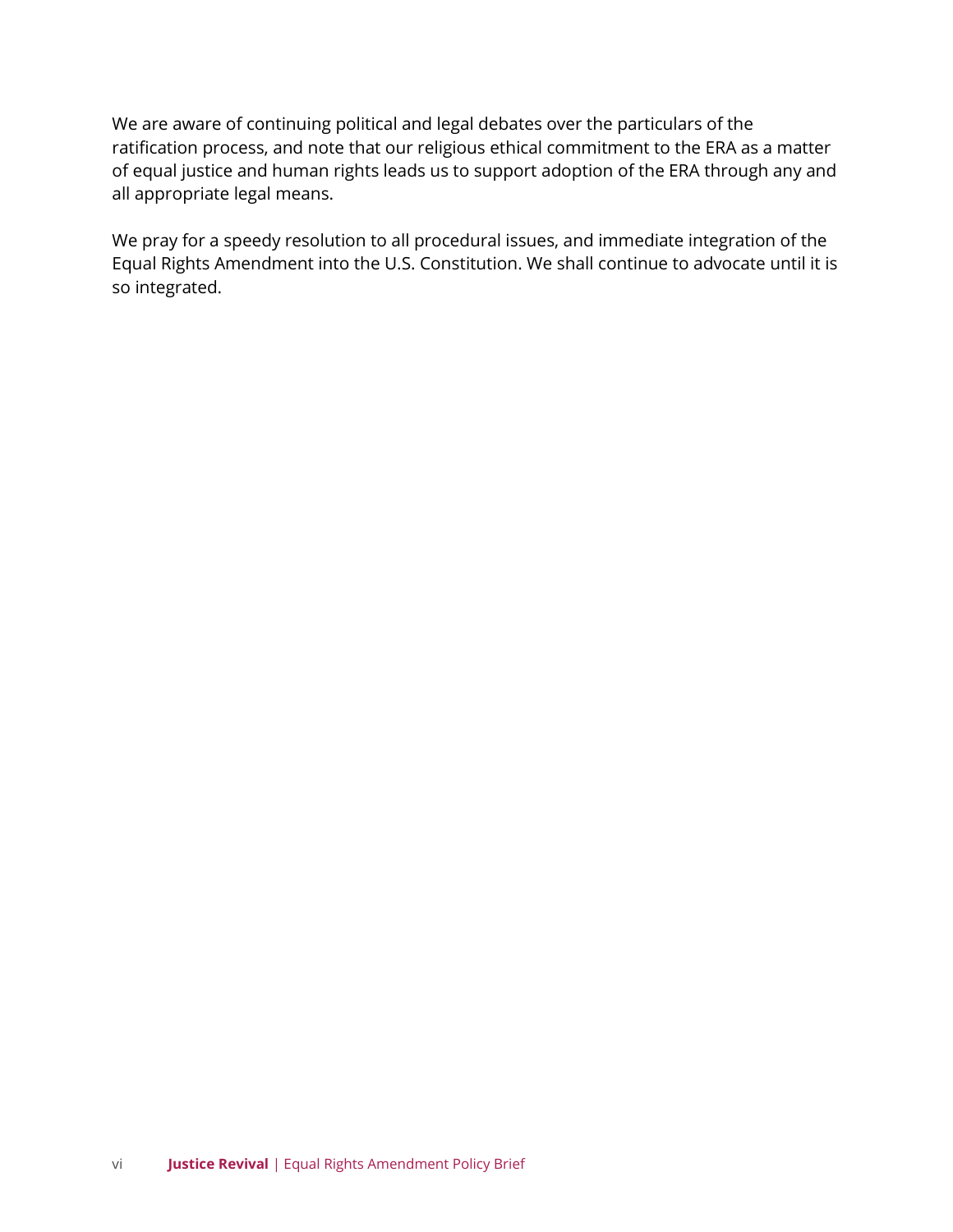# **Signatories**

| <b>Luis Gutierrez</b>     | Editor                   | Mother Pelican                                 | Montgomery          | AL        |
|---------------------------|--------------------------|------------------------------------------------|---------------------|-----------|
| <b>Vanessa Ryerse</b>     | Pastor                   | Vintage Fellowship                             | Springdale          | <b>AR</b> |
|                           |                          | Guadalupe Presbyterian Church detention        |                     |           |
| Salena Petersen-Keesecker | Coordinator              | ministry                                       | Phoenix             | AZ        |
| <b>Ruth Wootten</b>       | Social Worker            | Retired                                        | Tempe               | AZ        |
| <b>Frank Bergen</b>       | priest associate         | Episcopal Church of St. Matthew                | Tucson              | AZ        |
| <b>Noelle O'Shea</b>      | Pastoral Associate       | St Rita in the Desert Parish                   | Vail                | AZ        |
| <b>Kim Crecca</b>         | Founder                  | AZ Inmate Families & Friends Association       | Tucson              | AZ        |
| <b>Barbara Rapp</b>       | pastoral care            | Desert Hills Lutheran Church                   | <b>Green Valley</b> | AZ        |
| <b>Douglas Gee</b>        | Former Elder             | Evangelical Free Church of America             | Flagstaff           | AZ        |
| <b>Will Agee</b>          | Ambassador of Grace      | Gods' Grace Outreach ministries, International | El Cajon            | CA        |
| <b>Mary Kay Will</b>      | Retired                  | United Methodist Church                        | Upland              | CA        |
|                           |                          | Network for Environmental & Economic           |                     |           |
| <b>Donald Clark</b>       | Convener                 | Responsibility                                 | Pleasant Hill       | CA        |
|                           | Retired Presbyterian     |                                                |                     |           |
| <b>Glenda Hope</b>        | Clergy                   | Presbyterian                                   | San Francisco       | CA        |
| <b>Kim Wayne</b>          | House Church attendee    | <b>Please Select</b>                           | Oakland             | CA        |
| <b>Kevin Buchanan</b>     | Interim Pastor           | St. Andrew Presbyterian Church                 | Sacramento          | CA        |
| <b>Lori Dick</b>          | <b>Retired Clergy</b>    | Metropolitan Community Church                  | Claremont           | CA        |
| <b>Amy Kelly</b>          | <b>Board of Trustees</b> | <b>UU San Francisco</b>                        | San Francisco       | CA        |
| <b>James Batten</b>       | Retired                  | United Methodist Elder                         | Concord             | CA        |
| <b>Judith Stanton</b>     | Retired                  |                                                | Dana Point          | CA        |
| <b>ROBERT Salinger</b>    | Retired                  |                                                | Claremont           | CA        |
| <b>Allen Gildard</b>      | Semi-Retired Pastor      | Grace Community Church (The Family of Grace)   | Apple Valley        | CA        |
| <b>William Christwitz</b> | Servant                  | <b>CCCHHII</b>                                 | Clearlake           | CA        |
| <b>Will McGarvey</b>      | Exec. Director           | Interfaith Council of Contra Costa County      | Pleasant Hill       | CA        |
| <b>James Dwyer</b>        | <b>Retired Elder</b>     | United Methodist Church                        | Claremont           | CA        |
| Jeffrey Spencer           | Sr. Pastor               | Niles Discovery Church                         | Fremont             | CA        |
| <b>Walter Hudson</b>      | <b>Teaching Elder</b>    | Urban Sanctuary San Jose                       | San Jose            | CA        |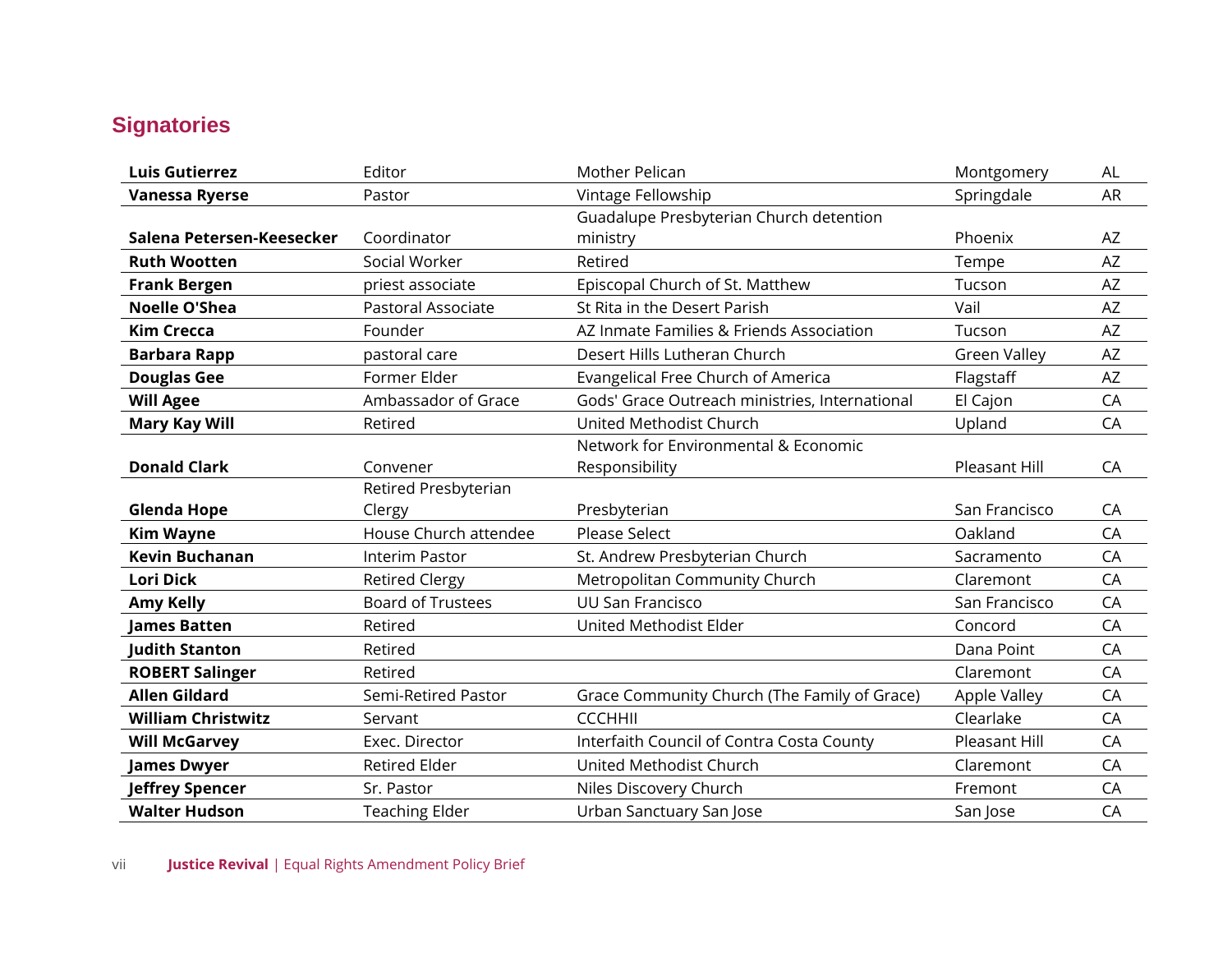| <b>Zev-Hayyim Feyer</b>     | Rabbi                        | Retired                                      | Pomona        | CA |
|-----------------------------|------------------------------|----------------------------------------------|---------------|----|
|                             | Founder and                  |                                              |               |    |
| <b>Hyepin Im</b>            | President/CEO                | Faith and Community Engagement               | Los Angeles   | CA |
| <b>Rebecca Anderson</b>     | Spiritual Care Director      | Mercy Retirement and Care Center             | Oakland       | CA |
| <b>Eileen Altman</b>        | <b>Associate Pastor</b>      | First Congregational Church UCC              | Palo Alto     | CA |
| <b>Diane Mettam</b>         | Pastor (Retired)             | United Methodist Church                      | Eureka        | CA |
| <b>Betsy Dodd</b>           | Elder for Faith in Action    | Calvary Presbyterian Church                  | San Francisco | CA |
| martha gurvich              | Clerk                        | <b>Wilton Quaker Meeting</b>                 | Norwalk       | CA |
|                             | Assistant Professor of       |                                              |               |    |
|                             | integral Mission and         |                                              |               |    |
| Alexia Salvatierra          | <b>Global Transformation</b> | <b>Fuller Theological Seminary</b>           | Pasadena      | CA |
| <b>Esther McEgan</b>        | Retired                      | <b>Sisters of Mercy</b>                      | Burlingame    | CA |
|                             |                              |                                              | Huntington    |    |
| <b>Maneck Bhujwala</b>      | Priest                       |                                              | Beach         | CA |
| <b>Manjot Pannu</b>         | Trustee                      | <b>SCIR</b>                                  | <b>MORAGA</b> | CA |
| <b>Victor Floyd</b>         | Pastor                       | Calvary Presbyterian Church (USA)            | San Francisco | CA |
| <b>Valerie McEntee</b>      | <b>Street Pastor</b>         |                                              | San Bruno     | CA |
| <b>Kit Tobin</b>            | Priest                       | Episcopal Church                             | Corning       | CA |
| <b>Carol Dague</b>          | Retired                      | Lititz Moravian Congregation                 | Lancaster     | CA |
| <b>Marguerite Shuster</b>   | Retired                      | <b>PCUSA</b>                                 | Sierra Madre  | CA |
| Jennifer Gee                | Elder                        | Calvary Presbyterian, San Francisco          | San Francisco | CA |
| <b>Paula Elizaabeth</b>     | <b>UCC Minister</b>          | United Church of Christ                      | San Diego     | CA |
| <b>Jeffrey Spencer</b>      | Senior Pastor                | Niles Discovery Church                       | Fremont       | CA |
| <b>Philip Sanfilippo II</b> | Retired                      |                                              | Redwood City  | CA |
| <b>Charles Alger</b>        | <b>Interim Pastor</b>        | First Congregational Church of Santa Barbara | Oceanside     | CA |
|                             | Community Interfaith         |                                              |               |    |
| <b>Mariam Beth Rodger</b>   | Minister                     | Sufi Ruhaniat International                  | Long Beach    | CA |
| John Buehrens               | Past President               | Unitarian Universalist Association           | San Francisco | CA |
| <b>L</b> Barrett            | Pastor                       | First Friends Church a Quaker meeting        | Whittier      | CA |
| <b>Susan Skoglund</b>       | <b>Ruling Elder</b>          | PC USA                                       | Highland      | CA |
|                             |                              |                                              | Rancho Palos  |    |
| <b>David Palma-Ruwe</b>     | Pastor                       | St. Paul's Lutheran, ELCA                    | Verdes        | CA |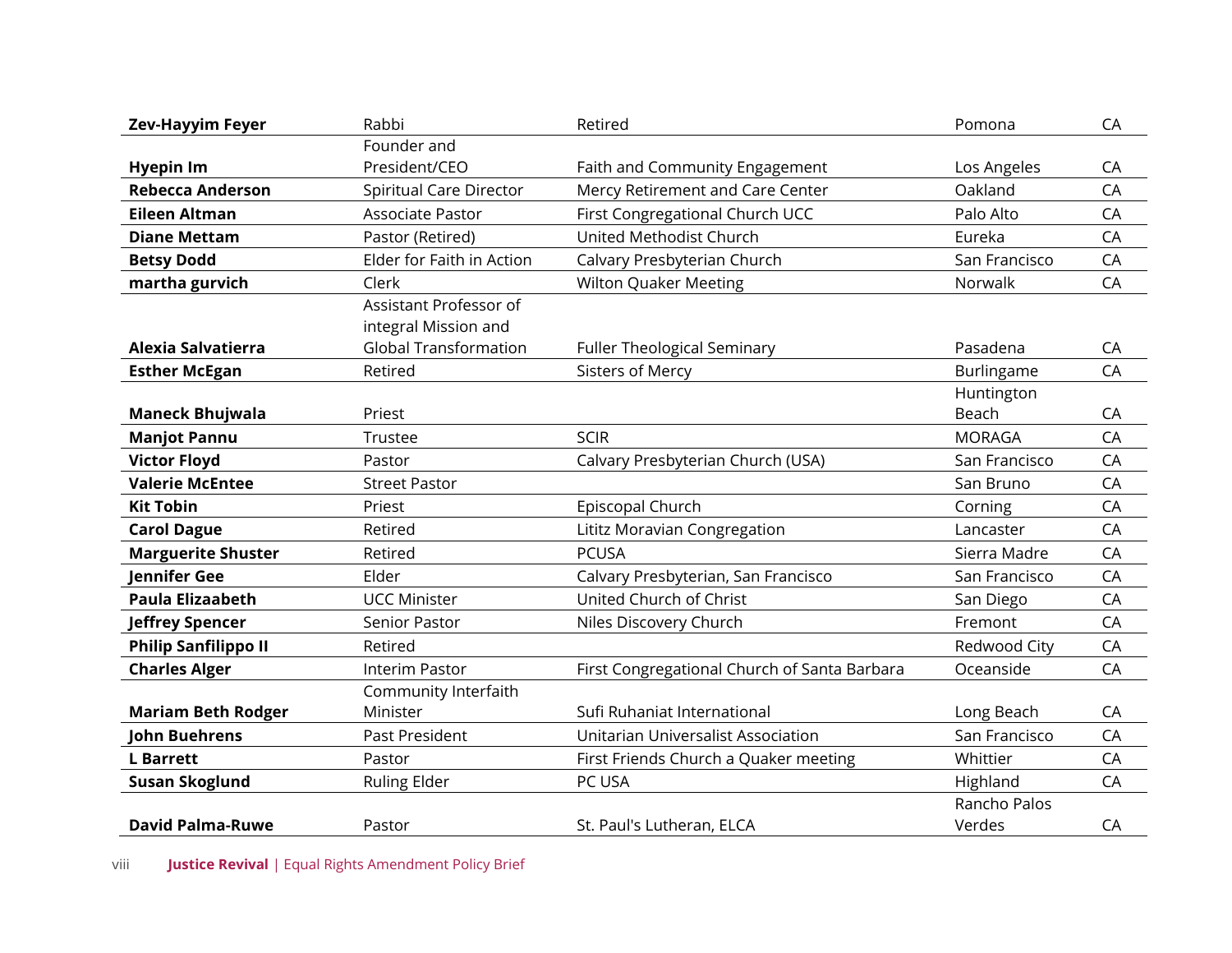| Jamie Mack                   | Pastor                      | North Fresno Church                              | <b>FRESNO</b>       | CA |
|------------------------------|-----------------------------|--------------------------------------------------|---------------------|----|
| Lori Adams-Brown             | Podcast Host                | A World of Difference podcast                    | Los Gatos           | CA |
| Hala Hijzai                  | <b>Board Member</b>         | San Francisco Interfaith Council                 | San Francisco       | CA |
| Vina Verman                  |                             |                                                  | Concord             | CA |
| <b>Howard Lindsay</b>        | Associate Pastor            | Grace Tabernacle Community Church                | San Francisco       | CA |
| Ani Zonneveld                | President & Founder         | Muslims for Progressive Values                   | Los Angeles         | CA |
| Joann Lee                    | Associate Pastor            | Calvary Presbyterian Church                      | San Francisco       | CA |
|                              |                             | First Unitarian Universalist Society of San      |                     |    |
| <b>Vanessa Rush Southern</b> | Senior Minister             | Francisco                                        | San Francisco       | CA |
|                              | Sikh Activist & Founder of  |                                                  |                     |    |
|                              | the Revolutionary Love      |                                                  |                     |    |
| <b>Valarie Kaur</b>          | Project                     | Revolutionary Love Project                       | Los Angeles         | CA |
| <b>Dominic DeLay</b>         | Priest                      | Dominicans                                       | Menlo Park          | CA |
| <b>Fred Harrell</b>          | Sr. Pastor                  | City Church San Francisco                        | San Francisco       | CA |
| <b>Deborah Wright</b>        | Clergy                      | <b>PCUSA</b>                                     | Sausalito           | CA |
|                              | Co-Chair, Interfaith        | Federation of Zoroastrian Associations of North  |                     |    |
| <b>Bakhtavar Desai</b>       | <b>Activities Committee</b> | America                                          | Fairfield           | CA |
| Giovannina Fazio             | Retired                     | Sisters of Notre Dame de Namur                   | Belmont             | CA |
| <b>Abigail Albert</b>        | Minister                    | All Faith Center                                 | Poway               | CA |
| <b>Lee Grayson</b>           |                             |                                                  | Davis               | CA |
| <b>Beth Singer</b>           | Senior Rabbi                | Congregation Emanu-El of San Francisco           | San Francisco       | CA |
|                              | <b>Chief Business</b>       |                                                  |                     |    |
| John Weems                   | Development Officer         | <b>BPM</b>                                       | <b>Walnut Creek</b> | CA |
|                              | Deputy Director & Chief     |                                                  |                     |    |
| <b>Michael-Ray Mathews</b>   | Faith Officer               | Faith in Action (formerly PICO National Network) | San Jose            | CA |
| <b>Robert Winzens</b>        | Pastor                      | St. Francis Chapel                               | San Diego           | CA |
| <b>Marilee Muncey</b>        | Deacon                      | St. Francis Episcopal Church, Turlock, CA        | Merced              | CA |
| Annie Steinberg-Behrman      | Senior Pastor               | <b>MCC San Francisco</b>                         | San Francisco       | CA |
| <b>Scott Clark</b>           | Pastor                      | First Presbyterian Church San Anselmo            | San Anselmo         | CA |
| <b>Peter Levenstrong</b>     | Associate Rector            | Episcopal Church                                 | San Francisco       | CA |
| <b>Sharon Brous</b>          | Founder and Senior Rabbi    | <b>IKAR</b>                                      | Los Angeles         | CA |
| Amy Hockman                  | Elder                       | Calvary Presbyterian Church                      | San Francisco       | CA |

ix **Justice Revival** | Equal Rights Amendment Policy Brief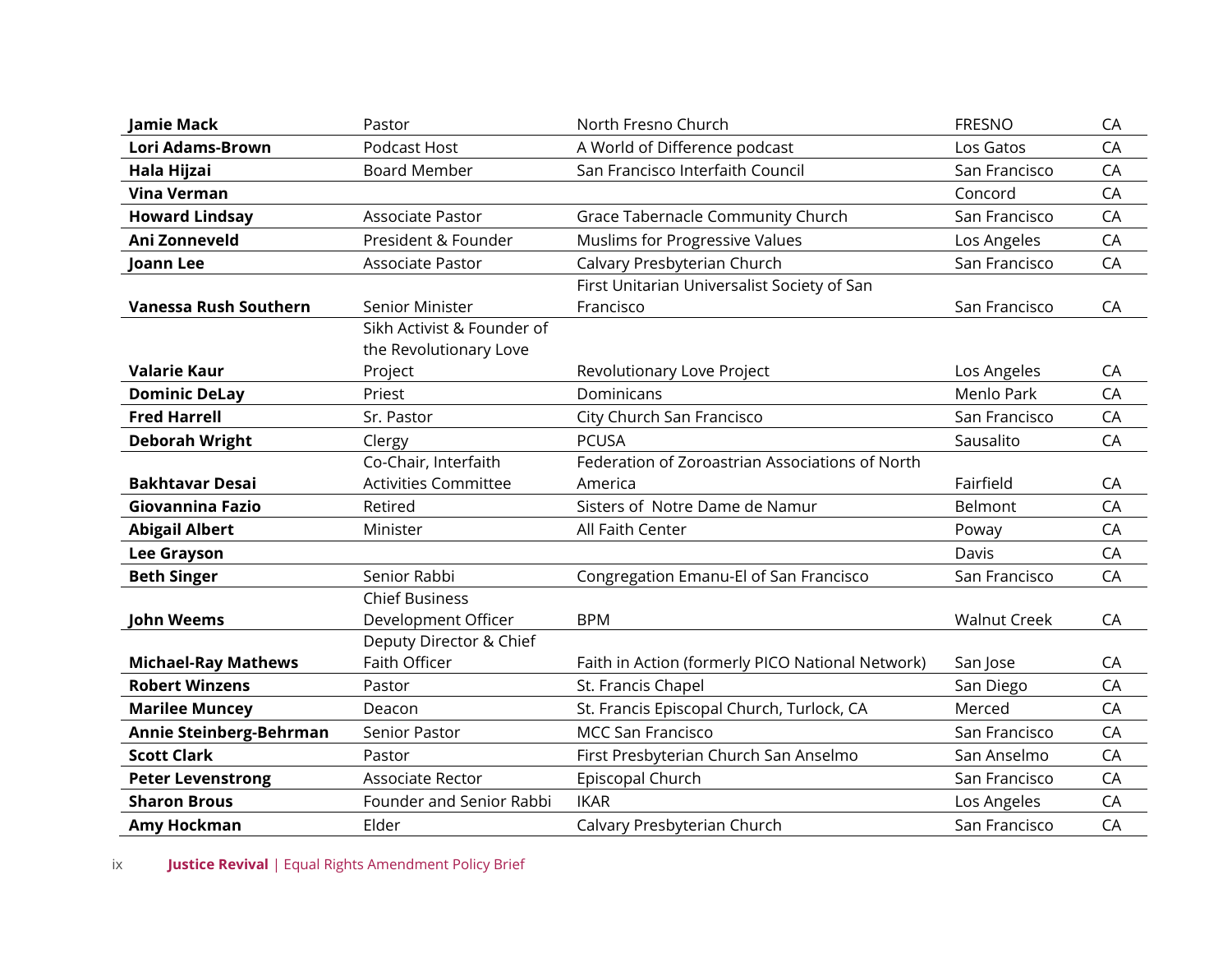| <b>Marci Glass</b>              | Pastor & Head of Staff      | Calvary Presbyterian Church                       | San Francisco    | CA        |
|---------------------------------|-----------------------------|---------------------------------------------------|------------------|-----------|
| <b>Dwayne Eason</b>             | Pastor                      | Church of the Good Shepherd                       | Oakland          | CA        |
| <b>Tosca Lee</b>                | Owner                       | <b>Heavenly Hands</b>                             | San Francisco    | CA        |
| Vanessa Ruda                    | Elder                       | Lancaster                                         | Lancaster        | CA        |
| <b>Sally Dyck</b>               | Bishop                      | United Methodist Church                           | Napa             | CA        |
| Dr. Charlene Han Powell         | Senior Pastor               | First Presbyterian Church of Berkeley             | Berkeley         | CA        |
| <b>Cara Meredith</b>            | Author, Speaker, & Activist |                                                   | Oakland          | CA        |
| <b>Jan Thornton-Irvine</b>      | <b>Retired Clergy</b>       | <b>UMC</b>                                        | Hillsborough     | CA        |
| <b>Arica KING</b>               | Director                    | Awakening Souls LLC                               | Thornton         | CO        |
| <b>Tisa M Anders</b>            | Founder/CEO                 | Writing the World, LLC                            | Lakewood         | CO        |
| <b>Richard Kohlman</b>          | Retired                     | Community of Christ                               | Timnath          | CO        |
| Jean East                       | Co-member                   | Loretto Feminist Network                          | Lakewood         | CO        |
| <b>Michelle Ferrigno Warren</b> | Author & Activist           | Christian Community Development Association       | Denver           | CO        |
|                                 |                             |                                                   | COLORADO         |           |
| <b>DAWN BROADBENT</b>           | Retired                     |                                                   | <b>SPRINGS</b>   | CO        |
| <b>Marrton Dormish</b>          | Minister                    | The Refuge                                        | Broomfield       | CO        |
| Lauren Grubaugh                 | <b>Associate Rector</b>     | St. Timothy's Episcopal Church                    | Littleton        | CO        |
| <b>Harvey Johnson</b>           | Pastor                      | St Paul Evangelical Lutheran in Calhan, CO        | Colorado Springs | CO        |
| Lois Kaufmann                   |                             |                                                   | Middlebury       | <b>CT</b> |
| <b>Carolyn Sharp</b>            | Professor of Homiletics     | <b>Yale Divinity School</b>                       | Old Saybrook     | <b>CT</b> |
| <b>Maria Hammons</b>            | Clergy - Pastor             | Evangelical Lutheran Church in America            | New London       | <b>CT</b> |
| <b>Kim Harding</b>              | Artist                      |                                                   | Milford          | <b>CT</b> |
|                                 | Professor of Practical      |                                                   |                  |           |
| Dr. Joyce Ann Mercer            | Theology & Pastoral Care    | Yale Divinity School                              | Hamden           | <b>CT</b> |
| <b>Lucille Fritz</b>            | Pastor                      | <b>HCC United Church of Christ</b>                | Shelton          | <b>CT</b> |
| <b>Grace Ferris</b>             | Pastor                      | St Wilgefortis TransMISSION                       | Glenville        | <b>CT</b> |
| <b>Richard Kremer</b>           | Pastor                      | Grace Evangelical Lutheran Church                 | Avon             | <b>CT</b> |
| <b>Ros Berger</b>               | Author                      | Sojourners                                        | Washington       | DC        |
| Jennifer Butler                 | CEO                         | Faith in Public Life                              | Washington       | DC        |
|                                 | Director, Washington        | United Church of Christ, Justice and Local Church |                  |           |
| <b>Sandy Sorensen</b>           | Office                      | Ministries                                        | Washington       | DC        |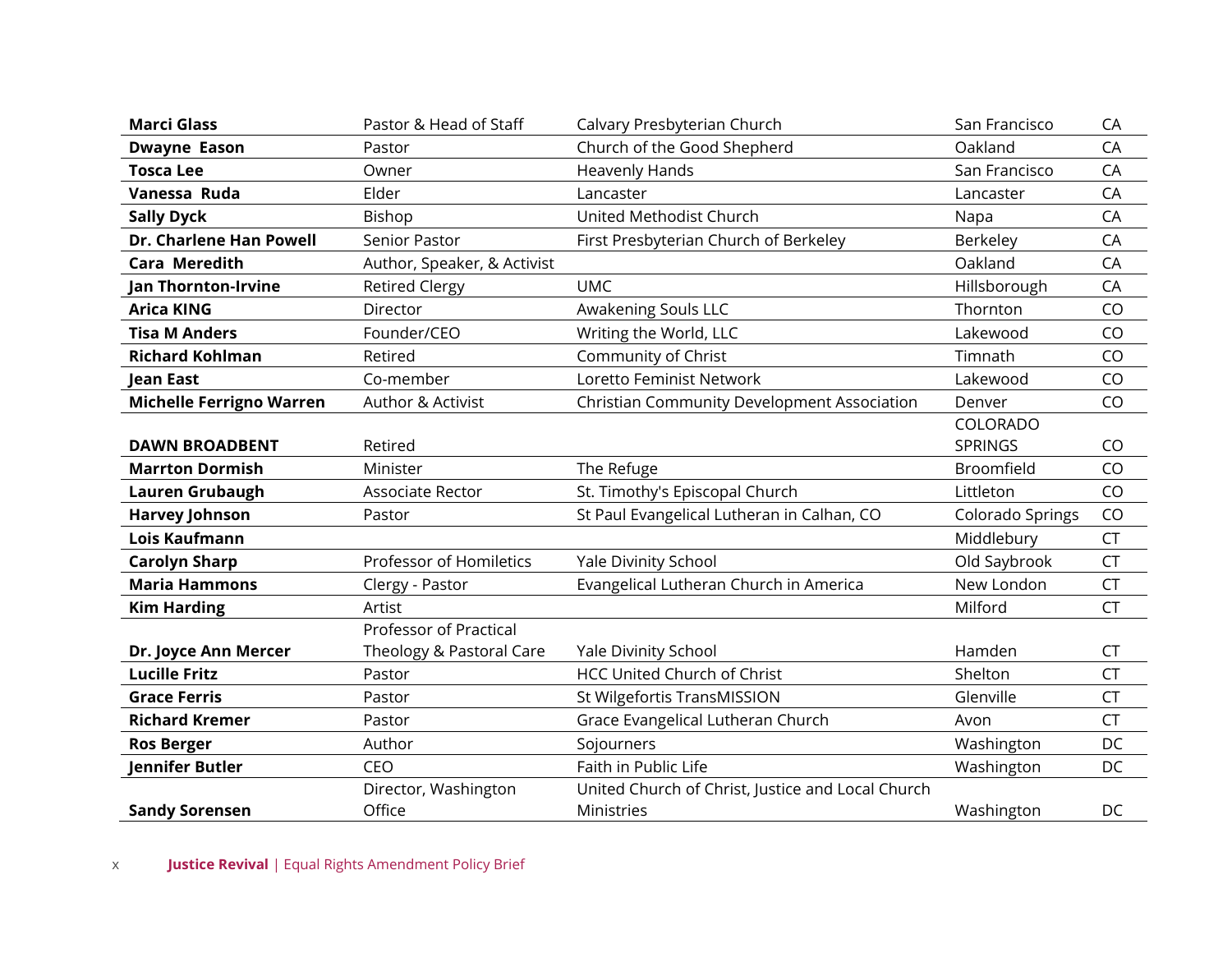| Aundreia Alexander           | <b>Associate Minister</b>                | Covenant Baptist United Church of Christ       | Washington            | DC  |
|------------------------------|------------------------------------------|------------------------------------------------|-----------------------|-----|
| Jamie Manson                 | President                                | <b>Catholics for Choice</b>                    | Washington            | DC  |
| <b>Aaron Mulhollen</b>       |                                          |                                                | Washington            | DC  |
| <b>Adam Taylor</b>           | President                                | Sojourners                                     | Washington            | DC  |
| <b>Ginger Gaines-Cirelli</b> | Senior Pastor                            | Foundry United Methodist Church                | Washington            | DC  |
| <b>Moya Harris</b>           | <b>Executive Minister</b>                | Metropolitan AME Church                        | Washington            | DC  |
|                              | Director of Campaigns and                |                                                |                       |     |
| Sandra Ovalle                | Mobilizing                               | Sojourners                                     | Washington            | DC  |
| <b>Kirsten Powers</b>        | <b>Columnist &amp; Political Analyst</b> |                                                | Washington            | DC  |
|                              | Women & Girls Campaign                   |                                                |                       |     |
| Paola Gleghorn               | Coordinator                              | Sojourners                                     | Washington            | DC  |
| <b>Kate Kelly</b>            | Founder                                  | Ordain Women                                   | Washington            | DC  |
| <b>Jonathan Maresca</b>      | Fellow                                   | Sojourners                                     | Washington            | DC  |
| <b>Allyson McKinney Timm</b> | <b>Executive Director</b>                | Justice Revival                                | Washington            | DC  |
| <b>Marilyn Coronado</b>      | Member Board of Trustees                 | Miami Shores Community Church                  | Miami, FL             | FL. |
| Joseph Stock                 | Retired                                  | United Church of Christ                        | Ormond Beach          | FL  |
| Norma Johnson                | Elder                                    | Presbyterian USA                               | <b>Temple Terrace</b> | FL. |
| <b>Michael Ireland</b>       | Retired                                  | American Baptist                               | Groveland             | FL  |
| <b>Brian McLaren</b>         | Author, Activist & Public Theologian     |                                                | Marco Island          | FL  |
| <b>David Troxler</b>         | Pastor                                   | First Christian Church (Disciples of Christ)   | Daytona Beach         | FL  |
| Bob Hoffman, D. Min.         | Retired                                  | Evangelical Lutheran Church in America         | Cape Coral            | FL  |
| <b>Carol Harlow</b>          | Vestry member                            | St. Catherine of Alexandria Episcopal Church   | Tampa                 | FL. |
| <b>Sue Safford</b>           | Elder                                    | First Presbyterian Church                      | TALLAHASSEE           | FL  |
| <b>John Danner</b>           | Senior Pastor                            | Sanibel Congregational United Church of Christ | Fort Myers            | FL  |
| <b>Mary Tracy Sigman</b>     | Dharma Teacher                           | Rissho Kosei-kai of Fort Myers                 | Fort Myers            | FL. |
| <b>Ray Simms</b>             | Associate Pastor                         | Metropolitan Community Church                  | Safety Harbor         | FL  |
| <b>Heather Drake</b>         | Pastor                                   | First Love Church                              | Ocala                 | FL. |
| <b>Dennis Drake</b>          | Pastor                                   | First Love Church                              | Ocala                 | FL. |
| Joyce Myers-Brown            | Clergy                                   | United Church of Christ                        | Atlanta               | GA  |
| <b>Marcia MacKillop</b>      | Parish Associate                         | Presbyterian Church of Lawrenceville           | Lawrenceville         | GA  |
| <b>Linda Jones</b>           | Retired                                  | <b>Barnesville First UMC</b>                   | barnesville           | GA  |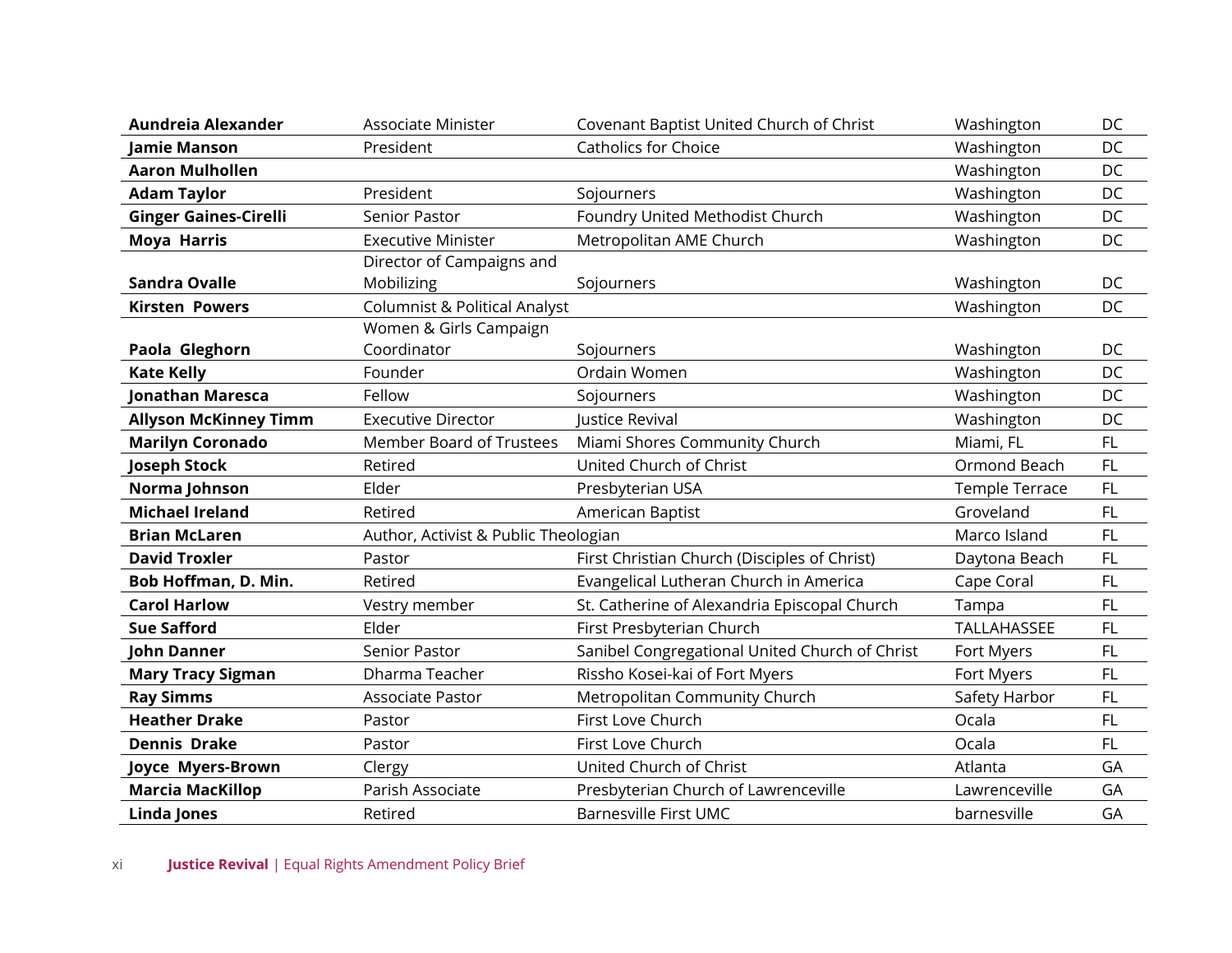| <b>Harry Knox</b>              | Pastor and Human Rights Activist |                                       | Quitman              | GA             |
|--------------------------------|----------------------------------|---------------------------------------|----------------------|----------------|
| T. Wesley Stewart              | Retired                          | <b>GPC</b>                            | Johns Creek          | GA             |
| <b>Pam Driesell</b>            | Pastor                           | Presbyterian Church (USA)             | Atlanta              | GA             |
| <b>Jody Andrade</b>            | Minister                         | Presbyterian Church USA               | Atlanta              | GA             |
| <b>Earl Menchhofer</b>         | Retired                          | United Church of Christ               | Conyers              | GA             |
| <b>Meghan Tschanz</b>          | founder                          | faith and feminism                    | Athens               | GA             |
| <b>Valerie Wayne</b>           | Professor Emerita                | University of Hawaii at Manoa         | Honolulu             | H <sub>l</sub> |
| <b>Linda Norrington</b>        | Waiola Church moderator          | <b>UCC</b>                            | Kihei                | HI             |
| <b>Rex Piercy</b>              | Pastor                           | Hanapepe (HI) United Church of Christ | Hanapepe             | H <sub>l</sub> |
| <b>Phyllis Meighen</b>         | Retired clergy                   | ReSource for Christian Spirituality   | Lihue                | H <sub>l</sub> |
| <b>Kyle Lovett</b>             | Minister                         | United Church of Christ               | Honolulu             | H <sub>l</sub> |
| <b>Darline Balm-Demmel</b>     | Retired                          | United Methodist Church               | Cedar Falls          | IA             |
| <b>Diane Rapozo</b>            | Retired                          | Sisters of Charity, BVM               | Dubuque              | IA             |
| Jonathan Heifner               | Associate Pastor                 | St. Paul's United Methodist Church    | Cedar Rapids         | IA             |
| <b>Kathleen Keefer</b>         | Synod Representative             | Presbyterian Women PCUSA              | Clarinda             | IA             |
| <b>Paul Shaver</b>             | Pastor                           | Ivester Church of the Brethren        | <b>Grundy Center</b> | IA             |
|                                | Professor Emeritus of            |                                       |                      |                |
| John Pawlikowski               | <b>Social Ethics</b>             | Catholic Theological Union            | Chicago, IL          | IL             |
| <b>Mark Merrill</b>            | Supply Preacher                  | Bushnell Presbyterian Church          | Macomb               | IL             |
| Paul Kopka                     | Pastor                           | Lebanon Lutheran Church, Chicago      | Chicago              | IL             |
| Jessica Rodzen                 | Advocate                         | <b>Catholic Activist</b>              | Skokie               | IL             |
| <b>Mariette Kalbac</b>         | Retired                          | <b>Wheaton Franciscan Sisters</b>     | Wheaton              | IL             |
| <b>Mary Hoover</b>             | <b>LCPC</b>                      | Satya Counseling                      | Park Ridge           | IL             |
| <b>Mary Carton</b>             | Admin                            | <b>IBVM</b>                           | Carol Stream         | $\sf IL$       |
| <b>Grant Swanson</b>           | Deacon                           | Urban Village Church                  | <b>CHICAGO</b>       | IL             |
|                                | Co-Founder & Executive           |                                       |                      |                |
| Sandra Maria Van Opstal        | Director                         | Chasing Justice                       | Chicago              | IL             |
| <b>Mary Grace Crowley-Koch</b> | Pastor                           | Spirit of the Living God              | Mt. Prospect         | $\sf IL$       |
| <b>Howard Friend</b>           | <b>Congregational Consultant</b> | Parish Empowerment Network            | Berwyn               | $\sf IL$       |
| <b>Betty Birkhahn-</b>         |                                  |                                       |                      |                |
| Rommelfanger                   | Clergy                           | <b>United Methodist</b>               | Skokie               | IL             |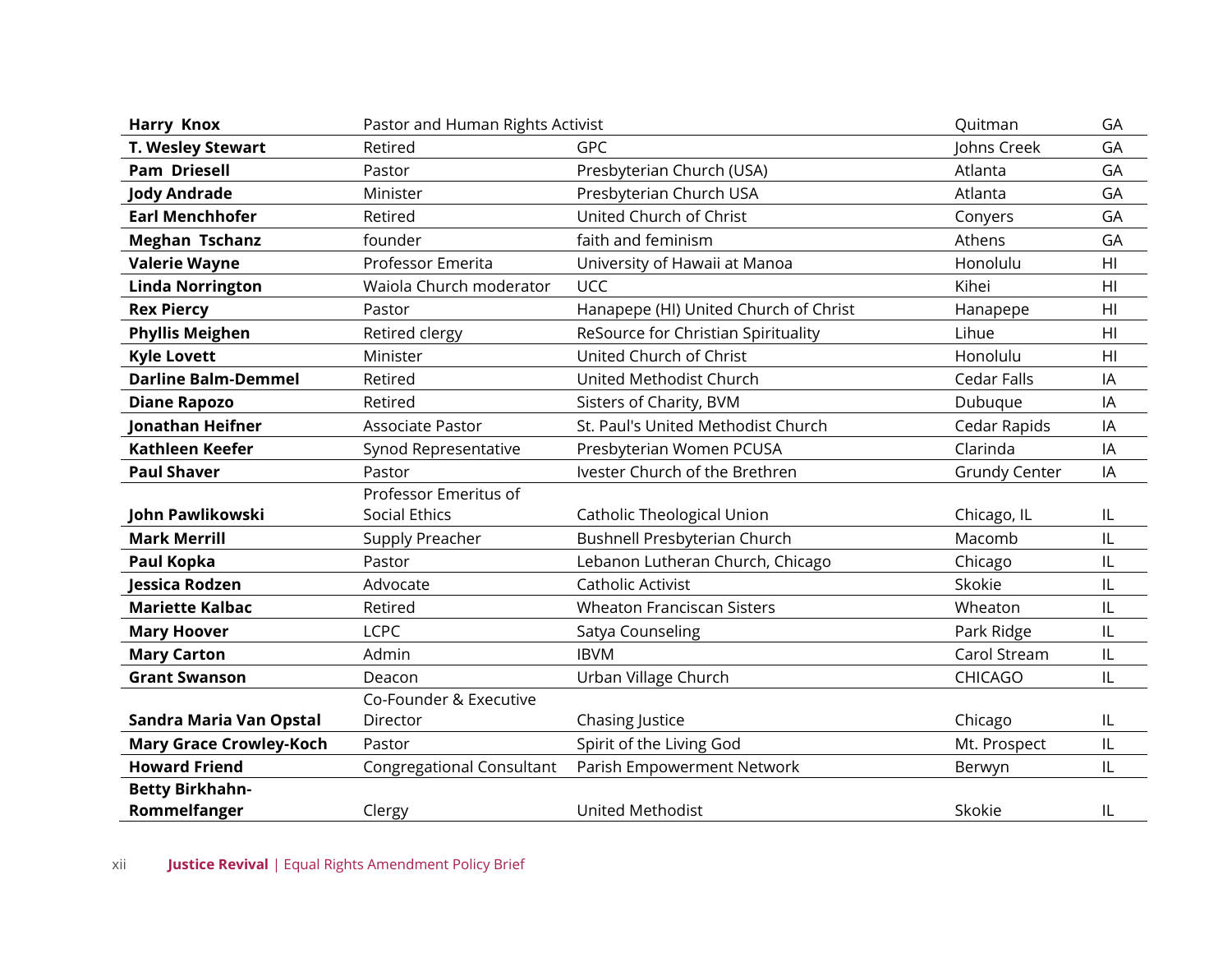| <b>Charlotte Long</b>       | Divinity Graduate student         | University of Chicago                             | Chicago             | IL         |
|-----------------------------|-----------------------------------|---------------------------------------------------|---------------------|------------|
| <b>Rose Mary Meyer</b>      | Retired                           |                                                   | Chicago             | IL         |
| <b>Robert Jarrett</b>       |                                   |                                                   | Decatur             | IL         |
| Dee Peppard, BVM.           | <b>Retired Pastoral Associate</b> | <b>BVMs</b>                                       | Arlington Heights   | IL         |
| <b>Henry Schwarzmann</b>    | pastor                            | <b>UMC</b>                                        | Greenwood           | IN         |
|                             | <b>General Minister &amp;</b>     |                                                   |                     |            |
| <b>Teresa Hord Owens</b>    | President                         | Christian Church (Disciples of Christ)            | Indianapolis        | ${\sf IN}$ |
| <b>Kathleen Haller</b>      | Retired                           | <b>ELCA</b>                                       | Fort Wayne          | IN         |
|                             |                                   | Downey Avenue Christian Church (Disciples of      |                     |            |
| <b>Daren Huber</b>          | <b>Student Associate Minister</b> | Christ)                                           | <b>INDIANAPOLIS</b> | IN         |
| <b>George M Melby</b>       | Retired                           | Clergy                                            | Kansas City         | KS         |
| <b>Mary Pat Lenahan</b>     | Retired                           | Sisters of Charity of Leavenworth                 | Leavenworth         | KS         |
| <b>Steve McCormick</b>      | Professor of Theology             | Nazarene Theological Seminary                     | Kansas City         | KS         |
| <b>Maureen Fiedler</b>      | Former Host                       | <b>Interfaith Voices</b>                          | Nerinx              | KY         |
| <b>Donald Seeger</b>        | Pastor                            | Retired PCUSA                                     | Louisville          | KY         |
| <b>Sarah Holland</b>        | Author & Co-Host                  | <b>Pantsuit Politics</b>                          | Paducah             | KY         |
|                             | Executive Director (1979-         |                                                   |                     |            |
| Sylvia Sedillo              | 1983)                             | Las Hermanas                                      | Nerinx              | KY         |
| Jim Cessna                  | <b>Retired Pastor</b>             | <b>Conservative Baptist</b>                       | Fairplay            | KY         |
| <b>Kathy Grosh</b>          | Psychologist                      | Humanistic Wellness Center                        | Monroe              | LA         |
| <b>Callie Winn Crawford</b> | <b>Retired Pastor</b>             | United Methodist Church                           | New Orleans         | LA         |
| <b>Catherine Lachman</b>    |                                   | <b>RRCC</b>                                       | Lafayette           | LA         |
| <b>Eileen Kennedy</b>       |                                   |                                                   | <b>Baton Rouge</b>  | LA         |
| <b>Phoebe Knopf</b>         | Faith-based activist              | Brighton Allston Congregational Church            | Boston              | MA         |
| <b>Valerie Copeland</b>     | Lead Pastor                       | Neighborhood Church of Dorchester                 | <b>Boston</b>       | MA         |
| <b>Nancy Wichmann</b>       | Pastor                            | East Parish United Methodist Church               | Waltham             | <b>MA</b>  |
| <b>Kim Manion</b>           | Pastor                            | Blackstone Valley United Methodist Church         | Whitinsville        | MA         |
|                             | Interfaith Outreach               |                                                   |                     |            |
| <b>Carl Chudy</b>           | Coordinator                       | Metrowest Interfaith Dialogue Project             | Holliston           | MA         |
| <b>Ken Langston</b>         | <b>Executive Director</b>         | Disciples Center for Public Witness               | Annapolis           | <b>MD</b>  |
|                             |                                   | Women's Alliance For Theology, Ethics, And Ritual |                     |            |
| Mary E. Hunt                | Co-director                       | (Water)                                           | Silver Spring       | <b>MD</b>  |

xiii **Justice Revival** | Equal Rights Amendment Policy Brief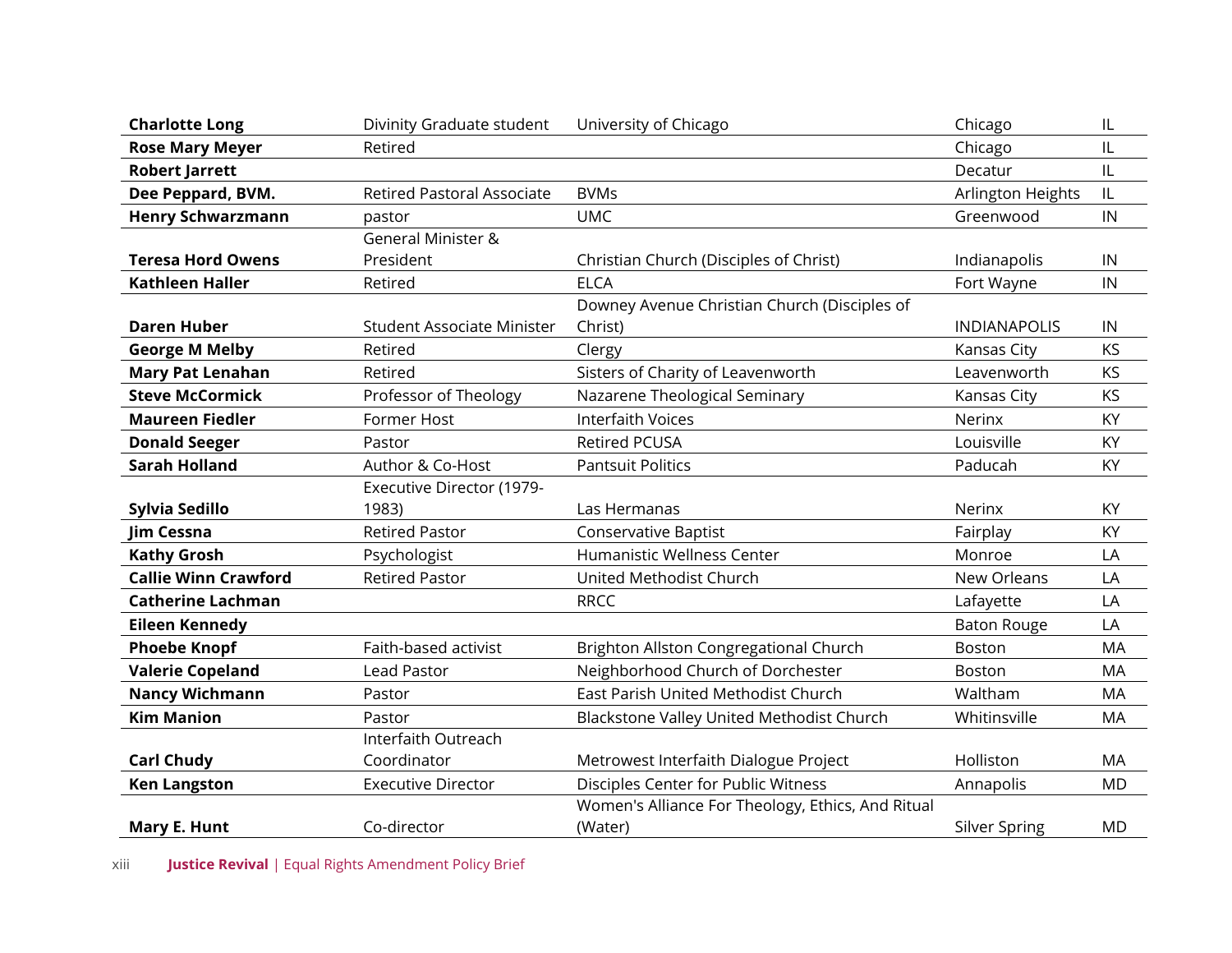| <b>Louise Gregg</b>      | <b>CPE Supervisor/Pastoral</b>    | Retired                                                | <b>BALTIMORE</b>      | <b>MD</b>      |
|--------------------------|-----------------------------------|--------------------------------------------------------|-----------------------|----------------|
| <b>Pace McConkie</b>     | Director                          | Robert M. Bell Center for Civil Rights in Education    | Baltimore             | <b>MD</b>      |
| Naomi Hemme              | Volunteer                         | Justice Revival                                        | Frederick             | <b>MD</b>      |
| <b>Lori Kronser</b>      | Elder                             | PC/USA                                                 | <b>Bowie</b>          | <b>MD</b>      |
| <b>Diann Neu</b>         | Codirector                        | Women's Alliance for Theology, Ethics and Ritual       | Silver Spring         | <b>MD</b>      |
| Cynthia Lapp             | <b>Lead Pastor</b>                | Hyattsville Mennonite Church                           | Hyattsville           | <b>MD</b>      |
| <b>Linda Harrison</b>    | Priest                            | The Old Catholic Church, Province of the US            | Germantown            | <b>MD</b>      |
| <b>WILLIAM Aldridge</b>  | Associate Dean                    | <b>Wesley Theological Seminary</b>                     | Brandywine            | <b>MD</b>      |
| <b>Ken Howard</b>        |                                   |                                                        | Germantown            | <b>MD</b>      |
| <b>John Marchese</b>     | <b>Executive Director</b>         | Quixote Center                                         | Greenbelt             | <b>MD</b>      |
| Abhi Janamanchi          | Senior Minister                   | Cedar Lane Unitarian Universalist Church               | Bethesda              | <b>MD</b>      |
| <b>Anne Derse</b>        | Deacon                            | St. John's Norwood Episcopal Church                    | Bethesda              | <b>MD</b>      |
| <b>Anne Stewart</b>      | Pastoral counselor                | <b>Cornerstone Counseling Center</b>                   | <b>Tracys Landing</b> | <b>MD</b>      |
| <b>Amanda Katz</b>       | <b>Executive Director</b>         | Jewish Coalition Against Domestic Abuse                | Rockville             | <b>MD</b>      |
| <b>Eloyce Cartwright</b> | Ministerial Staff                 | Real Power AME Church                                  | <b>Upper Marlboro</b> | <b>MD</b>      |
| <b>Anali Martin</b>      | <b>Staff Associate</b>            | Women's Alliance for Theology, Ethics, and Ritual      | Silver Spring         | <b>MD</b>      |
|                          | Coordinator of Catholic           |                                                        |                       |                |
| <b>Patrick Carolan</b>   | Outreach                          | Vote Common Good                                       | <b>Siver Spring</b>   | <b>MD</b>      |
| <b>Cathey DeSantis</b>   | Retired                           | Detroit Catholic Pastoral Alliance                     | Detroit               | MI             |
| <b>Janet Persyk</b>      | Retired                           | <b>Adrian Dominicans Sisters</b>                       | Adrian                | MI             |
| <b>Nola Galluch</b>      | <b>Retired Pastoral Counselor</b> | Christian Reformed Church                              | <b>Grand Rapids</b>   | MI             |
| <b>Sherwin Weener</b>    | Retired                           | Reformed Chruch in America                             | Hudsonville           | M <sub>l</sub> |
| <b>Curt Roelofs</b>      | Retired Chaplain                  | Christian Reformed Church                              | <b>Grand Rapids</b>   | MI             |
| <b>Fran Mayes</b>        | Retired                           | <b>MCC</b>                                             | Whitmore Lake         | MI             |
| <b>Andrew Vanover</b>    | Pastor                            |                                                        | <b>Grand Rapids</b>   | MI             |
| <b>Rosemarie Pace</b>    | Retired                           | Pax Christi Metro New York                             | Middle Village        | MI             |
| <b>Belinda Bauman</b>    |                                   | Author, Education, & Gender and Development Specialist | <b>Grand Rapids</b>   | M <sub>l</sub> |
| <b>KIMBERLY EDWARDS</b>  | <b>Associate Minister</b>         | New St Mark Baptist Church                             | Detroit               | MI             |
| <b>Mary Hulst</b>        | University Pastor                 | Calvin University                                      | <b>Grand Rapids</b>   | MI             |
| <b>Emily Hassler</b>     | Retired                           | <b>UCC</b>                                             | <b>Buena Vista</b>    | MI             |
| <b>Alvin Dungan</b>      | Retired clergy                    | Transfiguration Lutheran (ELCA)                        | Edina                 | <b>MN</b>      |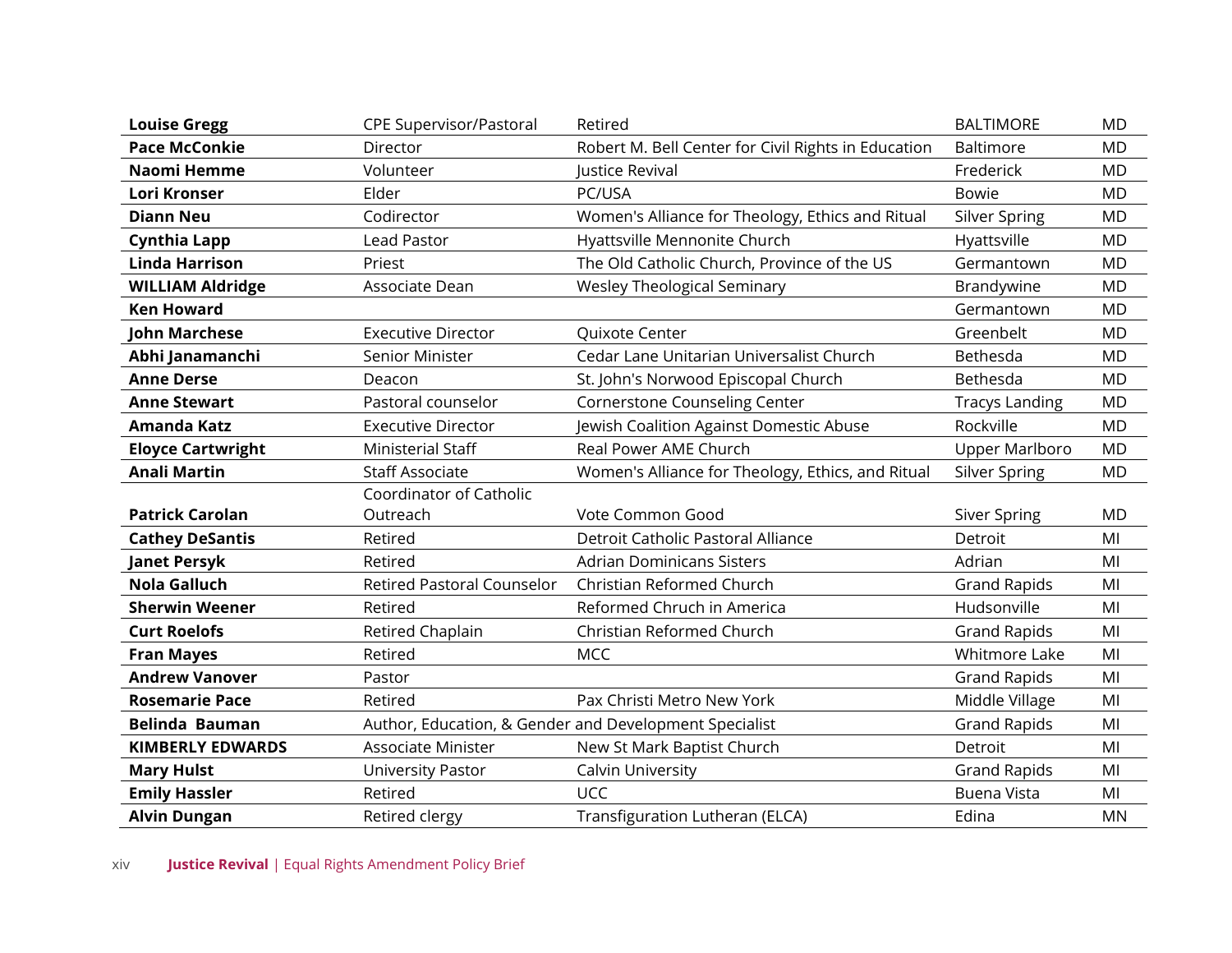| Katherine Wojtan              | <b>Executive Director</b>  | Mary's Pence                             | Saint Paul         | <b>MN</b> |
|-------------------------------|----------------------------|------------------------------------------|--------------------|-----------|
| <b>Harry Hartigan</b>         | Pastor                     | St. Theresa's Parish - CACINA            | South St. Paul     | <b>MN</b> |
| <b>Melissae Bletsian</b>      |                            |                                          | Minneapolis        | <b>MN</b> |
| <b>Tom Uphaus</b>             | Retired                    | First Congregational UCC                 | La Crescent        | <b>MN</b> |
| <b>Mary Gravelle</b>          |                            |                                          | Maplewood          | <b>MN</b> |
|                               | Associate Professor of     |                                          |                    |           |
| <b>Andy Johnson</b>           | Psychology                 | <b>Bethel University</b>                 | Saint Paul         | <b>MN</b> |
| Heidi Waldmann                | Retired                    | Indiana University Health North Hospital | St. Paul           | <b>MN</b> |
| <b>James Deshotels</b>        | Retired                    |                                          | Robertsville       | <b>MO</b> |
| <b>Craig Scandrett-</b>       | Public Technology          |                                          |                    |           |
| Leatherman                    | Assistant                  | St. Louis Public Library                 | St. Louis          | <b>MO</b> |
| <b>Mary Ann McGivern</b>      | Member                     | Sisters of Loretto                       | St. Louis          | <b>MO</b> |
| <b>Julie Burr</b>             | Congregant                 | Calvary                                  | Saint Charles      | <b>MO</b> |
|                               | Associate Conference       |                                          |                    |           |
| <b>Damien Lake</b>            | Minister                   | United Church of Christ                  | Columbia           | <b>MO</b> |
| <b>Martha Alderson</b>        | Member                     | Loretto Feminist Network                 | Kirkwood           | <b>MO</b> |
| <b>Roger Harms</b>            | Retired pastor             | Trinity Lutheran Church                  | Dexter             | <b>MO</b> |
| <b>Elizabeth Kammien</b>      | Co-member                  | Sisters of Loretto                       | St. Louis          | <b>MO</b> |
| <b>Rosemary Jackson-Moore</b> | Pastor                     | Family Of Love Divine                    | Florissant         | <b>MO</b> |
| Arunima Sinha                 | Executive council          | Religions For Peace, USA.                | Columbia           | <b>MO</b> |
| <b>Ruth Sheets</b>            | Minister/Teacher           | Pennsylvania Southeast Conference U.C.C  | Brookhaven         | <b>MS</b> |
| <b>Marilyn Russell</b>        | Deacon                     | United Church of Christ of Toms River    | lackson            | <b>MS</b> |
| <b>Scott Stearman</b>         | U.N. Representative        | Cooperative Bapitst Fellowship           | Jackson            | <b>MS</b> |
| <b>Dorothy Starshine</b>      |                            | <b>Ouaker</b>                            | <b>Great Falls</b> | <b>MT</b> |
| <b>Mikael Broadway</b>        | <b>Associate Professor</b> | Shaw University Divinity School          | <b>High Point</b>  | <b>NC</b> |
| <b>Art Smoker</b>             | <b>Retired Minister</b>    | Mennonite Church USA                     | Mars Hill          | <b>NC</b> |
| <b>Duke Lackey</b>            | Pastor                     | <b>UMC</b>                               | Raleigh            | <b>NC</b> |
| <b>Al Peuster</b>             | Retired                    | Lutheran Church                          | fayetteville       | <b>NC</b> |
| <b>Joyce Hill</b>             | Lay person                 | <b>UMC</b>                               | Asheville          | <b>NC</b> |
| <b>Margaret Yocis</b>         | Associate                  | Sr of Charity Cincinnati                 | Durham             | <b>NC</b> |
| Sandra Stilling-Seehausen     |                            |                                          | Cary               | <b>NC</b> |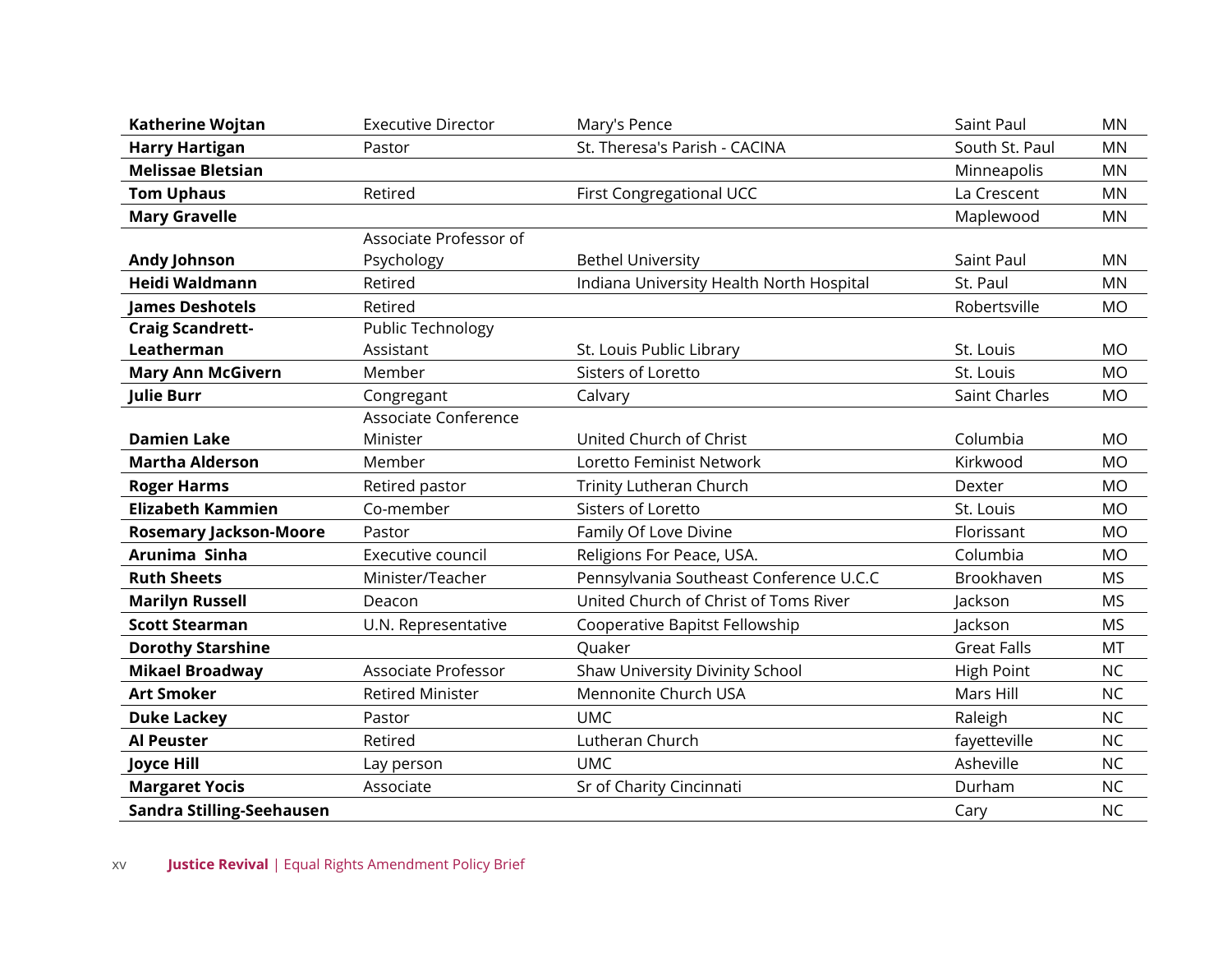| <b>Robert Taber</b>              | National Co-chair              | Latter-day Saint Democrats of America            | Fayetteville       | <b>NC</b> |
|----------------------------------|--------------------------------|--------------------------------------------------|--------------------|-----------|
|                                  |                                | Unitarian Universalist Congregation of the Outer |                    |           |
| <b>David Morris</b>              | Minister                       | <b>Banks</b>                                     | Kitty Hawk         | <b>NC</b> |
| <b>Jennifer Pavlovitz</b>        | Designer                       | Pavlovitz Design                                 | <b>Wake Forest</b> | <b>NC</b> |
| <b>Donna Fowler-Marchant</b>     | Minister                       | United Methodist Church                          | Fayetteville       | <b>NC</b> |
| <b>Katherine Griffin</b>         | Woman                          | Unitarian Universalist                           | Wilmington         | <b>NC</b> |
| <b>Laurie Hays Coffman</b>       | Chaplain                       | United Methodist Retirement Homes                | Durham             | <b>NC</b> |
| <b>Marilyn Weiler</b>            | Pastor                         | Pine Grove UMC                                   | Kernersville       | <b>NC</b> |
| <b>Gina Barrow</b>               | <b>Lead Pastor</b>             | Carrboro UMC- NCCUMC                             | Carrboro           | <b>NC</b> |
|                                  | Director of Outreach           |                                                  |                    |           |
| <b>Jaye White</b>                | Ministry                       | NC Conference of the United Methodist Church     | Fayetteville       | <b>NC</b> |
| <b>Marti Hatch</b>               | <b>Mental Health Counselor</b> | United Methodist Church                          | Fuquay-Varina      | <b>NC</b> |
| <b>Katey Zeh</b>                 | CEO                            | Religious Coalition for Reproductive Choice      | Apex               | <b>NC</b> |
| <b>Andrew Phillips</b>           | Pastor                         | United Methodist Church                          | Carrboro           | <b>NC</b> |
| <b>Rebecca McKinley</b>          | Retired                        |                                                  | Apex               | <b>NC</b> |
| <b>Jeff Olson</b>                | <b>Mission and Services</b>    | Chapel in the Pines                              | Chapel Hill        | <b>NC</b> |
| <b>Shannon Dingle</b>            | Author & Activist              |                                                  | Raleigh            | <b>NC</b> |
| <b>James Pettiford</b>           |                                | <b>NAACP</b>                                     | <b>High Point</b>  | <b>NC</b> |
| <b>Donna Olsen</b>               | Senior Minister                | Hope 4 All UHM Interfaith Community              | <b>Grand Forks</b> | <b>ND</b> |
| <b>Elizabeth Peterson</b>        | Retired                        | Retired                                          | Lincoln            | <b>NE</b> |
| <b>Margaret Stratman</b>         | Member                         | Servants of Mary Sisters                         | Omaha              | <b>NE</b> |
| <b>Ronald Dieter</b>             | Pastoral Psychotherapist       | NH Pastoral Psychotherapy Association            | Manchester         | <b>NH</b> |
|                                  | Marriage & Family              |                                                  |                    |           |
| <b>Carroll Arkema</b>            | Therapist                      | Service for Counseling                           | Pompton Lakes      | <b>NJ</b> |
| <b>Kathryn Riss</b>              | Pastor                         | Whispering Knoll Assisted Living                 | Piscataway         | <b>NJ</b> |
| <b>Mary Aktay</b>                | CD                             | <b>Global Ministries University</b>              | Pompton Plains     | <b>NJ</b> |
|                                  |                                | Unitarian Universalist congregation of the       |                    |           |
| Sonia Ketchian                   | Co-Minister                    | Palisades                                        | Fort Lee           | <b>NJ</b> |
| <b>Dan Clark</b>                 | Ohio Director                  | Faith in Public Life Ohio                        | Newark             | <b>NJ</b> |
| <b>Charles Graham</b>            | Therapist                      | Self Employed                                    | Haddonfield        | <b>NJ</b> |
|                                  |                                | Word of Fire Ministries/Chestnut Hill Spiritual  |                    |           |
| <b>Nadine Rosechild-Sullivan</b> | Minister                       | Counseling                                       | Egg Harbor Twp     | NJ        |

xvi **Justice Revival** | Equal Rights Amendment Policy Brief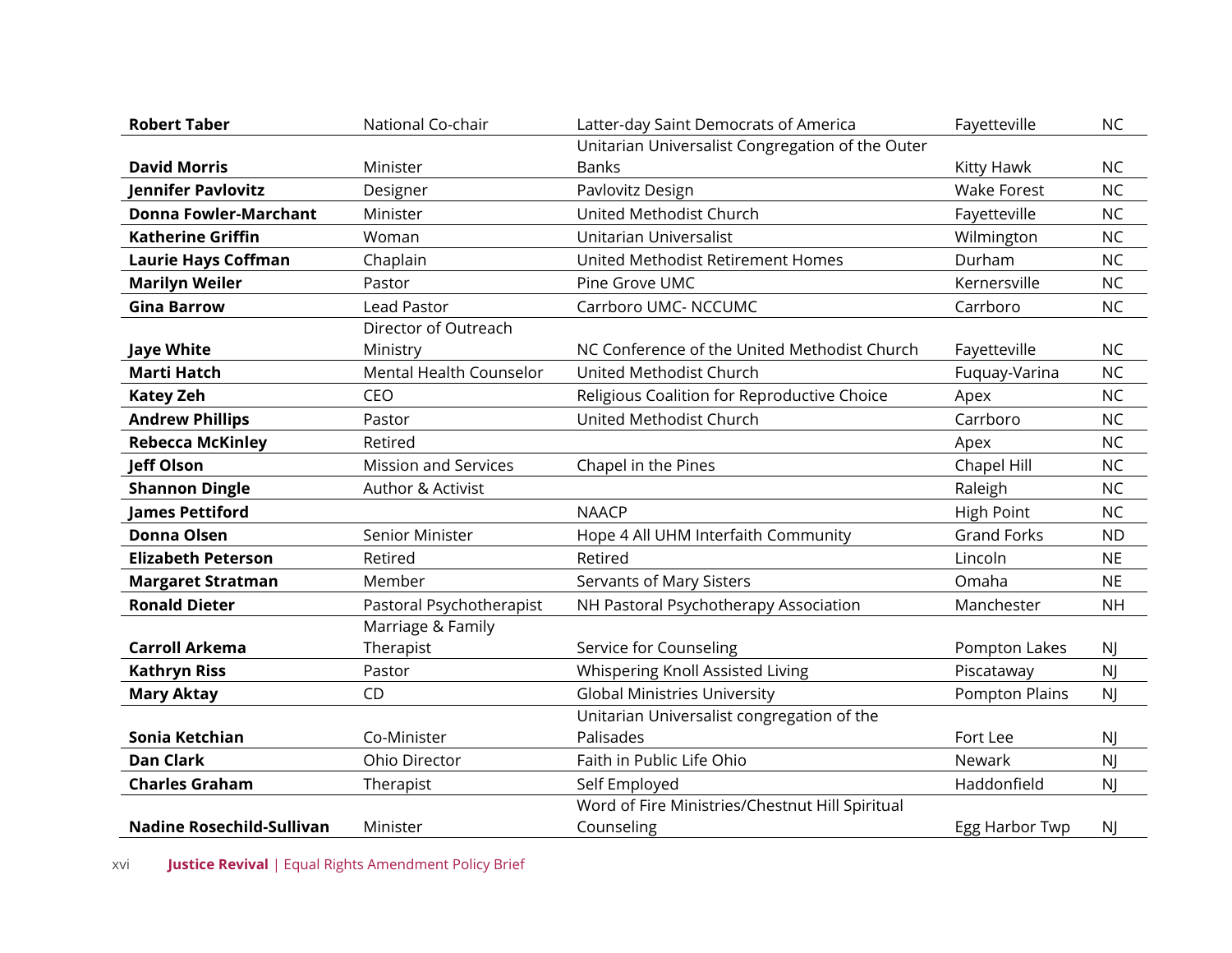| <b>Randall Balmer</b>          | Professor                       | Dartmouth College                            | Santa Fe             | <b>NM</b> |
|--------------------------------|---------------------------------|----------------------------------------------|----------------------|-----------|
| <b>Sharon Palma</b>            | Member of the Sufi Faith        | Lorettto Community                           | Corrales             | <b>NM</b> |
| Erica Lea-Simka                | Pastor                          | Albuquerque Mennonite Church                 | Albuquerque          | <b>NM</b> |
| Kris Johnson                   | Engineer                        | <b>Water Utility</b>                         | Albuquerque          | <b>NM</b> |
| <b>Kenneth Bordner</b>         | Retired Episcopal priest        | <b>ECUSA</b>                                 | Santa Fe             | <b>NM</b> |
| <b>Christina Wisdom</b>        | <b>Spiritual Director</b>       | Walkways, LLC                                | Santa Fe             | <b>NM</b> |
| <b>Eileen Zamora</b>           | Lay Leader                      | MissionGathering Church                      | <b>Spring Valley</b> | <b>NV</b> |
| <b>Teji Malik</b>              | Sikh                            | Interfaith Council of Southern Nevada        | Henderson            | <b>NV</b> |
| S. Cama                        | Member                          | <b>Religions for Peace</b>                   | Tappan               | <b>NY</b> |
| <b>Joan Agro</b>               | <b>Congregational Secretary</b> | Sisters of St. Dominic of Blauvelt, New York | Blauvelt             | <b>NY</b> |
| <b>Susan Joseph Rack</b>       | Pastor                          | First Presbyterian Church of Baldwin         | Baldwin              | <b>NY</b> |
| <b>PAUL RACK</b>               | Retired                         | <b>PCUSA</b>                                 | Baldwin              | <b>NY</b> |
| Joyce de V elder               | Retired pastor                  | Reformed Church in America                   | Gansevoort           | <b>NY</b> |
| <b>Jean Fallon</b>             | Member                          | Maryknoll Sisters                            | Ossining             | <b>NY</b> |
|                                | Director UUA Office at the      |                                              |                      |           |
| <b>Bruce Knotts</b>            | <b>United Nations</b>           | Unitarian Universalist Association           | New York             | <b>NY</b> |
| <b>Eileen McCann</b>           | CSJ Justice Committee           | Sisters of St. Joseph                        | Brentwood            | <b>NY</b> |
| <b>Burton Visotzky</b>         | Professor                       | Jewish Theological Seminary                  | New York             | <b>NY</b> |
|                                | President and Johnston          |                                              |                      |           |
|                                | Family Professor for            |                                              |                      |           |
| <b>Serene Jones</b>            | Religion and Democracy          | <b>Union Theological Seminary</b>            | New York City        | <b>NY</b> |
| Jacqui Lewis                   | Senior Minister                 | Middle Collegiate Church                     | New York             | <b>NY</b> |
|                                | Director at Kairos Center       |                                              |                      |           |
|                                | for Religious Rights and        |                                              |                      |           |
| <b>Liz Theoharis</b>           | Social Justice                  | Union Theological Seminary                   | New York City        | <b>NY</b> |
| Angela Buchdahl                | Senior Rabbi                    | Central Synagogue                            | New York City        | <b>NY</b> |
| <b>Carol Currier-Frighetto</b> | Pastor                          | St. Paul's United Church of Christ           | Manhattan            | <b>NY</b> |
| Jill Jacobs                    | <b>Executive Director</b>       | T'ruah: A Rabbinic Call for Human Rights     | New York City        | <b>NY</b> |
| <b>Sunita Viswanath</b>        | Co-founder                      | Sadhana: Coalition of Progressive Hindus     | Brooklyn             | <b>NY</b> |
| <b>Susan Barnett</b>           | Founder                         | Faiths for Safe Water                        | New York City        | <b>NY</b> |
| <b>William Liss-Levinson</b>   | Chair, Board of Trustees        | Academy for Jewish Religion                  | Yonkers              | <b>NY</b> |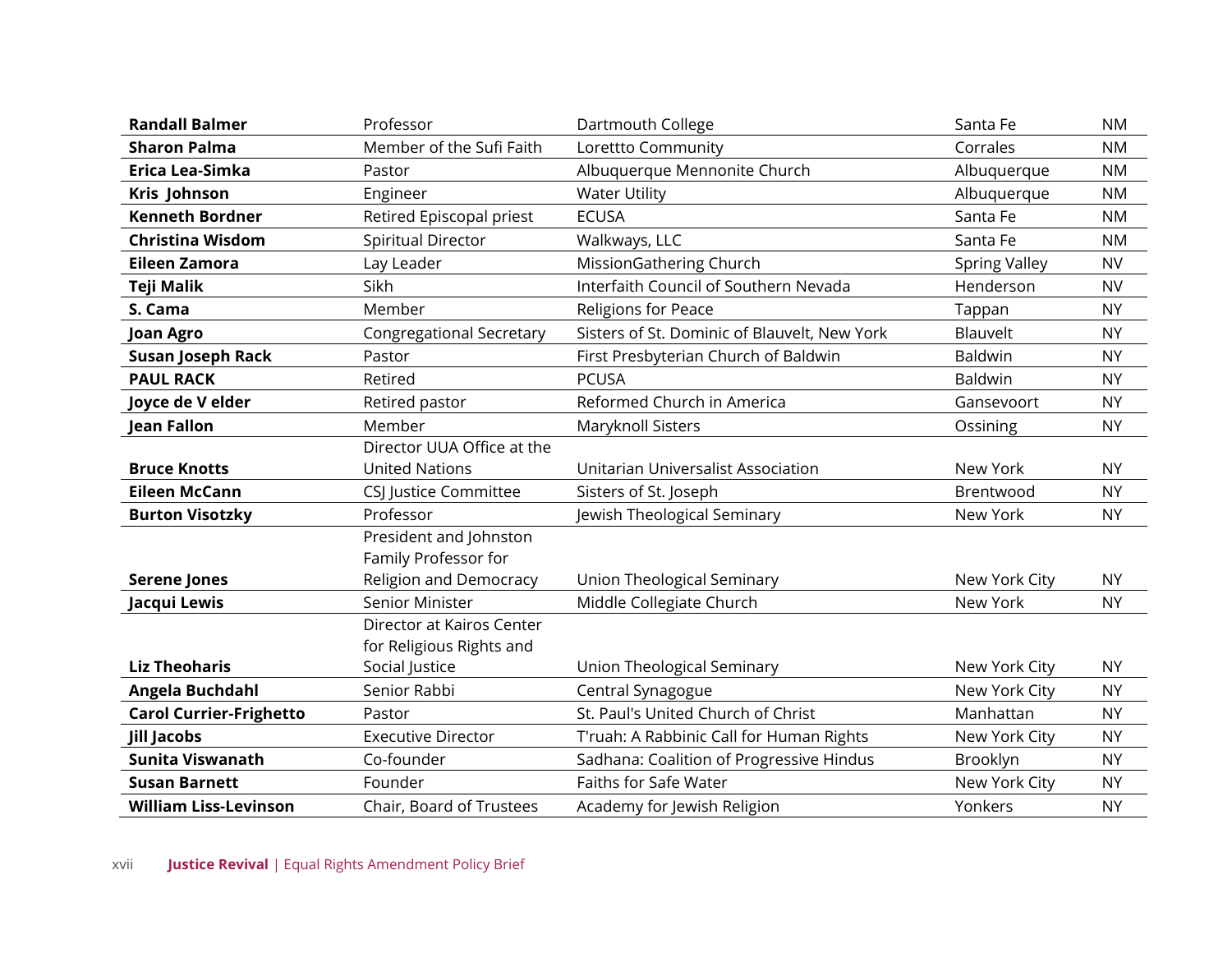| <b>Paulette Peterson</b>   | Psychologist                 | Board member Loretto Link                      | New York               | <b>NY</b> |
|----------------------------|------------------------------|------------------------------------------------|------------------------|-----------|
| <b>Barbara Pfohl</b>       | Volunteer                    | Sisters of St. Francis Stella Niagara N.Y.     | Niagara Falls          | <b>NY</b> |
| <b>Ross Murray</b>         | Senior Director              | <b>GLAAD</b>                                   | New York               | <b>NY</b> |
| <b>Rachel Timoner</b>      | Senior Rabbi                 | Congregation Beth Elohim                       | Brooklyn               | <b>NY</b> |
| <b>Ann Marie Karl</b>      | Attorney at Law              | U. Methodist Church                            | Katonah                | <b>NY</b> |
| <b>Patricia Plogmann</b>   | Retired                      |                                                | Harrison               | <b>NY</b> |
| <b>Jayne Pickett</b>       | Teacher                      | Holy Child                                     | Tarrytown              | <b>NY</b> |
| <b>Dolores Pomerleau</b>   | Co-Founder                   | Quixote Center                                 | Brentwood              | <b>NY</b> |
| <b>Onleilove Alston</b>    | <b>US Coordinator</b>        | Mother of The Nations                          | New York City          | <b>NY</b> |
|                            | Dean & Bill and Judith       | Episcopal Divinity School at Union Theological |                        |           |
| <b>Kelly Brown Douglas</b> | Moyers Chair in Theology     | Seminary                                       | New York City          | <b>NY</b> |
|                            | Associate Professor          |                                                |                        |           |
| <b>Susan Roll</b>          | (Retired)                    | Saint Paul University                          | <b>Clarence Center</b> | <b>NY</b> |
|                            | Director of Campus           |                                                |                        |           |
| Patrick Zengierski         | Ministry                     | Newman Center at Buffalo State                 | <b>Buffalo</b>         | <b>NY</b> |
| Willa Rose Johnso          | Pastor                       | Greenwood Baptist Church                       | Brooklyn               | <b>NY</b> |
| <b>Gale Nattiel</b>        |                              |                                                | Walden                 | <b>NY</b> |
| <b>Sunita Viswanath</b>    | Cofounder                    | Hindus for Human Rights                        | <b>BROOKLYN</b>        | <b>NY</b> |
| <b>Lance Hurst</b>         | Pastor                       | First Presbyterian Church of Glen Cove         | Glen Cove              | <b>NY</b> |
|                            | Chair, Jaina Women's         |                                                |                        |           |
| Mamta Shaha                | Committee                    | <b>JAINA</b>                                   | New York               | <b>NY</b> |
| <b>Janice Hunter</b>       | Elder                        | Oak Hills Presbyterian Church                  | Cincinnati             | OH        |
| <b>Sue Sutton</b>          | Retired                      |                                                | Dayton                 | <b>OH</b> |
| <b>Ann Duff</b>            | <b>Retired Social Worker</b> |                                                | New Franklin           | OH        |
| <b>Rev. Haroldo Nunes</b>  | <b>Executive Director</b>    | <b>Open Arms Ministries</b>                    | Orrville               | OH        |
|                            | Coordinator of adult         |                                                |                        |           |
| <b>Sheilamarie Tobbe</b>   | literacy programs            | Ursuline Sisters of Cleveland                  | Pepper Pike            | OH        |
| <b>Diane Novak</b>         | Sister                       | <b>Sisters of Notre Dame</b>                   | Chardon                | OH        |
| <b>Jeanne Marlowe</b>      | Workshop leader              | International Women's Writing Guild            | Columbus               | OH        |
| <b>Karen McGuire</b>       | Member                       | Unitarian Universalist                         | Gahanna                | OH        |
| <b>Colette Harrison</b>    | Vice-president               | Interfaith Forum of Greater Dayton             | Dayton                 | OH        |
| <b>Susan Smith</b>         | Director/Founder             | <b>Crazy Faith Ministries</b>                  | Columbus               | OH        |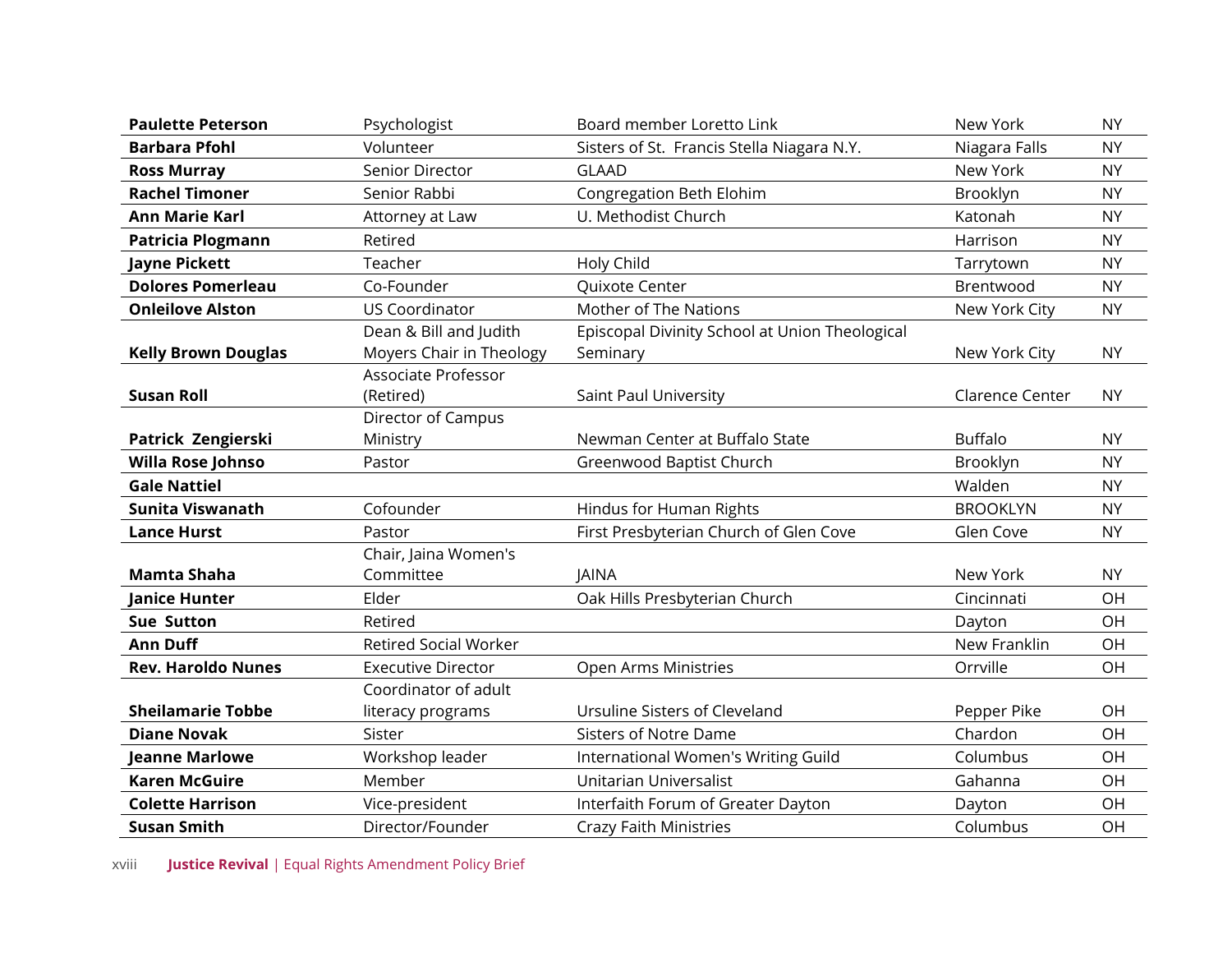| <b>Stephen Makovec</b>      |                                                  | Living Beatitudes Community                 | Centerville     | OH        |
|-----------------------------|--------------------------------------------------|---------------------------------------------|-----------------|-----------|
| <b>Kathleen Bean</b>        | Pastor                                           | Living Beatitudes Community                 | Centerville     | OH        |
| <b>Dan Divis</b>            | Pastor                                           | St Mary Parish                              | Lorain          | OH        |
| <b>Beth Long-Higgins</b>    | <b>Executive Director</b>                        | Ruth Frost Parker Center for Abundant Aging | Marion          | OH        |
|                             | General Minister and                             |                                             |                 |           |
| John C. Dorhauer            | President                                        | United Church of Christ                     | Cleveland       | OH        |
| <b>Larry Trover</b>         | Retired Lutheran pastor                          | <b>ELCA</b>                                 | Columbus        | OH        |
|                             | Minister and Team Leader<br>- Health & Wholeness |                                             |                 |           |
| <b>Michael Schuenemeyer</b> | Advocacy                                         | United Church of Christ                     | Cleveland       | OH        |
| <b>Ruth Becker</b>          | Retired clergy                                   | <b>ELCA</b>                                 | Cranberry Twp   | <b>OH</b> |
| <b>Sharon Pardi Clegern</b> | Pastor                                           | PRPC church                                 | Cincinnati      | OH        |
| <b>Ron Shultz</b>           | Pastor                                           | Neighborhood Network/Family of Faith        | Akron           | OH        |
|                             | <b>Ecumenical and Interfaith</b>                 |                                             |                 |           |
| <b>Mark Pettis</b>          | <b>Relations Manager</b>                         | United Church of Christ                     | Cleveland       | OH        |
| <b>Kenneth Daniel</b>       | President & CEO                                  | United Church Homes                         | Marion          | OH        |
| <b>Tarunjit Butalia</b>     | <b>Executive Director</b>                        | Religions for Peace USA                     | Dublin          | OH        |
| <b>Anne Slater</b>          | <b>Board President</b>                           | First Unitarian Church of Philadelphia      | <b>ARDMORE</b>  | OK        |
|                             | Authorized Minister,                             |                                             |                 |           |
| <b>Bob Lawrence</b>         | Retired                                          | United Church of Christ                     | Tulsa           | OK        |
|                             | Director of Member                               | The Center for Individual's with Physical   |                 |           |
| <b>Vickie Holler</b>        | Services                                         | Challenges                                  | <b>TULSA</b>    | OK        |
| <b>Katie Wilkes</b>         |                                                  |                                             |                 | OK        |
| <b>Dean Sigler</b>          | Writer, blogger                                  |                                             | Aloha           | OR        |
| <b>Bob Hannigan</b>         |                                                  | 1st Cong UCC                                | Corvallis       | <b>OR</b> |
| <b>Marianne Duddy-Burke</b> | <b>Executive Director</b>                        | DignityUSA                                  | Medford         | <b>OR</b> |
| <b>Warren Aney</b>          | Elder                                            | Southminster Presbyterian Church            | <b>PORTLAND</b> | <b>OR</b> |
| <b>Evelyn Stewart</b>       | Elder                                            | Westminster Presb. Church, Portland, OR     | MCMINNVILLE     | <b>OR</b> |
| <b>Daniel Bell</b>          | Protestant Chaplain                              | <b>Tufts University</b>                     | Medford         | <b>OR</b> |
| <b>Charlotte Wells</b>      | Rector                                           | The Church of the Redeemer, Episcopal       | Pendleton       | <b>OR</b> |
| Georgina Galanis            | NGO Representative                               | The Good News Agency                        | Astoria         | OR        |
| <b>Nok Alena Jones</b>      | Educator                                         | Eugene Science Center                       | Eugene          | <b>OR</b> |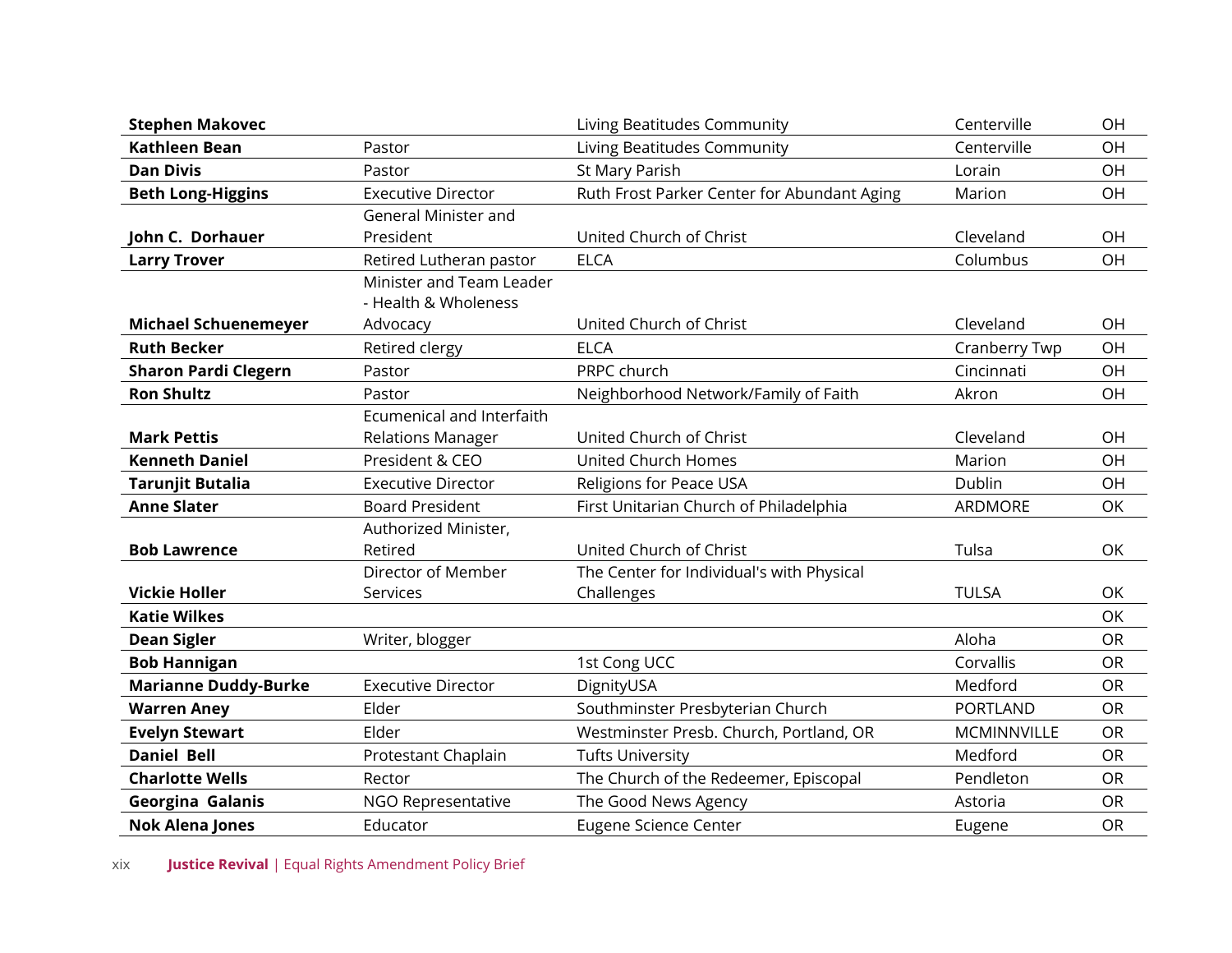| <b>Maria Studer</b>              | Clerk of Session                | United Presbyterian Church                     | Levittown            | PA             |
|----------------------------------|---------------------------------|------------------------------------------------|----------------------|----------------|
| <b>Dat Tran</b>                  | <b>Youth Pastor</b>             | Vietnamese Mennonite Church                    | <b>Upper Darby</b>   | PA             |
|                                  | Professor emeritus of           |                                                |                      |                |
| <b>Paul and Elizabeth Mojzes</b> | religious studies               | Rosemont College (PA)                          | <b>West Chester</b>  | PA             |
|                                  |                                 | Southeastern PA Women's Ordination             |                      |                |
| <b>REGINA BANNAN</b>             | President                       | Conference                                     | PHILADELPHIA         | PA             |
| <b>Linda Theophilus</b>          | Senior pastor                   | Emmanuel Lutheran Church                       | Pittsburgh           | PA             |
| <b>Sharon L Regan</b>            | <b>RN</b>                       | Individual                                     | Newton Centre        | PA             |
| <b>Beth Appel</b>                | Pastor                          | Presbyterian Church (USA)                      | <b>Willow Street</b> | PA             |
| <b>Margaret Rose Ritchey</b>     | Choir & former treasurer        | Sixth Presbyterian Church                      | <b>Bethel Park</b>   | PA             |
| <b>Carl Vacek</b>                | Associate Pastor                | Franciscan Friars, T.O.R.                      | Altoona              | PA             |
| <b>Susan Worrell</b>             | Clergy - Counselor              | Hope Christian Counseling                      | Kennett Square       | PA             |
| <b>Tonya Eza</b>                 | Pastor                          | Grace Lutheran Church                          | Johnstown            | PA             |
| <b>Elyse Wechterman</b>          | <b>Executive Director</b>       | Reconstructionist Rabbinical Association       | Wyncote              | PA             |
| Jean Richardson                  | <b>Executive Director</b>       | Kirkridge Retreat and Study Center             | Stroudsburg          | PA             |
| <b>Ann Zech</b>                  | Member                          | St. John Chrysostom Church                     | <b>West Chester</b>  | PA             |
| <b>Maurice Harris</b>            | Rabbi                           | Reconstructing Judaism                         | Glenside             | PA             |
| <b>Lisa Sharon Harper</b>        | Founder & President             | Freedom Road                                   | Philadelphia         | PA             |
|                                  | <b>Assistant Director for</b>   |                                                |                      |                |
|                                  | Thriving Communities and        |                                                |                      |                |
| <b>Micah Weiss</b>               | Tikkun Olam Specialist          | Reconstructing Judaism                         | Philadelphia         | PA             |
| <b>Mary Ehling</b>               | Retired                         | Sisters of IHM                                 | Scranton             | PA             |
| Jayne Byler                      | Pastor                          | Stahl Mennonite Church                         | Johnstown            | PA             |
|                                  | Campus Minister and             | The Christian Association at the University of |                      |                |
| <b>Megan LeCluyse</b>            | Director                        | Pennsylvania                                   | PHILADELPHIA         | PA             |
| <b>Gary Roth</b>                 | Retired                         | None                                           | Emlenton             | PA             |
| <b>David Walker</b>              | Clergy                          | Dallas United Methodist Church                 | Shavertown           | PA             |
|                                  |                                 | Active clergy and educator, Word of Fire       |                      |                |
| <b>Rosechild Sullivan</b>        | Minister                        | Ministries                                     | Philadelphia         | PA             |
| <b>David A. Ames</b>             | Retired                         | <b>Episcopal Priest</b>                        | Providence           | R <sub>l</sub> |
|                                  |                                 | The Council of Bishops of The United Methodist |                      |                |
| Jean Hawxhurst                   | <b>Ecumenical Staff Officer</b> | Church                                         | Simpsonville         | SC             |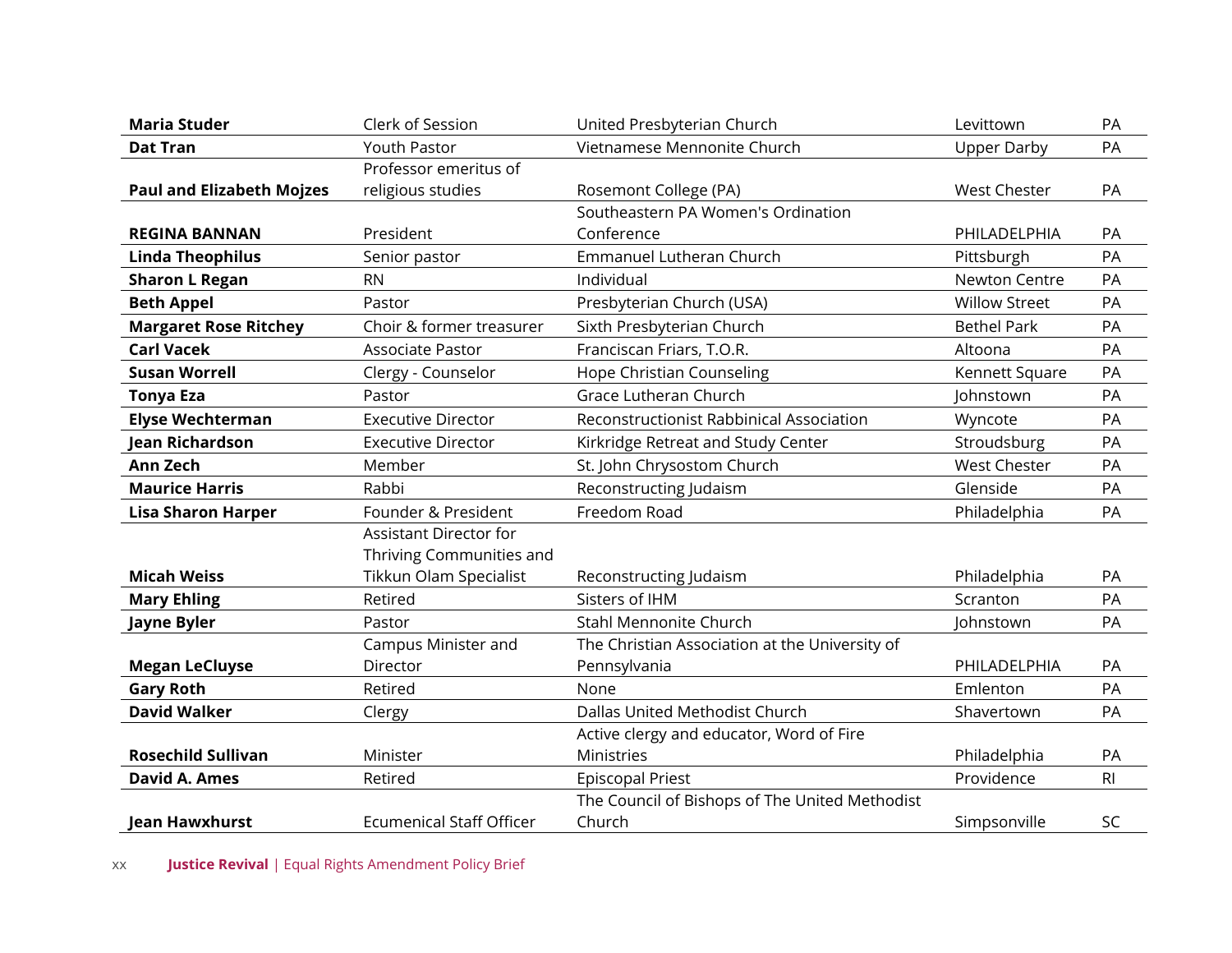| <b>First Name Last Name</b> | Position                        | Organization                                      | City                 | <b>State</b> |
|-----------------------------|---------------------------------|---------------------------------------------------|----------------------|--------------|
| <b>Marie Fortune</b>        | Founder                         | FaithTrust Institute                              | Crossville           | <b>TN</b>    |
| <b>Cherie White</b>         | Retired                         | Title                                             | Nashville            | <b>TN</b>    |
| <b>Melody Winderweedle</b>  | Lead pastor                     | Ekklesia                                          | Chattanooga          | <b>TN</b>    |
| <b>Charlotte Gilman</b>     | Stephen Ministry Leader         | <b>ELCA</b>                                       | <b>CEDAR CREEK</b>   | <b>TX</b>    |
| <b>Martha Ann Kirk</b>      | Professor                       | University of the Incarnate Word                  | San Antonio          | <b>TX</b>    |
| <b>Ginger Watson</b>        | Pastor                          | United Methodist church                           | Fort Worth           | <b>TX</b>    |
| <b>Ed Triem</b>             |                                 | Presbyterian Church, USA                          | Brenham              | <b>TX</b>    |
| <b>Hannah O'Donoghue</b>    | Spiritual director              | Catholic Religious                                | Austin               | <b>TX</b>    |
| <b>Leonard Stacy Cowan</b>  | Senior Leader                   | The Praying Place                                 | Aubrey               | <b>TX</b>    |
| <b>Rashna Ghadialy</b>      | Member                          | ZANT                                              | Coppell              | <b>TX</b>    |
| <b>Thomas Jolly</b>         | Ordained clergy                 | Andrews United Methodist Church                   | Andrews              | <b>TX</b>    |
|                             | Vice Moderator for Justice      |                                                   |                      |              |
| <b>Joy Durrant</b>          | and Peace                       | Presbyterian Women                                | Austin               | <b>TX</b>    |
| Kara Van de Kieft           | Elder                           | Alamo Heights Presbyterian Church (PCUSA)         | San Antonio          | <b>TX</b>    |
| <b>Cynthia Ruiz</b>         | Deacon                          | Episcopal Church in North Texas                   | Fort Worth           | <b>TX</b>    |
| <b>Celeste Kearney</b>      | Member                          | uucava                                            | <b>ARLINGTON</b>     | <b>TX</b>    |
| <b>Mark Wilkinson</b>       | Rector                          | St. Paul's Episcopal Church                       | Katy                 | <b>TX</b>    |
| <b>Mark Meeks</b>           | Minister                        | Capitol Heights Presbyterian Church               | <b>Bailey</b>        | UT           |
| <b>Elizabeth Hunter</b>     | Deacon                          | Retired, Diocese of Utah                          | Salt Lake City       | UT           |
| <b>Kay Rodgers</b>          | Retired                         | <b>UCP</b>                                        | Reston               | VA           |
| Johanna Hancock             | Member                          | Episcopal church                                  | Timberlake           | VA           |
|                             | Director & Campus               |                                                   |                      |              |
| <b>Deborah Lewis</b>        | Minister                        | The Wesley Foundation at UVA                      | Charlottesville      | VA           |
| <b>Adam Bowling</b>         | Pastor                          | First United Presbyterian Church of Dale City, VA | Dumfries             | VA           |
| <b>Adam Bowling</b>         | Pastor                          | First United Presbyterian Church                  | Dale City            | VA           |
|                             |                                 | Trinity UMC Richmond/Wesley Theological           |                      |              |
| <b>Aaron Miller</b>         | Musician/Seminarian             | Seminary                                          | Richmond             | VA           |
| <b>Ruth Kverndal</b>        | Co-Founding leader              | <b>Diversity Awareness Partners</b>               | <b>MERCER ISLAND</b> | <b>WA</b>    |
| <b>Marc Laverdiere</b>      | Retired                         |                                                   | Bellingham           | <b>WA</b>    |
| <b>Claire Alkire</b>        | <b>Retired Special Educator</b> |                                                   | Sequim               | <b>WA</b>    |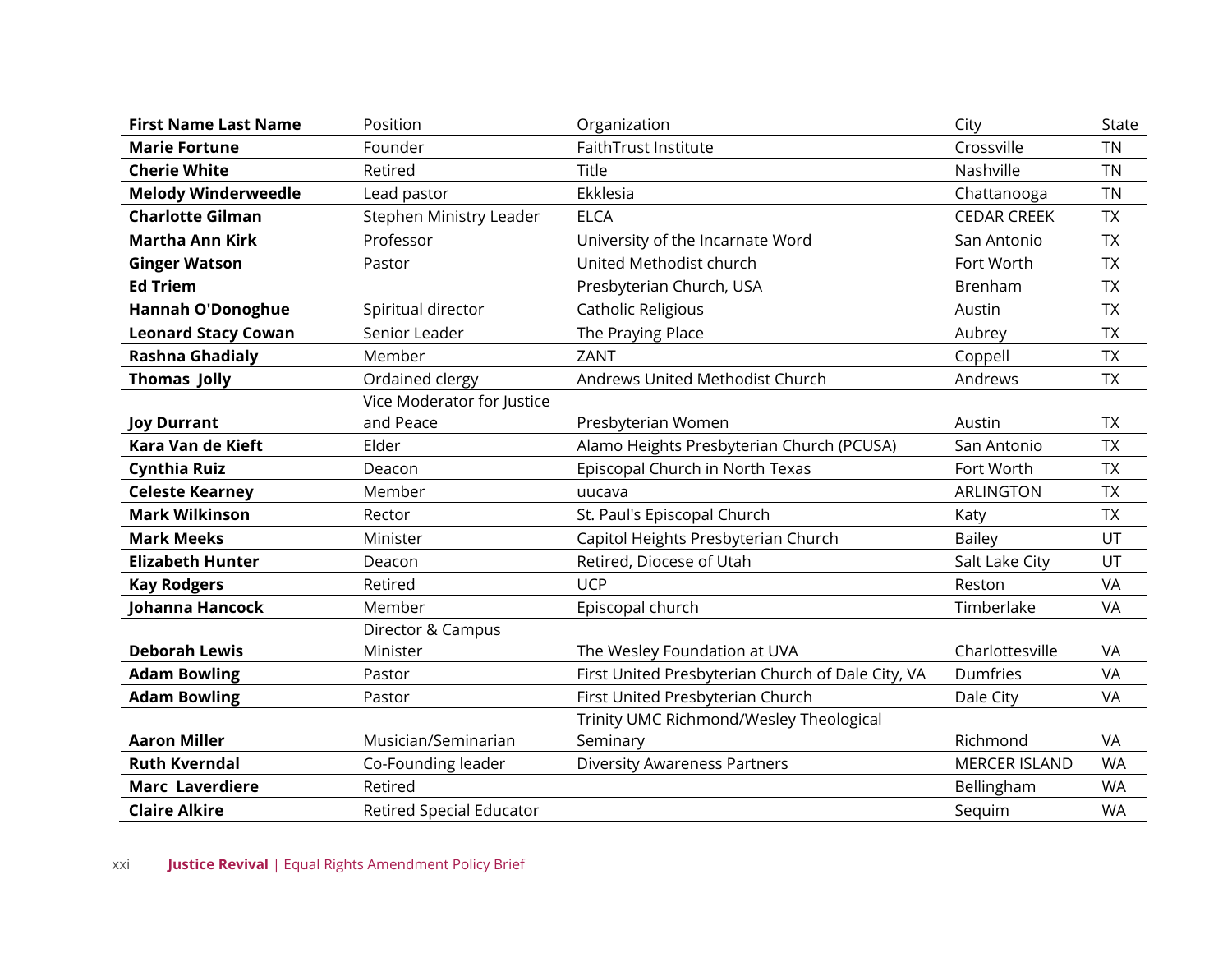| <b>Jackie Grove</b>       | Senior Warden                      | St. John's Episcopal Church, Snohomish     | Lake Stevens         | <b>WA</b> |
|---------------------------|------------------------------------|--------------------------------------------|----------------------|-----------|
|                           | <b>Mission Council Vice</b>        |                                            |                      |           |
| <b>Reed Price</b>         | President                          | Eagle Harbor Congregational Church         | Bainbridge Island    | <b>WA</b> |
| <b>Ellem Carpentier</b>   | Interpreter                        | Ln Interpreting                            | Bellingham           | <b>WA</b> |
|                           |                                    | Pacific Northwest Conference of the United |                      |           |
| <b>Michael Denton</b>     | Conference Minister                | Church of Christ                           | Seattle              | <b>WA</b> |
| <b>Sheldon Burkhalter</b> | Retired pastor                     | Mennonite                                  | Seattle              | <b>WA</b> |
| <b>Doug Daman</b>         | <b>Council Moderator</b>           | Suquamish United Church of Christ          | Poulsbo              | <b>WA</b> |
| Jeannine Grammick, SL     | Co-Founder                         | New Ways Ministry                          | <b>Mount Rainier</b> | <b>WA</b> |
| <b>Erin Grayson</b>       | <b>Associate Minister</b>          | Rolling Bay Presbyterian Church            | Bainbridge Island    | <b>WA</b> |
| <b>Mark Lancaster</b>     | <b>Buddhist Priest</b>             | Generous Heart Sangha                      | Bainbridge Island    | <b>WA</b> |
| <b>Kevin Long</b>         | Seminarian                         | Market Square Presbyterian Church          | Marysville           | <b>WA</b> |
|                           | Pastor & Professor of              |                                            |                      |           |
| <b>Brenda McNeil</b>      | <b>Reconciliation Studies</b>      | Seattle Pacific University                 | Seattle              | <b>WA</b> |
| <b>Pamela Barr</b>        | Deacon                             | Presbyterian Church                        | Bainbridge Island    | <b>WA</b> |
|                           | Professor of Christian             |                                            |                      |           |
|                           | <b>Ethics and African</b>          |                                            |                      |           |
| <b>Traci West</b>         | American Studies                   | Drew University Theological School         | Madison              | WI        |
| <b>Robert Loshuertos</b>  | Retired                            |                                            | Madison              | WI        |
|                           | Emerita Research                   |                                            |                      |           |
|                           | Professor of Social Welfare        |                                            |                      |           |
| <b>Paula Dail</b>         | and Public Policy                  | ns                                         | Madison              | WI        |
| <b>Cecile Adams</b>       | Retired                            | Member of The United Methodist Church      | Muskego              | WI        |
| <b>Eileen Harrington</b>  | <b>Mission Activities Director</b> | Loretto Community                          | Madison              | WI        |
| <b>Jennifer Emert</b>     | Pastor                             | Algoma United Methodist Church             | Algoma               | WI        |
| <b>Tim Schaefer</b>       | Pastor                             | First Baptist Church of Madison            | Madison              | WI        |
| James M/Dixon             | Priest                             | Society of Jesus                           | Wauwatosa            | WI        |
| <b>Judy Peterson</b>      | Public Pastor                      |                                            | Marinette            | WI        |
| <b>David Cooper</b>       | <b>Assisting Priest</b>            | St. Matthias, Milwaukee, WI                | Franklin             | WI        |
| <b>Samantha Coggins</b>   | <b>Campus Minister</b>             | Westminster Foundation of WV               | Morgantown           | <b>WV</b> |
| <b>Elisabeth Fiorenza</b> | Krister Stendahl Professor         | Harvard Divinity School                    | Cambridge            |           |
| <b>Sig Arnesen</b>        | Retired                            | <b>ELCA</b>                                | Lebanon              |           |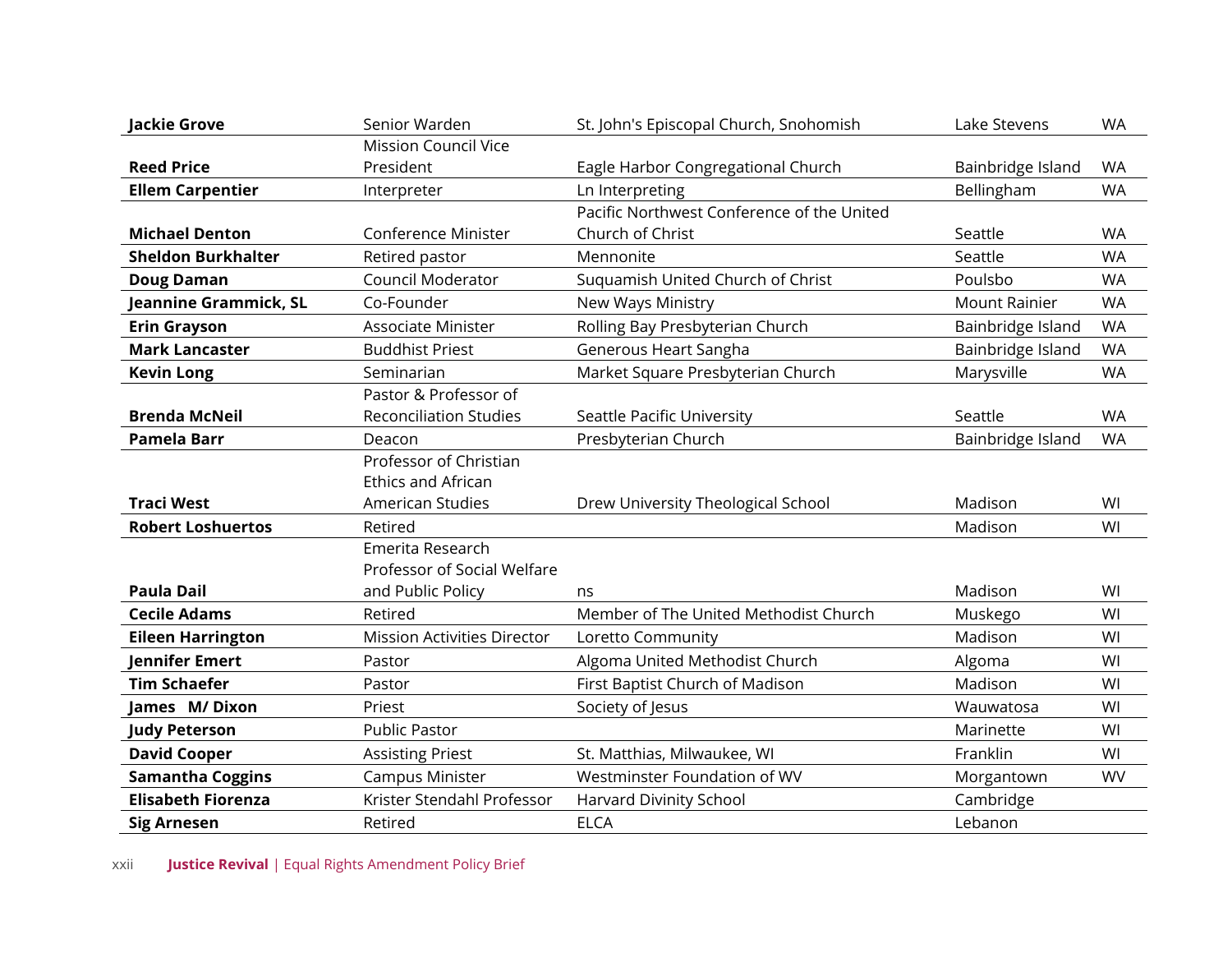| <b>Michael Haines</b>      | Elder                      | Ocean Hts. Presbyterian Ch.             | Egg Harbor Twnshp.  |
|----------------------------|----------------------------|-----------------------------------------|---------------------|
| <b>Wayne Teel</b>          | Professor                  | James Madison University                | Keezletown          |
| <b>Judy Bierbaum</b>       |                            | Trauma therapist                        | Alb                 |
| <b>Katherine Salinaro</b>  | Deacon                     | Episcopal Church                        | Hercules            |
| <b>Rosea Brown</b>         | Teacher                    | ssnd                                    | mankato             |
| Jan Salas                  | Elder                      | Redwoods Presbyterian Church            | Santa Cruz          |
| <b>Michael Doran</b>       | pastor                     | <b>UMC</b>                              | VERGENNES           |
| <b>BETSY SOWERS</b>        | Minister for Earth Justice | Old Cambridge Baptist Church, Cambridge | Cambridge           |
| <b>Marvin Shank</b>        | Retired hospital chaplain  | Mennonite Church Eastern Canada         | London              |
| <b>Bea Eichten</b>         | Member                     | <b>Fransciscan Sisters</b>              | Tacine              |
| <b>Barbara Brandt</b>      | V.P.                       | Unitarian Universalists of Clearwater   | Dunedin             |
| <b>Anthony Green</b>       | Bishop                     | Saint John of God Parish - CACINA       | Schenectady         |
| Kathleen Greenaway         | Social Justice Secretary   | St. Joseph University Parish            | <b>Buffalo</b>      |
| <b>KAREN BLOOMQUIST</b>    | theologian at large        | <b>ELCA</b>                             | OAK Harbor          |
| <b>Barbara Brinkley</b>    | Lay person                 | United Methodist Church                 | lonesboro           |
| <b>David Hubner</b>        | <b>Retired Minister</b>    | Unitarian Universalist Association      | Sudbury             |
| <b>Gary Nettleton</b>      | <b>Retired Minister</b>    | United Methodist Church                 | Wells               |
| <b>MONICA CROSS</b>        | Pastoe                     | First Christian Church of Oakland       | Richmond            |
| <b>Nancy Whitt</b>         | Member                     | Religious Society of Friends (Quaker)   | Birmingham          |
| <b>Therese Stawowy</b>     | Comember                   | The Loretto Community                   | San Rafael          |
| <b>Deborah Shipp</b>       | <b>Retired Clergy</b>      | HopeGateWay                             | Wells               |
| <b>Beverly Brazier</b>     | Clergyperson               | Whitehorse United Church of Canada      | Whitehorse          |
| <b>Shantia Wright-Gray</b> | Retired                    | <b>UCC</b>                              | Ocean Park          |
| <b>Tim Scheffel</b>        | <b>Retired Pastor</b>      | <b>ELCA</b>                             | Cibolo              |
| <b>Anne Sims</b>           | Pastor                     | Oriental United Methodist Church        | Oriental            |
| <b>Jenny Pratt</b>         | Retired                    | Evangelical Lutheran Church of America  | <b>Broken Arrow</b> |
| <b>Livingstone Jacob</b>   | Pastor                     | Baptist convention of south Africa      | Durban              |
| <b>Melonie Harnish</b>     | Pastor                     | United Methodist Church                 | Williamsport        |
| Joanna Lawrence Shenk      | Associate Pastor           | First Mennonite Church of San Francisco | El Cerrito          |
| <b>Rachelle Brown</b>      | Clergy                     | Metropolitan Community Churches         | Rayne               |
| <b>Arnold G Beerens</b>    | Retired pastor             | Chapel By The Sea, Clearwater, FL       | <b>GOWEN</b>        |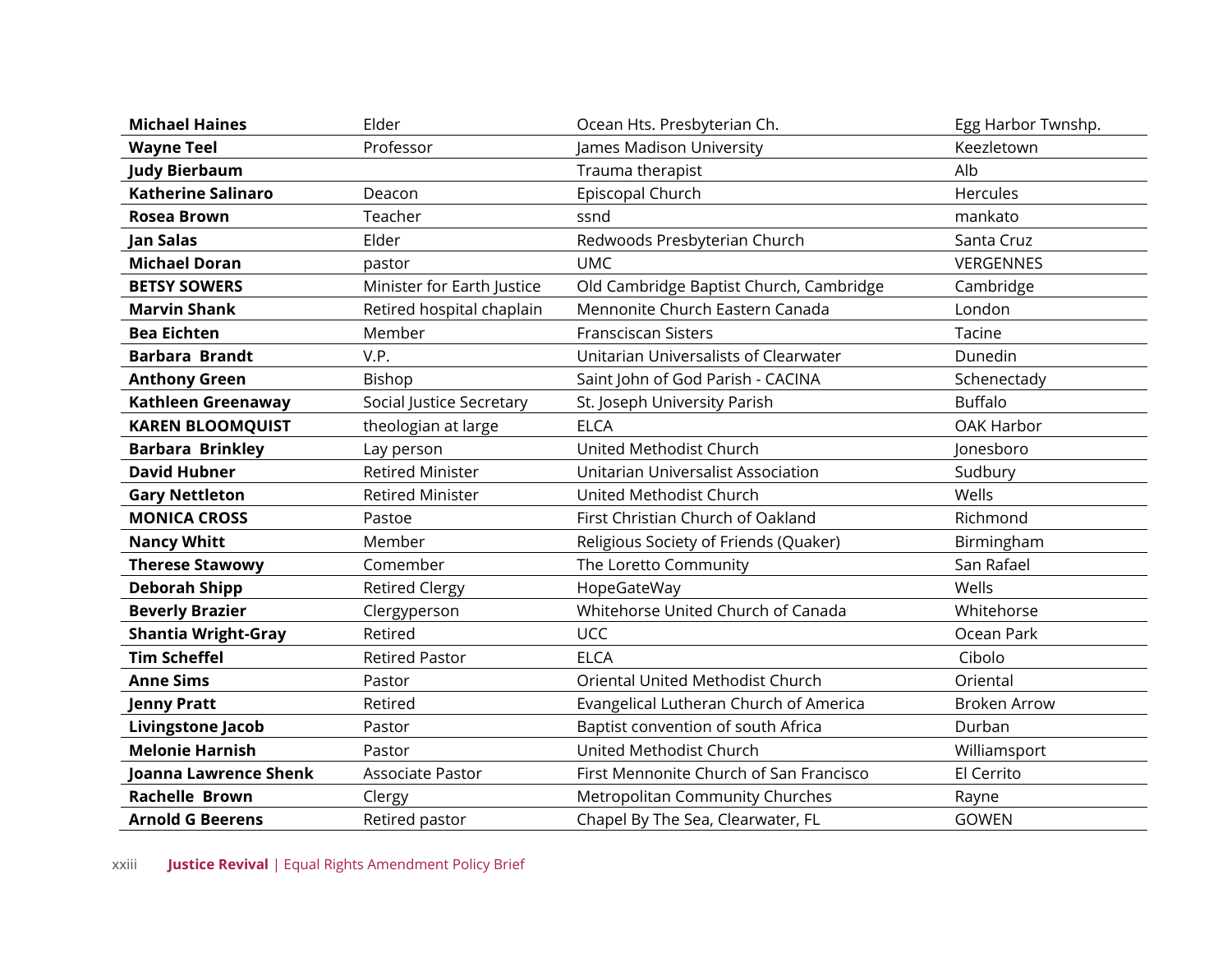| <b>Maura McGrath</b>       | social justice worker            | <b>Congregation of Notre Dame</b>           | Montreal               |
|----------------------------|----------------------------------|---------------------------------------------|------------------------|
| <b>Barbara Holzhauser</b>  | Retired                          | Evangelical Lutheran Church in America      | Mentor on the Lake     |
| Joseph Uecker              | N                                |                                             | Odessa                 |
| James H. Alphen            | Co-Founder                       | <b>New Horizons</b>                         | Salem                  |
| Vicki Ix                   | Vicar                            | St. John's Episcopal Church                 | Florence               |
| <b>Arielle Vaverka</b>     | Librarian                        | Public library                              | Irving                 |
| <b>Gustav Kuether</b>      | <b>Retired Clergy</b>            | United Church of Christ                     | <b>BELLEVILLE</b>      |
| <b>Tricia Tedrow</b>       | Minister                         | Presbyterian Church (USA)                   | Payson                 |
| <b>Susan Patch</b>         | Chaplain                         | <b>THAH</b>                                 | Kensington             |
| <b>Jill Susskind</b>       | Preschool teacher                | Serendipity Home Preschool                  | Santa Cruz             |
|                            | Chaplain Dean of Religious       |                                             |                        |
| <b>H. Scott Matheney</b>   | Life                             | <b>ELMHURST University</b>                  | <b>ELMHURST</b>        |
| <b>Kathy Khang</b>         | <b>Board Vice Chair</b>          | <b>Christians for Social Action</b>         | St. Davids             |
| Jennniffer-Beth Fulton     | Retired teacher /activist        | United CHurch of Canada                     | North Vancouver        |
| <b>Nathan Smith</b>        | <b>Retired Regional Minister</b> | Christian Church in Illinois and Wisconsin  | Maineville             |
| Doreen Jannotta            | Retired                          | Catholic Deacon's wife                      | Arlington Heights      |
| <b>Brian Lothridge</b>     | Pastor                           | United Methodist Church                     | Rome                   |
|                            | Pastor of Congregational         |                                             |                        |
| Joyce Day                  | Care                             | St. James UMC                               | Winterville            |
| <b>James Wilson</b>        | Honorably Retired Pastor         | Presbyterian Church (USA)                   | Carpinteria            |
| <b>Drew Willson</b>        | Pastor                           | <b>Boulevard United Methodist Church</b>    | Richmond               |
| <b>David Merwin</b>        | <b>Business Owner</b>            | Amway                                       | <b>Upper Arlington</b> |
| <b>Christine Beebe</b>     | <b>Retired Rector</b>            | St. John's Episcopal Church                 | Mankato                |
| <b>Hope Vickers</b>        | Pastor                           | United Methodist Church                     | Southport              |
| <b>Karen Russo</b>         |                                  |                                             | Newtown Square         |
| <b>Sheryl Johnson</b>      | Associate Pastor                 | Ginter Park Baptist Church                  | Richmond               |
| <b>Terri Echelbarger</b>   | Pastor                           | Metropolitan Community Church               | San Mateo              |
| <b>Don Mosley</b>          | Communication                    | Jubilee Partners                            | Comer                  |
| <b>Elisabeth Schussler</b> |                                  |                                             |                        |
| Fiorenza                   | Faculty                          | Harvard University, Harvard Divinity School | Cambridge,             |
| Felipe Lozada-montal+ez    | <b>Bishop Emeritus</b>           | <b>ELCA</b>                                 | Dorado                 |